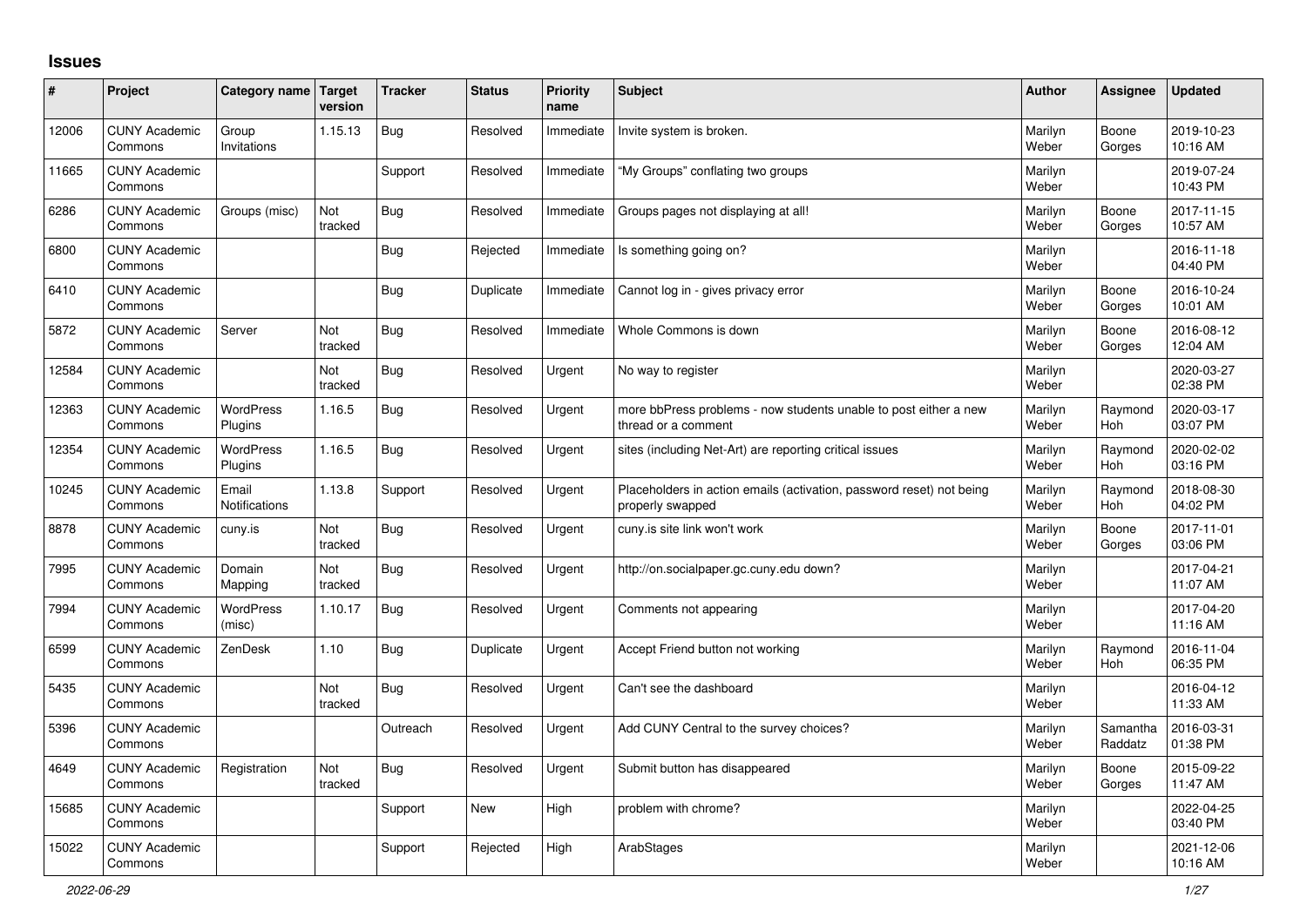| $\sharp$ | Project                         | Category name   Target     | version        | <b>Tracker</b> | <b>Status</b> | <b>Priority</b><br>name | <b>Subject</b>                                                                        | <b>Author</b>    | Assignee        | <b>Updated</b>         |
|----------|---------------------------------|----------------------------|----------------|----------------|---------------|-------------------------|---------------------------------------------------------------------------------------|------------------|-----------------|------------------------|
| 14799    | <b>CUNY Academic</b><br>Commons |                            | 1.18.19        | Support        | Resolved      | High                    | install the official Classic Widgets?                                                 | Marilyn<br>Weber |                 | 2021-09-22<br>02:17 PM |
| 14526    | <b>CUNY Academic</b><br>Commons | Registration               | 1.18.12        | Bug            | Resolved      | High                    | registration interface won't show a space to enter nonCUNY code                       | Marilyn<br>Weber |                 | 2021-06-03<br>04:02 PM |
| 14008    | <b>CUNY Academic</b><br>Commons |                            |                | Bug            | Resolved      | High                    | invisible user                                                                        | Marilyn<br>Weber |                 | 2021-02-18<br>05:53 PM |
| 13878    | <b>CUNY Academic</b><br>Commons | Group cloning              | 1.18.4         | Support        | Resolved      | High                    | When creating Group + Site and choosing 'Clone existing', cannot<br>advance to step 2 | Marilyn<br>Weber | Jeremy<br>Felt  | 2021-02-02<br>11:02 AM |
| 13715    | <b>CUNY Academic</b><br>Commons |                            | Not<br>tracked | Bug            | Resolved      | High                    | https://ulysses.commons.gc.cuny.edu down                                              | Marilyn<br>Weber |                 | 2020-12-22<br>03:02 PM |
| 13656    | <b>CUNY Academic</b><br>Commons |                            |                | Bug            | Resolved      | High                    | site down                                                                             | Marilyn<br>Weber |                 | 2020-12-11<br>12:50 PM |
| 13675    | <b>CUNY Academic</b><br>Commons | Group Library              | 1.18.1         | Bug            | Resolved      | High                    | broken Library                                                                        | Marilyn<br>Weber |                 | 2020-12-09<br>05:02 PM |
| 13633    | <b>CUNY Academic</b><br>Commons |                            | Not<br>tracked | Bug            | Resolved      | High                    | PublicsLab site down                                                                  | Marilyn<br>Weber |                 | 2020-11-30<br>02:01 PM |
| 13227    | <b>CUNY Academic</b><br>Commons | Group Library              | 1.17.2         | Bug            | Resolved      | High                    | folder not appearing in library                                                       | Marilyn<br>Weber |                 | 2020-08-21<br>04:22 PM |
| 13173    | <b>CUNY Academic</b><br>Commons | Group Library              | 1.17.1         | Support        | Resolved      | High                    | all uploads to the library are silent                                                 | Marilyn<br>Weber |                 | 2020-08-10<br>04:12 PM |
| 12483    | <b>CUNY Academic</b><br>Commons |                            | 1.16.7         | Bug            | Resolved      | High                    | post error                                                                            | Marilyn<br>Weber |                 | 2020-02-28<br>02:44 PM |
| 12393    | <b>CUNY Academic</b><br>Commons | <b>WordPress</b><br>(misc) |                | Support        | Resolved      | High                    | size limit for files                                                                  | Marilyn<br>Weber |                 | 2020-02-18<br>10:13 AM |
| 9828     | <b>CUNY Academic</b><br>Commons | Domain<br>Mapping          | 1.13.3         | Bug            | Resolved      | High                    | redirecting problem                                                                   | Marilyn<br>Weber | Raymond<br>Hoh  | 2018-05-24<br>02:39 PM |
| 9768     | <b>CUNY Academic</b><br>Commons |                            | 1.13.2         | Bug            | Resolved      | High                    | search function on the Directory page                                                 | Marilyn<br>Weber | Boone<br>Gorges | 2018-05-14<br>08:45 PM |
| 9276     | <b>CUNY Academic</b><br>Commons |                            |                | Bug            | Resolved      | High                    | problem adding a member to a group - wrong username?                                  | Marilyn<br>Weber |                 | 2018-02-25<br>12:47 PM |
| 8934     | <b>CUNY Academic</b><br>Commons | Reply By Email             | 1.12.4         | Support        | Resolved      | High                    | RBE "could not post" email should have info about attempted From<br>address           | Marilyn<br>Weber | Raymond<br>Hoh  | 2017-12-12<br>11:25 AM |
| 8917     | <b>CUNY Academic</b><br>Commons | <b>Group Files</b>         | 1.12.3         | Bug            | Resolved      | High                    | Files not downloading from Groups properly                                            | Marilyn<br>Weber | Boone<br>Gorges | 2017-11-29<br>10:04 PM |
| 5713     | <b>CUNY Academic</b><br>Commons | WordPress<br>(misc)        | Not<br>tracked | Bug            | Abandoned     | High                    | Site freezing                                                                         | Marilyn<br>Weber | Boone<br>Gorges | 2017-11-15<br>10:58 AM |
| 8620     | <b>CUNY Academic</b><br>Commons | ZenDesk                    | 1.11.11        | Bug            | Resolved      | High                    | 'Send us a message" not working                                                       | Marilyn<br>Weber | Raymond<br>Hoh  | 2017-08-29<br>04:13 PM |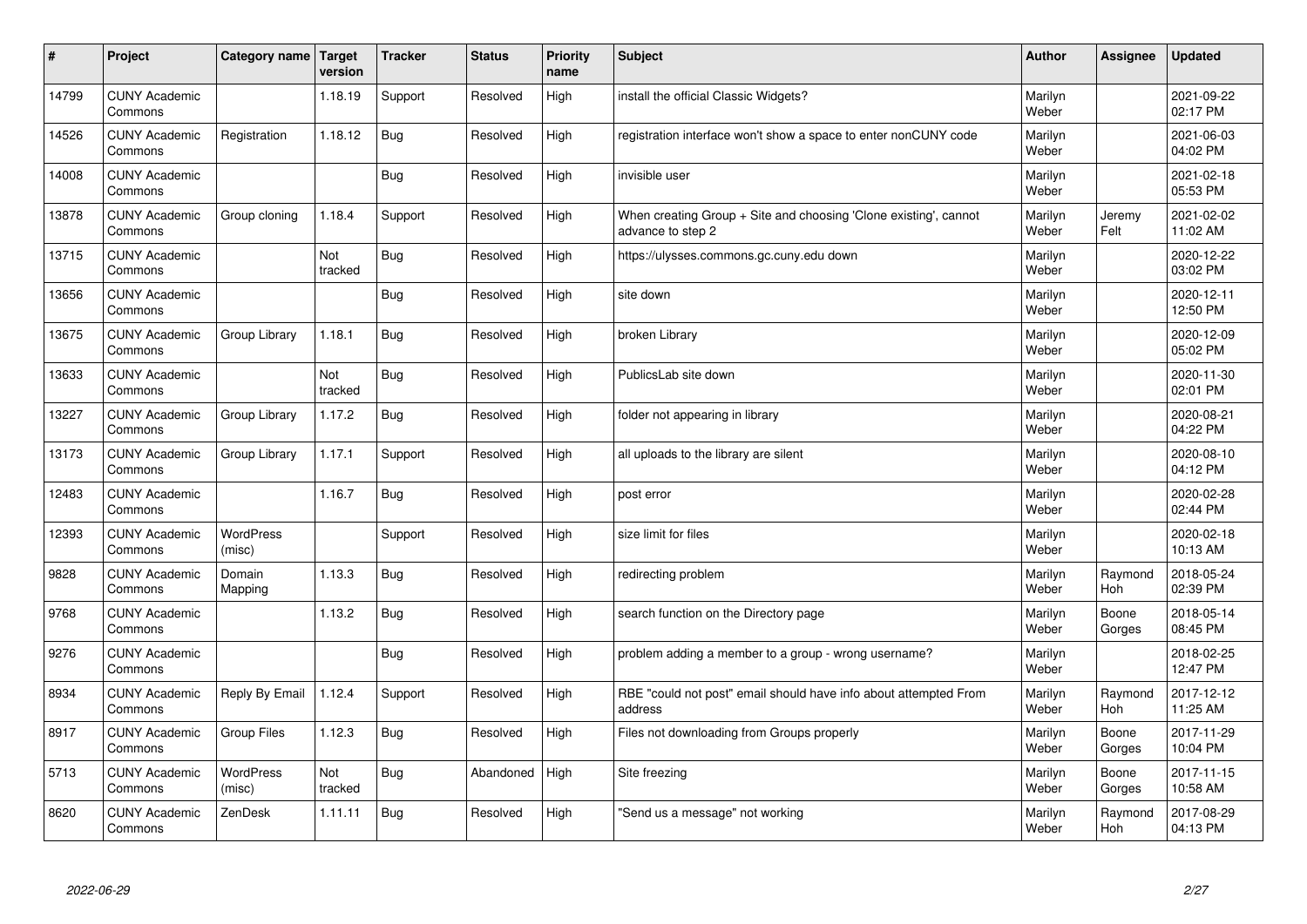| $\sharp$ | Project                         | Category name   Target            | version        | <b>Tracker</b> | <b>Status</b>        | <b>Priority</b><br>name | <b>Subject</b>                                                                          | <b>Author</b>    | Assignee         | <b>Updated</b>         |
|----------|---------------------------------|-----------------------------------|----------------|----------------|----------------------|-------------------------|-----------------------------------------------------------------------------------------|------------------|------------------|------------------------|
| 8125     | <b>CUNY Academic</b><br>Commons | <b>WordPress</b><br><b>Themes</b> | 1.10.19        | Bug            | Resolved             | High                    | careerplan admin page failing to load with "currently unable to handle<br>this request" | Marilyn<br>Weber |                  | 2017-07-13<br>12:54 PM |
| 7684     | <b>CUNY Academic</b><br>Commons | Reply By Email                    | 1.10.12        | Bug            | Resolved             | High                    | trying to post too often error                                                          | Marilyn<br>Weber | Raymond<br>Hoh   | 2017-02-28<br>12:43 PM |
| 7100     | <b>CUNY Academic</b><br>Commons | <b>WordPress</b><br>Plugins       | 1.10.5         | Bug            | Resolved             | High                    | Cincopa plugin problem                                                                  | Marilyn<br>Weber | Boone<br>Gorges  | 2016-12-19<br>10:32 AM |
| 6101     | <b>CUNY Academic</b><br>Commons | <b>Public Portfolio</b>           |                | Bug            | Resolved             | High                    | Profile update problems                                                                 | Marilyn<br>Weber | Boone<br>Gorges  | 2016-12-01<br>03:50 PM |
| 6602     | <b>CUNY Academic</b><br>Commons | ZenDesk                           | 1.10           | Bug            | Resolved             | High                    | Add Friend button not working                                                           | Marilyn<br>Weber | Raymond<br>Hoh   | 2016-11-04<br>12:14 PM |
| 6107     | <b>CUNY Academic</b><br>Commons |                                   |                | Bug            | Resolved             | High                    | site redirect?                                                                          | Marilyn<br>Weber | Boone<br>Gorges  | 2016-09-29<br>03:45 PM |
| 6039     | <b>CUNY Academic</b><br>Commons | Membership                        | 1.9.28         | <b>Bug</b>     | Resolved             | High                    | User cannot change her email                                                            | Marilyn<br>Weber |                  | 2016-09-19<br>03:03 PM |
| 4657     | <b>CUNY Academic</b><br>Commons | Group Forums                      | 1.8.18         | Bug            | Resolved             | High                    | Submit button disappears in new post mode in forum                                      | Marilyn<br>Weber | Raymond<br>Hoh   | 2015-12-01<br>11:15 PM |
| 4962     | <b>CUNY Academic</b><br>Commons | Events                            | 1.8.18         | Bug            | Resolved             | High                    | Problems with text entry field in the Events Calendar                                   | Marilyn<br>Weber | Raymond<br>Hoh   | 2015-12-01<br>06:57 PM |
| 4918     | <b>CUNY Academic</b><br>Commons | ZenDesk                           | Not<br>tracked | Bug            | Resolved             | High                    | Re-directing Help Requests                                                              | Marilyn<br>Weber | Raymond<br>Hoh   | 2015-11-23<br>11:15 AM |
| 4880     | <b>CUNY Academic</b><br>Commons | Password<br>Reset                 | Not<br>tracked | Support        | Resolved             | High                    | CUNY Central person having password trouble                                             | Marilyn<br>Weber |                  | 2015-11-10<br>12:40 PM |
| 4734     | <b>CUNY Academic</b><br>Commons | <b>BuddyPress</b><br>Docs         | 1.8.13         | Bug            | Resolved             | High                    | Problems with "Create New Doc"                                                          | Marilyn<br>Weber | Boone<br>Gorges  | 2015-10-09<br>07:53 AM |
| 3417     | <b>CUNY Academic</b><br>Commons | <b>BuddyPress</b><br>(misc)       | Not<br>tracked | Bug            | Rejected             | High                    | copying two commons groups                                                              | Marilyn<br>Weber | Marilyn<br>Weber | 2014-11-05<br>09:56 AM |
| 3593     | <b>CUNY Academic</b><br>Commons | Registration                      | 1.7.2          | Bug            | Resolved             | High                    | registration problems                                                                   | Marilyn<br>Weber | Boone<br>Gorges  | 2014-11-01<br>02:57 PM |
| 3530     | <b>CUNY Academic</b><br>Commons | Server                            | Not<br>tracked | <b>Bug</b>     | Resolved             | High                    | Commons running very slowly/ "connection lost"                                          | Marilyn<br>Weber | <b>Matt Gold</b> | 2014-10-08<br>09:34 AM |
| 3121     | <b>CUNY Academic</b><br>Commons | WordPress<br><b>Themes</b>        | 1.5.21         | Bug            | Resolved             | High                    | Add Academica theme?                                                                    | Marilyn<br>Weber | Boone<br>Gorges  | 2014-03-24<br>11:04 AM |
| 2994     | <b>CUNY Academic</b><br>Commons | <b>BuddyPress</b><br>(misc)       | 1.5.16         | Bug            | Resolved             | High                    | "My forums" link gives "page not found" error                                           | Marilyn<br>Weber | Boone<br>Gorges  | 2014-01-29<br>03:44 PM |
| 15169    | <b>CUNY Academic</b><br>Commons |                                   | 2.0.3          | Support        | Reporter<br>Feedback | Normal                  | new Prelude website zipfiles for custom theme and other files.                          | Marilyn<br>Weber |                  | 2022-06-29<br>11:32 AM |
| 15655    | <b>CUNY Academic</b><br>Commons |                                   | 2.0.3          | Support        | Reporter<br>Feedback | Normal                  | Event Aggregator plugin?                                                                | Marilyn<br>Weber |                  | 2022-06-29<br>11:32 AM |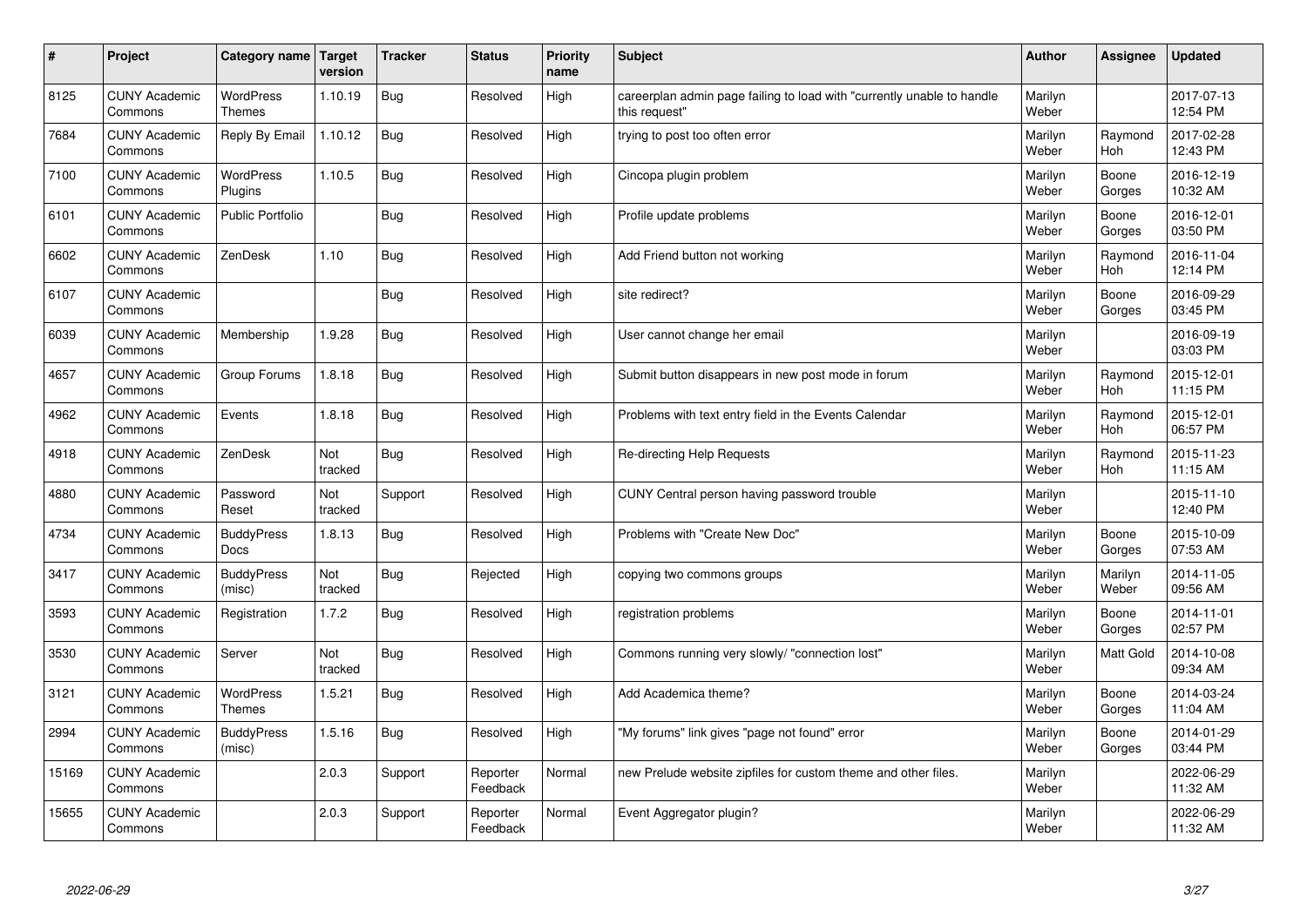| #     | Project                         | <b>Category name</b>        | Target<br>version | <b>Tracker</b> | <b>Status</b>        | <b>Priority</b><br>name | <b>Subject</b>                                   | <b>Author</b>    | Assignee        | <b>Updated</b>         |
|-------|---------------------------------|-----------------------------|-------------------|----------------|----------------------|-------------------------|--------------------------------------------------|------------------|-----------------|------------------------|
| 16291 | <b>CUNY Academic</b><br>Commons | Site cloning                | 2.0.2             | Support        | Resolved             | Normal                  | Images coming up blank in Media Library          | Marilyn<br>Weber | Raymond<br>Hoh  | 2022-06-29<br>11:31 AM |
| 15978 | <b>CUNY Academic</b><br>Commons | WordPress -<br>Media        | 2.0.2             | Support        | Resolved             | Normal                  | tex files?                                       | Marilyn<br>Weber | Raymond<br>Hoh  | 2022-06-28<br>09:09 PM |
| 16172 | <b>CUNY Academic</b><br>Commons | <b>WordPress</b><br>(misc)  | 2.0.2             | Bug            | Resolved             | Normal                  | 'Lost your password" link not in error messge    | Marilyn<br>Weber | Raymond<br>Hoh  | 2022-06-14<br>09:21 PM |
| 16198 | <b>CUNY Academic</b><br>Commons |                             | 2.0.1             | <b>Bug</b>     | Resolved             | Normal                  | Change role to                                   | Marilyn<br>Weber | Boone<br>Gorges | 2022-06-14<br>11:35 AM |
| 16110 | <b>CUNY Academic</b><br>Commons |                             |                   | Support        | Reporter<br>Feedback | Normal                  | remove Creative Commons license from pages?      | Marilyn<br>Weber | Raymond<br>Hoh  | 2022-05-17<br>06:11 PM |
| 16099 | <b>CUNY Academic</b><br>Commons |                             |                   | Support        | Reporter<br>Feedback | Normal                  | request for Newsletter Glue                      | Marilyn<br>Weber |                 | 2022-05-13<br>12:14 PM |
| 14891 | <b>CUNY Academic</b><br>Commons |                             | Not<br>tracked    | Support        | Resolved             | Normal                  | changing site template after creation?           | Marilyn<br>Weber |                 | 2022-04-27<br>04:58 PM |
| 14850 | <b>CUNY Academic</b><br>Commons |                             |                   | Support        | Abandoned            | Normal                  | brooklyn waterfront site "connection not secure" | Marilyn<br>Weber |                 | 2022-04-27<br>04:56 PM |
| 14711 | <b>CUNY Academic</b><br>Commons |                             |                   | Support        | Rejected             | Normal                  | Custom Facebook Feed plugin problem              | Marilyn<br>Weber |                 | 2022-04-27<br>04:29 PM |
| 15816 | <b>CUNY Academic</b><br>Commons |                             | Not<br>tracked    | Support        | <b>New</b>           | Normal                  | slow loading at SPS                              | Marilyn<br>Weber |                 | 2022-04-05<br>01:26 PM |
| 15654 | <b>CUNY Academic</b><br>Commons | WordPress<br>Plugins        | 1.19.6            | Support        | Resolved             | Normal                  | Numerous Copies of Events showing up             | Marilyn<br>Weber | Boone<br>Gorges | 2022-03-22<br>11:30 AM |
| 15610 | <b>CUNY Academic</b><br>Commons | <b>WordPress</b><br>Plugins | Not<br>tracked    | Support        | Rejected             | Normal                  | Loops & Logic plugin                             | Marilyn<br>Weber | Raymond<br>Hoh  | 2022-03-19<br>11:16 AM |
| 15565 | <b>CUNY Academic</b><br>Commons |                             |                   | Support        | <b>New</b>           | Normal                  | Events - send updates to an email listserv       | Marilyn<br>Weber |                 | 2022-03-10<br>01:06 PM |
| 15545 | <b>CUNY Academic</b><br>Commons | WordPress<br>Plugins        | 1.19.5            | Feature        | Resolved             | Normal                  | "ZI Hide Featured Image" plugin request          | Marilyn<br>Weber | Boone<br>Gorges | 2022-03-09<br>10:09 AM |
| 15370 | <b>CUNY Academic</b><br>Commons |                             |                   | Support        | Reporter<br>Feedback | Normal                  | All-in-One Event Calendar?                       | Marilyn<br>Weber |                 | 2022-02-17<br>11:03 AM |
| 15279 | <b>CUNY Academic</b><br>Commons |                             |                   | <b>Bug</b>     | Rejected             | Normal                  | big delay - cloning the history site             | Marilyn<br>Weber |                 | 2022-02-09<br>01:49 PM |
| 15241 | <b>CUNY Academic</b><br>Commons | Onboarding                  | 1.19.3            | Design/UX      | Resolved             | Normal                  | white on gray                                    | Marilyn<br>Weber | Boone<br>Gorges | 2022-02-08<br>02:38 PM |
| 15269 | <b>CUNY Academic</b><br>Commons | Redmine                     | Not<br>tracked    | Support        | Resolved             | Normal                  | Segal Theater sites                              | Marilyn<br>Weber |                 | 2022-02-07<br>04:11 PM |
| 15266 | <b>CUNY Academic</b><br>Commons |                             |                   | Support        | Resolved             | Normal                  | Just an appreciation                             | Marilyn<br>Weber |                 | 2022-02-07<br>10:42 AM |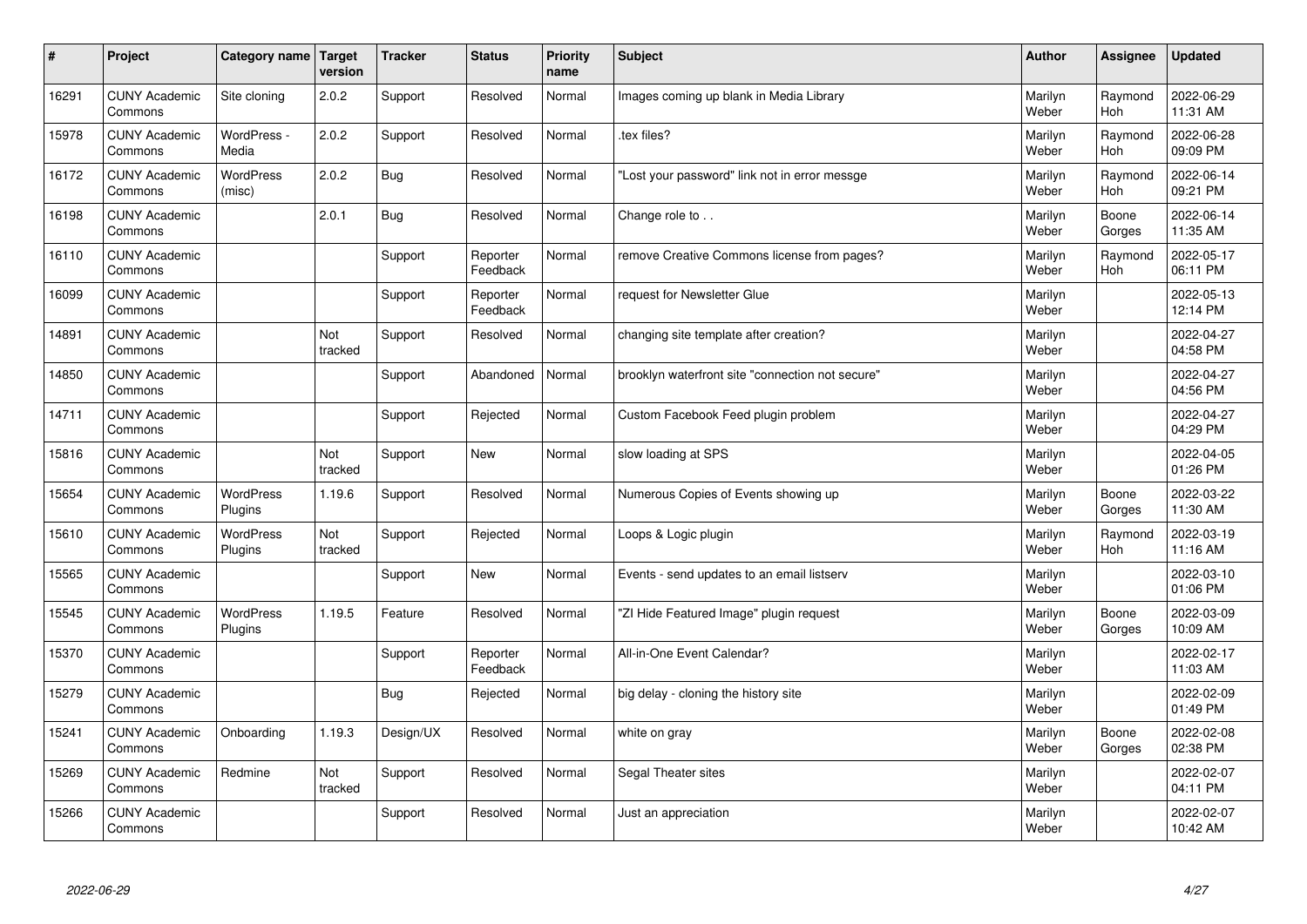| #     | Project                         | Category name Target         | version        | <b>Tracker</b> | <b>Status</b>        | <b>Priority</b><br>name | <b>Subject</b>                                                                          | <b>Author</b>    | Assignee        | <b>Updated</b>         |
|-------|---------------------------------|------------------------------|----------------|----------------|----------------------|-------------------------|-----------------------------------------------------------------------------------------|------------------|-----------------|------------------------|
| 15260 | <b>CUNY Academic</b><br>Commons |                              |                | Support        | Reporter<br>Feedback | Normal                  | Diacritical markings   European Stages                                                  | Marilyn<br>Weber |                 | 2022-02-04<br>08:16 AM |
| 15252 | <b>CUNY Academic</b><br>Commons | Layout                       | Not<br>tracked | Bug            | Resolved             | Normal                  | visual glitch with the Segal Center webpage                                             | Marilyn<br>Weber | Raymond<br>Hoh  | 2022-02-03<br>04:56 PM |
| 15211 | <b>CUNY Academic</b><br>Commons | <b>Blogs</b><br>(BuddyPress) | 1.19.2         | Support        | Resolved             | Normal                  | No good error reporting for already-used domain name when creating a<br>site in Firefox | Marilyn<br>Weber | Boone<br>Gorges | 2022-01-25<br>11:33 AM |
| 15120 | <b>CUNY Academic</b><br>Commons |                              |                | Support        | Resolved             | Normal                  | embed Zoom recordings in a post?                                                        | Marilyn<br>Weber |                 | 2021-12-29<br>08:15 AM |
| 14889 | <b>CUNY Academic</b><br>Commons | Events                       | 1.19.0         | Support        | Resolved             | Normal                  | events in group - can they be edited by all admins?                                     | Marilyn<br>Weber | Raymond<br>Hoh  | 2021-12-13<br>03:31 PM |
| 15045 | <b>CUNY Academic</b><br>Commons |                              |                | Support        | <b>New</b>           | Normal                  | no result for KCeL in the search box on the commons                                     | Marilyn<br>Weber |                 | 2021-12-10<br>11:29 AM |
| 14973 | <b>CUNY Academic</b><br>Commons |                              |                | Support        | Resolved             | Normal                  | <b>Mail Poet</b>                                                                        | Marilyn<br>Weber |                 | 2021-12-06<br>10:20 AM |
| 15025 | <b>CUNY Academic</b><br>Commons |                              |                | Support        | Duplicate            | Normal                  | emails for all the papers on the commons that have been changed                         | Marilyn<br>Weber |                 | 2021-12-02<br>11:57 AM |
| 14972 | <b>CUNY Academic</b><br>Commons |                              |                | Support        | Rejected             | Normal                  | Mailchimp plugin                                                                        | Marilyn<br>Weber |                 | 2021-11-17<br>02:13 PM |
| 14911 | <b>CUNY Academic</b><br>Commons | WordPress<br><b>Themes</b>   | Not<br>tracked | Support        | <b>New</b>           | Normal                  | Twentytwentyone theme                                                                   | Marilyn<br>Weber |                 | 2021-10-28<br>10:37 AM |
| 14885 | <b>CUNY Academic</b><br>Commons | <b>WordPress</b><br>Plugins  | 1.18.22        | <b>Bug</b>     | Resolved             | Normal                  | Long Loading Times -- Wordpress Admin Site                                              | Marilyn<br>Weber | Raymond<br>Hoh  | 2021-10-26<br>12:28 PM |
| 14900 | <b>CUNY Academic</b><br>Commons |                              | Not<br>tracked | Support        | Reporter<br>Feedback | Normal                  | previous theme?                                                                         | Marilyn<br>Weber |                 | 2021-10-25<br>10:31 AM |
| 14813 | <b>CUNY Academic</b><br>Commons |                              | Not<br>tracked | Support        | Resolved             | Normal                  | raise the file size limit                                                               | Marilyn<br>Weber |                 | 2021-09-30<br>12:02 PM |
| 14812 | <b>CUNY Academic</b><br>Commons |                              | Not<br>tracked | Support        | Resolved             | Normal                  | Custom Sidebars and Wordpress 5.6                                                       | Marilyn<br>Weber |                 | 2021-09-30<br>10:43 AM |
| 14784 | <b>CUNY Academic</b><br>Commons |                              |                | Support        | Reporter<br>Feedback | Normal                  | User report of logo problem when using Customizer theme                                 | Marilyn<br>Weber |                 | 2021-09-17<br>10:25 AM |
| 14389 | <b>CUNY Academic</b><br>Commons |                              |                | Support        | Abandoned            | Normal                  | WebflowIO?                                                                              | Marilyn<br>Weber |                 | 2021-09-14<br>10:45 AM |
| 14148 | <b>CUNY Academic</b><br>Commons |                              |                | Support        | Abandoned            | Normal                  | post notification problem                                                               | Marilyn<br>Weber |                 | 2021-09-14<br>10:43 AM |
| 13596 | <b>CUNY Academic</b><br>Commons |                              |                | Support        | Abandoned            | Normal                  | invited as Author but show as Contributor                                               | Marilyn<br>Weber |                 | 2021-09-14<br>10:41 AM |
| 13584 | <b>CUNY Academic</b><br>Commons |                              |                | Support        | Abandoned            | Normal                  | Graphy theme question                                                                   | Marilyn<br>Weber |                 | 2021-09-14<br>10:41 AM |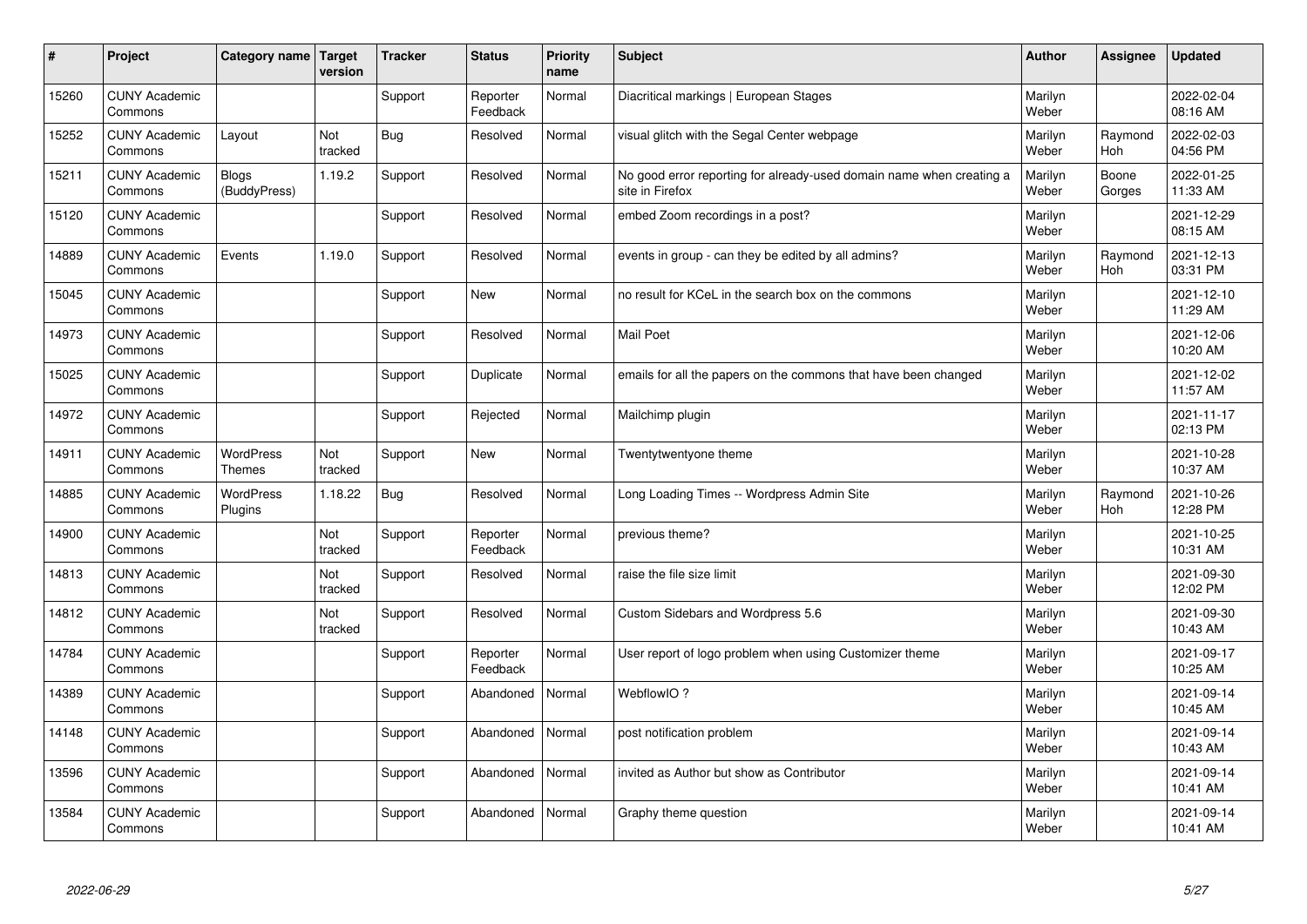| $\sharp$ | Project                         | <b>Category name</b>              | Target<br>version | <b>Tracker</b> | <b>Status</b>        | <b>Priority</b><br>name | <b>Subject</b>                                                              | <b>Author</b>    | Assignee              | <b>Updated</b>         |
|----------|---------------------------------|-----------------------------------|-------------------|----------------|----------------------|-------------------------|-----------------------------------------------------------------------------|------------------|-----------------------|------------------------|
| 14734    | <b>CUNY Academic</b><br>Commons | <b>WordPress</b><br><b>Themes</b> | 1.18.18           | Support        | Resolved             | Normal                  | missing section of Sujatha Fernandes' site                                  | Marilyn<br>Weber | Raymond<br><b>Hoh</b> | 2021-09-06<br>04:15 PM |
| 14718    | <b>CUNY Academic</b><br>Commons |                                   | Not<br>tracked    | Support        | Resolved             | Normal                  | User wants to recover deleted account                                       | Marilyn<br>Weber |                       | 2021-08-30<br>02:46 PM |
| 14625    | <b>CUNY Academic</b><br>Commons |                                   | Not<br>tracked    | Support        | Rejected             | Normal                  | image won't appear in slideshow.                                            | Marilyn<br>Weber |                       | 2021-07-27<br>10:33 AM |
| 14606    | <b>CUNY Academic</b><br>Commons | <b>WordPress</b><br>(misc)        | Not<br>tracked    | Support        | Rejected             | Normal                  | calendar wrong month                                                        | Marilyn<br>Weber |                       | 2021-07-23<br>12:11 PM |
| 14594    | <b>CUNY Academic</b><br>Commons |                                   | Not<br>tracked    | Support        | Resolved             | Normal                  | Administration email verification?                                          | Marilyn<br>Weber |                       | 2021-07-12<br>11:40 AM |
| 14534    | <b>CUNY Academic</b><br>Commons | WordPress<br>Plugins              | 1.18.12           | Support        | Resolved             | Normal                  | Share This Image plugin?                                                    | Marilyn<br>Weber |                       | 2021-06-08<br>11:50 AM |
| 14509    | <b>CUNY Academic</b><br>Commons | WordPress<br>Plugins              | 1.18.12           | <b>Bug</b>     | Resolved             | Normal                  | Elementor Editor problem                                                    | Marilyn<br>Weber |                       | 2021-06-08<br>09:55 AM |
| 14265    | <b>CUNY Academic</b><br>Commons | <b>WordPress</b><br>Plugins       | 1.18.10           | Support        | Resolved             | Normal                  | separate the tag cloud in the blog sidebar                                  | Marilyn<br>Weber | Boone<br>Gorges       | 2021-05-12<br>05:19 PM |
| 14448    | <b>CUNY Academic</b><br>Commons | Password<br>Reset                 | Not<br>tracked    | Bug            | Rejected             | Normal                  | password reset weirdness                                                    | Marilyn<br>Weber | Raymond<br><b>Hoh</b> | 2021-05-12<br>01:34 PM |
| 14378    | <b>CUNY Academic</b><br>Commons |                                   | Not<br>tracked    | Support        | Resolved             | Normal                  | PPTX files unfetchable                                                      | Marilyn<br>Weber |                       | 2021-05-11<br>11:25 AM |
| 14398    | <b>CUNY Academic</b><br>Commons |                                   | Not<br>tracked    | Support        | Reporter<br>Feedback | Normal                  | Events plug-in notification problem                                         | Marilyn<br>Weber |                       | 2021-05-11<br>11:21 AM |
| 14410    | <b>CUNY Academic</b><br>Commons |                                   | 1.18.10           | <b>Bug</b>     | Resolved             | Normal                  | events calendar problem?                                                    | Marilyn<br>Weber |                       | 2021-05-10<br>04:45 PM |
| 14404    | <b>CUNY Academic</b><br>Commons |                                   | Not<br>tracked    | Support        | Resolved             | Normal                  | blocked IP of user?                                                         | Marilyn<br>Weber |                       | 2021-05-10<br>01:00 PM |
| 14411    | <b>CUNY Academic</b><br>Commons | <b>WordPress</b><br><b>Themes</b> | 1.18.10           | Bug            | Resolved             | Normal                  | logo problems                                                               | Marilyn<br>Weber |                       | 2021-05-03<br>04:37 PM |
| 14369    | <b>CUNY Academic</b><br>Commons | WordPress -<br>Media              | Not<br>tracked    | Support        | Resolved             | Normal                  | renewed problem with ppsx files                                             | Marilyn<br>Weber |                       | 2021-04-27<br>12:44 PM |
| 14360    | <b>CUNY Academic</b><br>Commons |                                   |                   | Support        | Rejected             | Normal                  | danielgerouldarchives.org?                                                  | Marilyn<br>Weber |                       | 2021-04-27<br>10:42 AM |
| 14344    | <b>CUNY Academic</b><br>Commons | Domain<br>Mapping                 | Not<br>tracked    | Support        | Resolved             | Normal                  | arabstages.org site down                                                    | Marilyn<br>Weber | Raymond<br>Hoh        | 2021-04-19<br>01:42 PM |
| 14304    | <b>CUNY Academic</b><br>Commons | Group Library                     | 1.18.8            | <b>Bug</b>     | Resolved             | Normal                  | Library items change folders when adding subsequent items in new<br>folders | Marilyn<br>Weber | Boone<br>Gorges       | 2021-04-13<br>11:21 AM |
| 14270    | <b>CUNY Academic</b><br>Commons | <b>WordPress</b><br><b>Themes</b> | 1.18.8            | Support        | Resolved             | Normal                  | grid theme?                                                                 | Marilyn<br>Weber |                       | 2021-04-13<br>11:20 AM |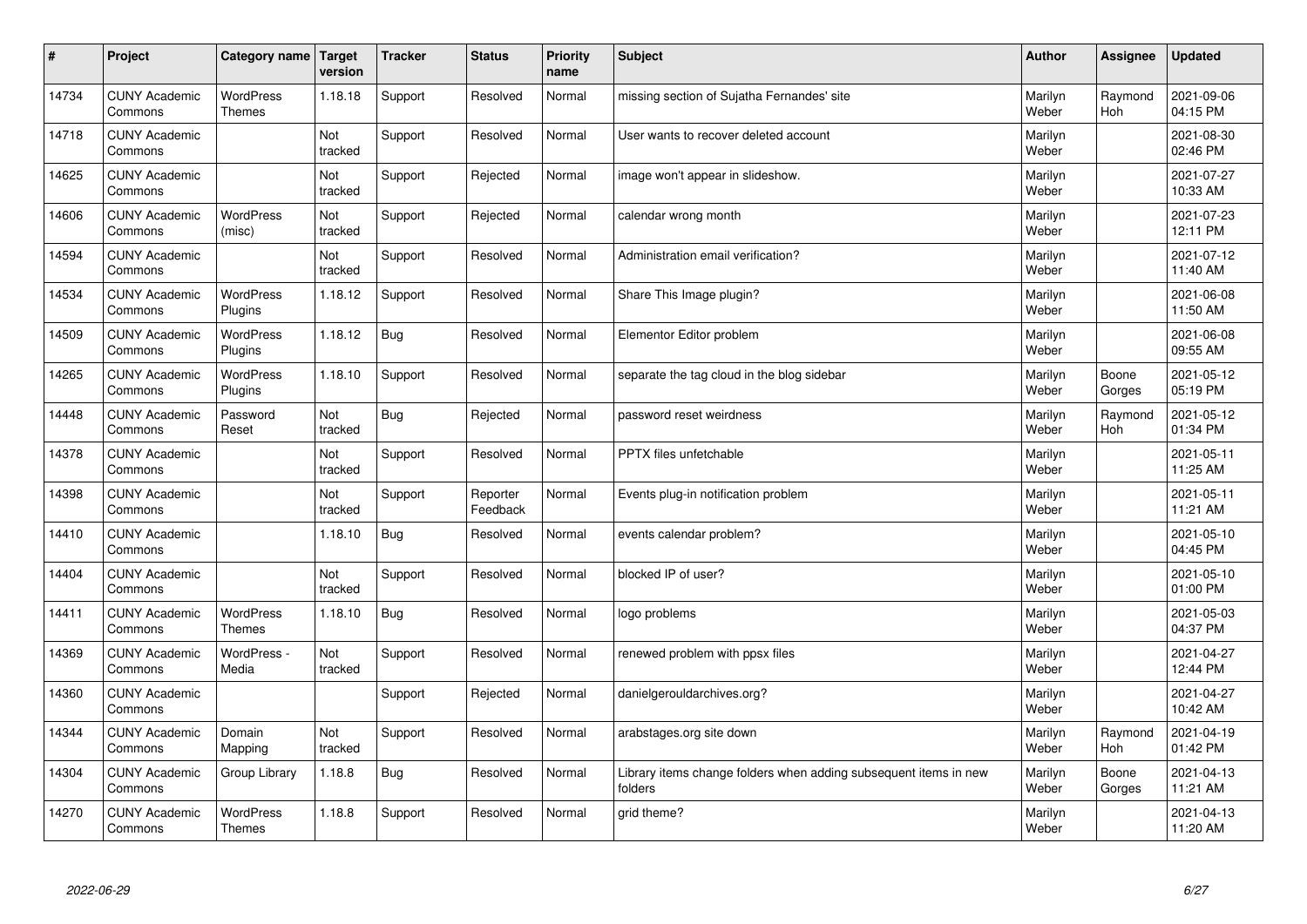| #     | Project                         | Category name   Target      | version        | <b>Tracker</b> | <b>Status</b>        | <b>Priority</b><br>name | <b>Subject</b>                               | <b>Author</b>    | Assignee        | <b>Updated</b>         |
|-------|---------------------------------|-----------------------------|----------------|----------------|----------------------|-------------------------|----------------------------------------------|------------------|-----------------|------------------------|
| 14246 | <b>CUNY Academic</b><br>Commons |                             | 1.18.8         | Support        | Resolved             | Normal                  | 'Weekly jQuery Migrate Status Update"        | Marilyn<br>Weber |                 | 2021-04-13<br>11:08 AM |
| 14129 | <b>CUNY Academic</b><br>Commons | Onboarding                  | 1.18.6         | Support        | Resolved             | Normal                  | can only see some invites sent               | Marilyn<br>Weber | Raymond<br>Hoh  | 2021-04-09<br>09:00 AM |
| 14242 | <b>CUNY Academic</b><br>Commons |                             |                | Support        | Resolved             | Normal                  | LAILAC site missing content                  | Marilyn<br>Weber |                 | 2021-03-27<br>08:40 AM |
| 14077 | <b>CUNY Academic</b><br>Commons | <b>WordPress</b><br>Plugins | 1.18.7         | Support        | Resolved             | Normal                  | Elementor Pro plugin for the slider          | Marilyn<br>Weber | Raymond<br>Hoh  | 2021-03-23<br>11:43 AM |
| 14012 | <b>CUNY Academic</b><br>Commons | <b>WordPress</b><br>Plugins | 1.18.5         | Support        | Resolved             | Normal                  | Open External Links in a New Window plugin?  | Marilyn<br>Weber | Boone<br>Gorges | 2021-03-02<br>02:07 PM |
| 14074 | <b>CUNY Academic</b><br>Commons | <b>WordPress</b><br>(misc)  | Not<br>tracked | Support        | Reporter<br>Feedback | Normal                  | page password protection problem             | Marilyn<br>Weber |                 | 2021-03-02<br>11:03 AM |
| 14075 | <b>CUNY Academic</b><br>Commons | <b>WordPress</b><br>Plugins | Not<br>tracked | <b>Bug</b>     | Resolved             | Normal                  | sludigitalportfolios.commons.gc.cuny.edu     | Marilyn<br>Weber | Boone<br>Gorges | 2021-03-01<br>10:46 AM |
| 14019 | <b>CUNY Academic</b><br>Commons | WordPress<br>Plugins        | 1.18.5         | <b>Bug</b>     | Resolved             | Normal                  | smorales.commons.gc.cuny.edu                 | Marilyn<br>Weber | Boone<br>Gorges | 2021-02-23<br>11:06 AM |
| 13916 | <b>CUNY Academic</b><br>Commons |                             |                | Support        | Rejected             | Normal                  | <b>Custom Sidebars</b>                       | Marilyn<br>Weber |                 | 2021-02-23<br>10:45 AM |
| 14016 | <b>CUNY Academic</b><br>Commons |                             |                | Support        | Rejected             | Normal                  | PDFs not downloading                         | Marilyn<br>Weber |                 | 2021-02-22<br>11:00 AM |
| 13975 | <b>CUNY Academic</b><br>Commons | Social Paper                | Not<br>tracked | Support        | Reporter<br>Feedback | Normal                  | can't approve comments on Social Paper paper | Marilyn<br>Weber |                 | 2021-02-12<br>09:33 AM |
| 13944 | <b>CUNY Academic</b><br>Commons | WordPress<br>Plugins        | 1.18.4         | Support        | Resolved             | Normal                  | 3D FlipBook request                          | Marilyn<br>Weber |                 | 2021-02-09<br>11:05 AM |
| 13958 | <b>CUNY Academic</b><br>Commons |                             | 1.18.4         | Support        | Resolved             | Normal                  | calendar widget problem                      | Marilyn<br>Weber |                 | 2021-02-09<br>11:05 AM |
| 13929 | <b>CUNY Academic</b><br>Commons |                             | 1.18.4         | Support        | Resolved             | Normal                  | update error message                         | Marilyn<br>Weber | Boone<br>Gorges | 2021-02-09<br>11:05 AM |
| 13918 | <b>CUNY Academic</b><br>Commons |                             | Not<br>tracked | Support        | Rejected             | Normal                  | MailPoet Newsletters Premium plugin          | Marilyn<br>Weber |                 | 2021-02-09<br>11:01 AM |
| 13947 | <b>CUNY Academic</b><br>Commons | <b>WordPress</b><br>Plugins | 1.18.4         | Bug            | Resolved             | Normal                  | Elementor plugin problem                     | Marilyn<br>Weber | Raymond<br>Hoh  | 2021-02-08<br>09:34 PM |
| 11976 | <b>CUNY Academic</b><br>Commons | WordPress<br><b>Themes</b>  | Not<br>tracked | Support        | Resolved             | Normal                  | ColorMag request                             | Marilyn<br>Weber |                 | 2021-02-01<br>10:25 AM |
| 13741 | <b>CUNY Academic</b><br>Commons | <b>WordPress</b><br>Plugins | 1.18.3         | Support        | Resolved             | Normal                  | Ensemble Video Plugin                        | Marilyn<br>Weber |                 | 2021-01-26<br>04:43 PM |
| 13841 | <b>CUNY Academic</b><br>Commons | WordPress<br>Plugins        | 1.18.3         | Support        | Resolved             | Normal                  | Folders plugin request                       | Marilyn<br>Weber | Boone<br>Gorges | 2021-01-26<br>04:43 PM |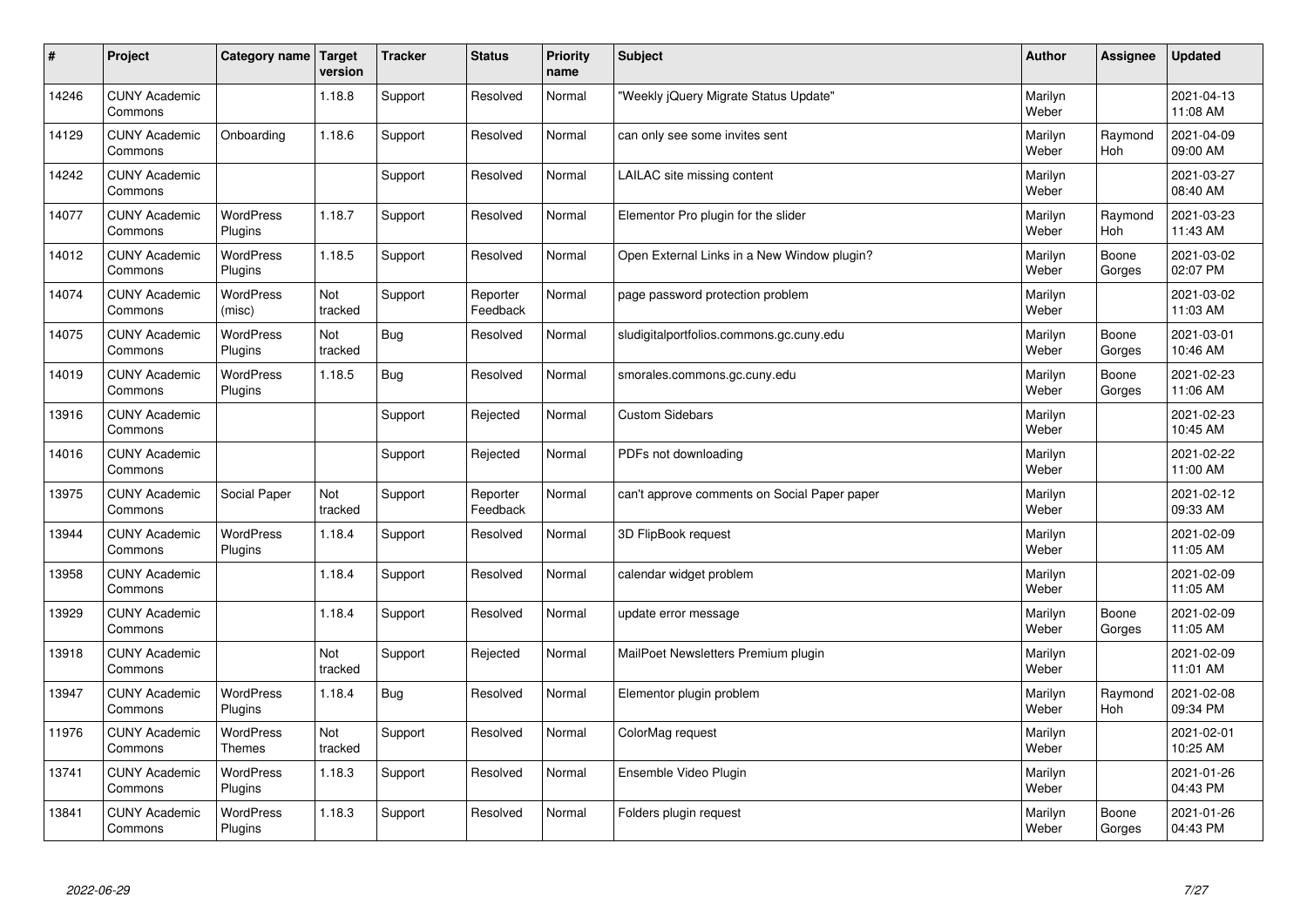| $\sharp$ | Project                         | Category name   Target      | version        | <b>Tracker</b> | <b>Status</b> | <b>Priority</b><br>name | <b>Subject</b>                           | <b>Author</b>    | Assignee              | <b>Updated</b>         |
|----------|---------------------------------|-----------------------------|----------------|----------------|---------------|-------------------------|------------------------------------------|------------------|-----------------------|------------------------|
| 13826    | <b>CUNY Academic</b><br>Commons |                             |                | Support        | Resolved      | Normal                  | January 14th                             | Marilyn<br>Weber |                       | 2021-01-26<br>04:26 PM |
| 13827    | <b>CUNY Academic</b><br>Commons | Group Forums                | 1.18.3         | Bug            | Resolved      | Normal                  | more forum post problems                 | Marilyn<br>Weber | Raymond<br><b>Hoh</b> | 2021-01-22<br>08:19 PM |
| 13846    | <b>CUNY Academic</b><br>Commons | <b>WordPress</b><br>Plugins | 1.18.3         | Support        | Resolved      | Normal                  | Yoast SEO plugin problem                 | Marilyn<br>Weber |                       | 2021-01-19<br>05:34 PM |
| 13783    | <b>CUNY Academic</b><br>Commons |                             | 1.18.2         | Support        | Resolved      | Normal                  | new CUNY OneSearch url                   | Marilyn<br>Weber |                       | 2021-01-14<br>04:53 PM |
| 13641    | <b>CUNY Academic</b><br>Commons |                             | 1.18.2         | Support        | Resolved      | Normal                  | follow up to migration request           | Marilyn<br>Weber | Boone<br>Gorges       | 2021-01-12<br>10:59 AM |
| 13768    | <b>CUNY Academic</b><br>Commons | Domain<br>Mapping           | Not<br>tracked | <b>Bug</b>     | Resolved      | Normal                  | patricksweeney.commons.gc.cuny.edu down  | Marilyn<br>Weber | Raymond<br>Hoh        | 2021-01-12<br>10:47 AM |
| 13738    | <b>CUNY Academic</b><br>Commons |                             | 1.18.1         | Support        | Resolved      | Normal                  | theme requests from a non-CUY person     | Marilyn<br>Weber |                       | 2020-12-23<br>11:34 AM |
| 12999    | <b>CUNY Academic</b><br>Commons |                             | 1.18.1         | Support        | Resolved      | Normal                  | request for Dentist theme                | Marilyn<br>Weber | Boone<br>Gorges       | 2020-12-22<br>03:31 PM |
| 13699    | <b>CUNY Academic</b><br>Commons |                             | Not<br>tracked | Support        | Resolved      | Normal                  | Martin Segal Center site down            | Marilyn<br>Weber | Raymond<br>Hoh        | 2020-12-22<br>03:03 PM |
| 13710    | <b>CUNY Academic</b><br>Commons |                             | Not<br>tracked | Support        | Resolved      | Normal                  | small change to Hosting Partner Handbook | Marilyn<br>Weber |                       | 2020-12-16<br>04:29 PM |
| 13637    | <b>CUNY Academic</b><br>Commons |                             |                | Support        | Abandoned     | Normal                  | All-in-One Migration plugin request      | Marilyn<br>Weber |                       | 2020-12-08<br>10:46 AM |
| 13512    | <b>CUNY Academic</b><br>Commons | WordPress<br><b>Themes</b>  | 1.17.7         | Support        | Resolved      | Normal                  | theme update                             | Marilyn<br>Weber |                       | 2020-11-16<br>04:46 PM |
| 13541    | <b>CUNY Academic</b><br>Commons |                             | Not<br>tracked | Support        | Resolved      | Normal                  | add a page template to OER site.         | Marilyn<br>Weber |                       | 2020-11-11<br>11:12 AM |
| 13521    | <b>CUNY Academic</b><br>Commons | Onboarding                  | 1.17.7         | Support        | Resolved      | Normal                  | sent invitations page                    | Marilyn<br>Weber | Raymond<br>Hoh        | 2020-11-10<br>10:31 AM |
| 11908    | <b>CUNY Academic</b><br>Commons | Spam/Spam<br>Prevention     | 1.17.7         | Support        | Resolved      | Normal                  | overeager spam filter                    | Marilyn<br>Weber | Raymond<br>Hoh        | 2020-11-05<br>04:36 PM |
| 13288    | <b>CUNY Academic</b><br>Commons |                             |                | Support        | Abandoned     | Normal                  | log in problems on iPhone 6              | Marilyn<br>Weber |                       | 2020-10-27<br>10:26 AM |
| 13441    | <b>CUNY Academic</b><br>Commons |                             | 1.17.5         | Support        | Resolved      | Normal                  | ongoing user problems with daily digests | Marilyn<br>Weber |                       | 2020-10-13<br>10:02 AM |
| 13378    | <b>CUNY Academic</b><br>Commons |                             | 1.17.5         | Bug            | Resolved      | Normal                  | problem on one of my sites               | Marilyn<br>Weber |                       | 2020-09-24<br>05:27 PM |
| 13341    | <b>CUNY Academic</b><br>Commons | Group Forums                | 1.17.4         | Bug            | Resolved      | Normal                  | Forum reply problems                     | Marilyn<br>Weber | Raymond<br>Hoh        | 2020-09-22<br>12:08 PM |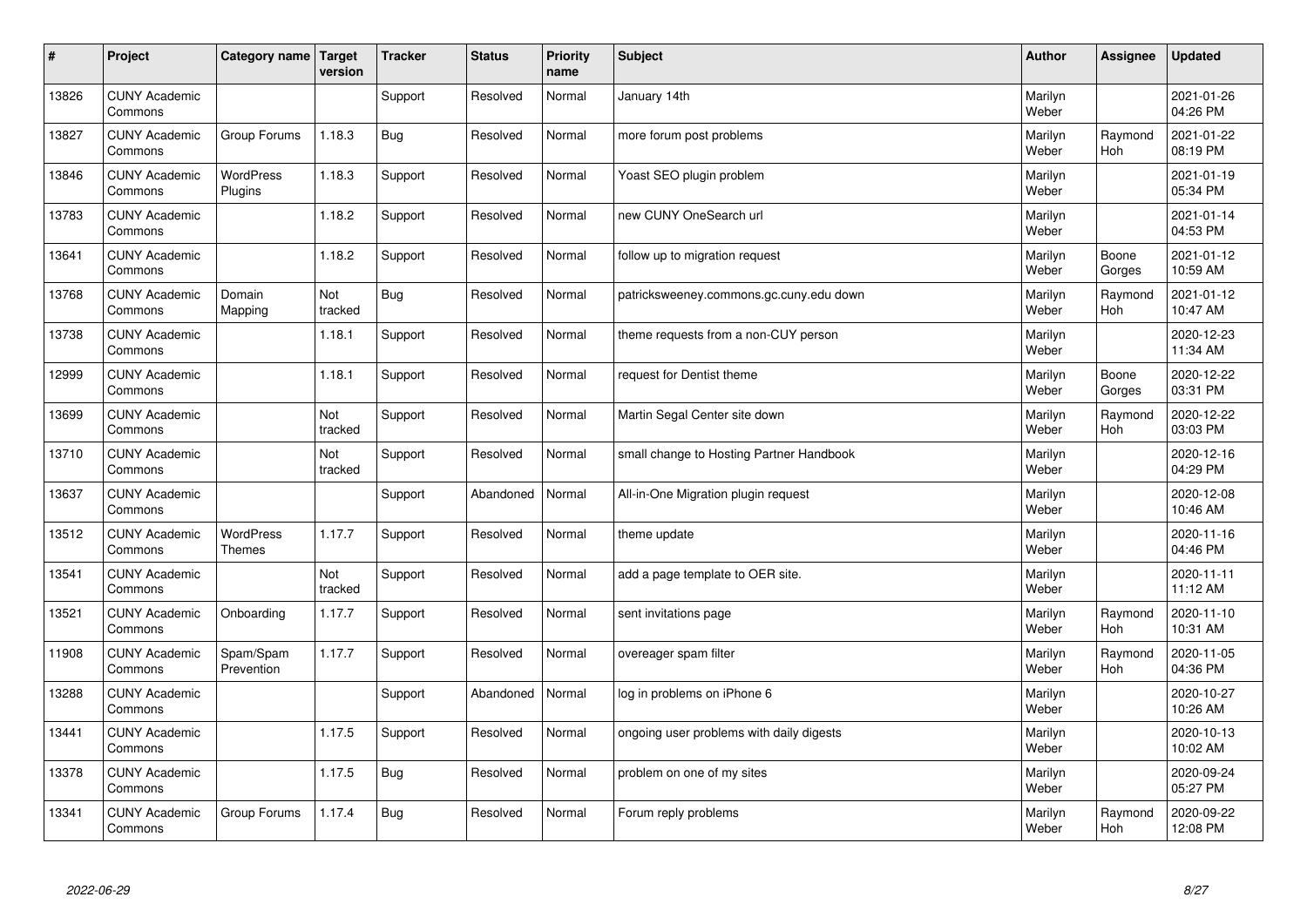| #     | Project                         | Category name   Target     | version        | <b>Tracker</b> | <b>Status</b>        | <b>Priority</b><br>name | <b>Subject</b>                                                                 | <b>Author</b>    | Assignee              | <b>Updated</b>         |
|-------|---------------------------------|----------------------------|----------------|----------------|----------------------|-------------------------|--------------------------------------------------------------------------------|------------------|-----------------------|------------------------|
| 13169 | <b>CUNY Academic</b><br>Commons |                            | 1.17.4         | Support        | Rejected             | Normal                  | footer logo image has no alt-text                                              | Marilyn<br>Weber |                       | 2020-09-22<br>10:18 AM |
| 13328 | <b>CUNY Academic</b><br>Commons | Group Forums               | Not<br>tracked | Bug            | Reporter<br>Feedback | Normal                  | cross-posting in two related groups                                            | Marilyn<br>Weber | Raymond<br>Hoh        | 2020-09-15<br>10:39 PM |
| 13238 | <b>CUNY Academic</b><br>Commons | WordPress -<br>Media       | 1.17.3         | Support        | Resolved             | Normal                  | allow ppsx file?                                                               | Marilyn<br>Weber | Raymond<br><b>Hoh</b> | 2020-09-10<br>11:46 AM |
| 13286 | <b>CUNY Academic</b><br>Commons |                            | Not<br>tracked | Support        | <b>New</b>           | Normal                  | problem connecting with WordPress app                                          | Marilyn<br>Weber | Raymond<br>Hoh        | 2020-09-08<br>11:16 AM |
| 13295 | <b>CUNY Academic</b><br>Commons |                            | Not<br>tracked | Support        | Resolved             | Normal                  | can't find new user                                                            | Marilyn<br>Weber |                       | 2020-09-08<br>10:18 AM |
| 13255 | <b>CUNY Academic</b><br>Commons |                            | Not<br>tracked | Support        | Reporter<br>Feedback | Normal                  | Accessibility problems                                                         | Marilyn<br>Weber |                       | 2020-09-01<br>05:48 PM |
| 13159 | <b>CUNY Academic</b><br>Commons | Group Library              | Not<br>tracked | Support        | Resolved             | Normal                  | changing folder names?                                                         | Marilyn<br>Weber | Boone<br>Gorges       | 2020-08-27<br>08:59 AM |
| 13184 | <b>CUNY Academic</b><br>Commons | WordPress<br>Plugins       | 1.17.2         | Support        | Resolved             | Normal                  | google translate plugin                                                        | Marilyn<br>Weber |                       | 2020-08-25<br>11:36 AM |
| 13185 | <b>CUNY Academic</b><br>Commons | <b>WordPress</b><br>Themes | 1.17.2         | Support        | Resolved             | Normal                  | Less theme?                                                                    | Marilyn<br>Weber |                       | 2020-08-25<br>11:26 AM |
| 13160 | <b>CUNY Academic</b><br>Commons |                            |                | Support        | Rejected             | Normal                  | site not working on iphone                                                     | Marilyn<br>Weber |                       | 2020-08-25<br>10:58 AM |
| 13012 | <b>CUNY Academic</b><br>Commons | <b>WordPress</b><br>(misc) |                | Support        | Rejected             | Normal                  | icon image associated with the teaching template's Creative Commons<br>License | Marilyn<br>Weber | Raymond<br>Hoh        | 2020-08-25<br>10:56 AM |
| 13121 | <b>CUNY Academic</b><br>Commons |                            |                | Support        | Rejected             | Normal                  | embed a DropBox Paper file                                                     | Marilyn<br>Weber |                       | 2020-08-25<br>10:56 AM |
| 13217 | <b>CUNY Academic</b><br>Commons |                            |                | Support        | Rejected             | Normal                  | upload recordings of our past webinars?                                        | Marilyn<br>Weber |                       | 2020-08-25<br>07:56 AM |
| 13134 | <b>CUNY Academic</b><br>Commons | Site cloning               | 1.17.1         | Support        | Resolved             | Normal                  | New site (a clone) point to old dashboard                                      | Marilyn<br>Weber |                       | 2020-08-12<br>03:22 PM |
| 13138 | <b>CUNY Academic</b><br>Commons | Group Library              | Not<br>tracked | Support        | Resolved             | Normal                  | moving Library contents for Steve Brier                                        | Marilyn<br>Weber |                       | 2020-08-03<br>04:00 PM |
| 13116 | <b>CUNY Academic</b><br>Commons | ZenDesk                    | 1.17.1         | Support        | Resolved             | Normal                  | support/send us a message link obscured                                        | Marilyn<br>Weber | Raymond<br>Hoh        | 2020-07-29<br>09:33 PM |
| 13085 | <b>CUNY Academic</b><br>Commons | Domain<br>Mapping          | Not<br>tracked | Support        | Resolved             | Normal                  | domain mapping request                                                         | Marilyn<br>Weber | <b>Matt Gold</b>      | 2020-07-28<br>03:33 PM |
| 13091 | <b>CUNY Academic</b><br>Commons |                            | 1.17.0         | Support        | Resolved             | Normal                  | problem with latex (math equations)                                            | Marilyn<br>Weber |                       | 2020-07-28<br>11:09 AM |
| 13065 | <b>CUNY Academic</b><br>Commons |                            | Not<br>tracked | Support        | Resolved             | Normal                  | can't invite new user to group                                                 | Marilyn<br>Weber |                       | 2020-07-22<br>04:24 PM |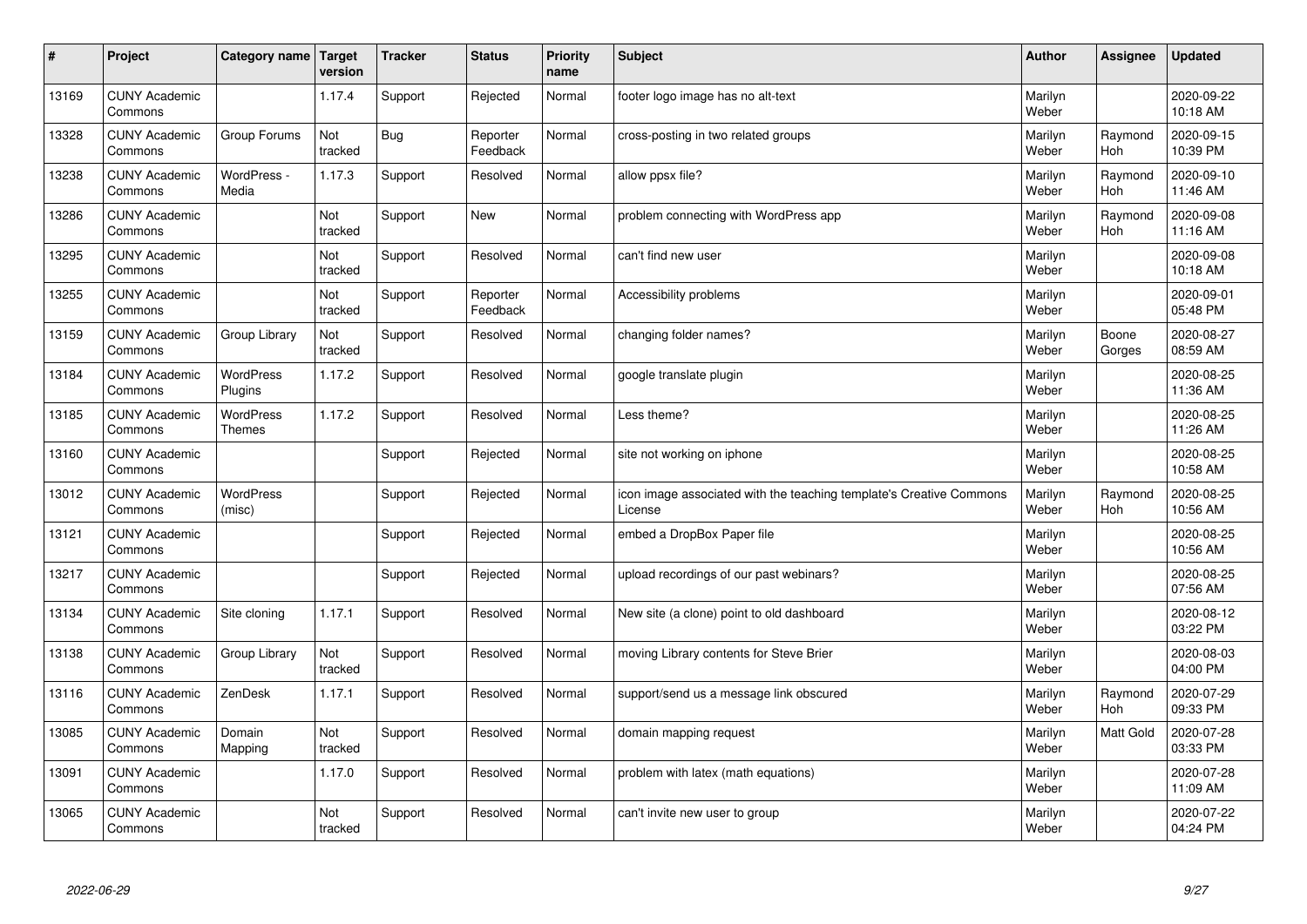| $\sharp$ | Project                         | Category name   Target            | version        | <b>Tracker</b> | <b>Status</b>        | <b>Priority</b><br>name | <b>Subject</b>                                                                             | <b>Author</b>    | Assignee         | <b>Updated</b>         |
|----------|---------------------------------|-----------------------------------|----------------|----------------|----------------------|-------------------------|--------------------------------------------------------------------------------------------|------------------|------------------|------------------------|
| 13016    | <b>CUNY Academic</b><br>Commons | Shortcodes and<br>embeds          | 1.16.15        | Support        | Resolved             | Normal                  | possible to run code examples, like in Jupyter Notebooks?                                  | Marilyn<br>Weber |                  | 2020-07-16<br>11:52 AM |
| 13034    | <b>CUNY Academic</b><br>Commons |                                   | Not<br>tracked | Support        | Reporter<br>Feedback | Normal                  | a site is asking people to join the Commons to get a download                              | Marilyn<br>Weber |                  | 2020-07-12<br>07:23 AM |
| 13013    | <b>CUNY Academic</b><br>Commons |                                   | Not<br>tracked | Bug            | Resolved             | Normal                  | an invite to Group Admins from Brian Foote?!                                               | Marilyn<br>Weber |                  | 2020-07-07<br>02:36 PM |
| 12986    | <b>CUNY Academic</b><br>Commons |                                   |                | Support        | Rejected             | Normal                  | Someone is trying to create accounts using random CUNY entity emails                       | Marilyn<br>Weber |                  | 2020-07-02<br>09:47 PM |
| 12960    | <b>CUNY Academic</b><br>Commons |                                   | 1.16.14        | Support        | Resolved             | Normal                  | mutiple plugin in requests                                                                 | Marilyn<br>Weber | Boone<br>Gorges  | 2020-06-23<br>10:53 AM |
| 12905    | <b>CUNY Academic</b><br>Commons |                                   | 1.16.14        | Support        | Resolved             | Normal                  | trouble embedding a flipbook from Flipsnack                                                | Marilyn<br>Weber | Boone<br>Gorges  | 2020-06-23<br>10:53 AM |
| 12777    | <b>CUNY Academic</b><br>Commons |                                   | 1.16.14        | Support        | Resolved             | Normal                  | request to include custom javascript into a Commons-hosted site                            | Marilyn<br>Weber |                  | 2020-06-16<br>04:03 PM |
| 12861    | <b>CUNY Academic</b><br>Commons |                                   |                | Support        | Resolved             | Normal                  | trouble with YouTube                                                                       | Marilyn<br>Weber | Raymond<br>Hoh   | 2020-06-09<br>11:16 AM |
| 12741    | <b>CUNY Academic</b><br>Commons | <b>WordPress</b><br>Plugins       | Not<br>tracked | Support        | Reporter<br>Feedback | Normal                  | <b>Tableau Public Viz Block</b>                                                            | Marilyn<br>Weber | Raymond<br>Hoh   | 2020-05-12<br>11:00 AM |
| 12676    | <b>CUNY Academic</b><br>Commons | <b>WordPress</b><br>Plugins       | 1.16.10        | Support        | Resolved             | Normal                  | request for Require Post Category plug-in                                                  | Marilyn<br>Weber |                  | 2020-04-28<br>11:03 AM |
| 12543    | <b>CUNY Academic</b><br>Commons | <b>Public Portfolio</b>           | Not<br>tracked | Support        | Resolved             | Normal                  | User cannot find profile edit button                                                       | Marilyn<br>Weber | scott voth       | 2020-03-22<br>02:49 PM |
| 12515    | <b>CUNY Academic</b><br>Commons | cuny.is                           | 1.16.7         | Support        | Resolved             | Normal                  | AJAX actions on cuny is admin page are failing                                             | Marilyn<br>Weber |                  | 2020-03-10<br>11:57 AM |
| 12487    | <b>CUNY Academic</b><br>Commons | Group Forums                      | 1.16.7         | Bug            | Resolved             | Normal                  | group posting problems?                                                                    | Marilyn<br>Weber | Raymond<br>Hoh   | 2020-03-10<br>11:40 AM |
| 12395    | <b>CUNY Academic</b><br>Commons | Spam/Spam<br>Prevention           | Not<br>tracked | Support        | Resolved             | Normal                  | comments again being blocked                                                               | Marilyn<br>Weber | Raymond<br>Hoh   | 2020-03-10<br>11:13 AM |
| 12427    | <b>CUNY Academic</b><br>Commons |                                   | Not<br>tracked | Support        | Resolved             | Normal                  | organizing PDF on a site?                                                                  | Marilyn<br>Weber | scott voth       | 2020-03-10<br>11:11 AM |
| 10059    | <b>CUNY Academic</b><br>Commons | <b>WordPress</b><br><b>Themes</b> | Not<br>tracked | Support        | Resolved             | Normal                  | Magazine Premium theme for new site                                                        | Marilyn<br>Weber |                  | 2020-02-17<br>03:39 PM |
| 11912    | <b>CUNY Academic</b><br>Commons |                                   |                | Support        | Resolved             | Normal                  | influence search results?                                                                  | Marilyn<br>Weber |                  | 2020-02-11<br>10:51 AM |
| 12382    | <b>CUNY Academic</b><br>Commons | Membership                        | Not<br>tracked | Support        | <b>New</b>           | Normal                  | Email request change                                                                       | Marilyn<br>Weber | Marilyn<br>Weber | 2020-02-06<br>12:56 PM |
| 12360    | <b>CUNY Academic</b><br>Commons | <b>WordPress</b><br><b>Themes</b> | Not<br>tracked | <b>Bug</b>     | Reporter<br>Feedback | Normal                  | site just says "DANTE We are currently in maintenance mode, please<br>check back shortly." | Marilyn<br>Weber |                  | 2020-02-04<br>12:13 PM |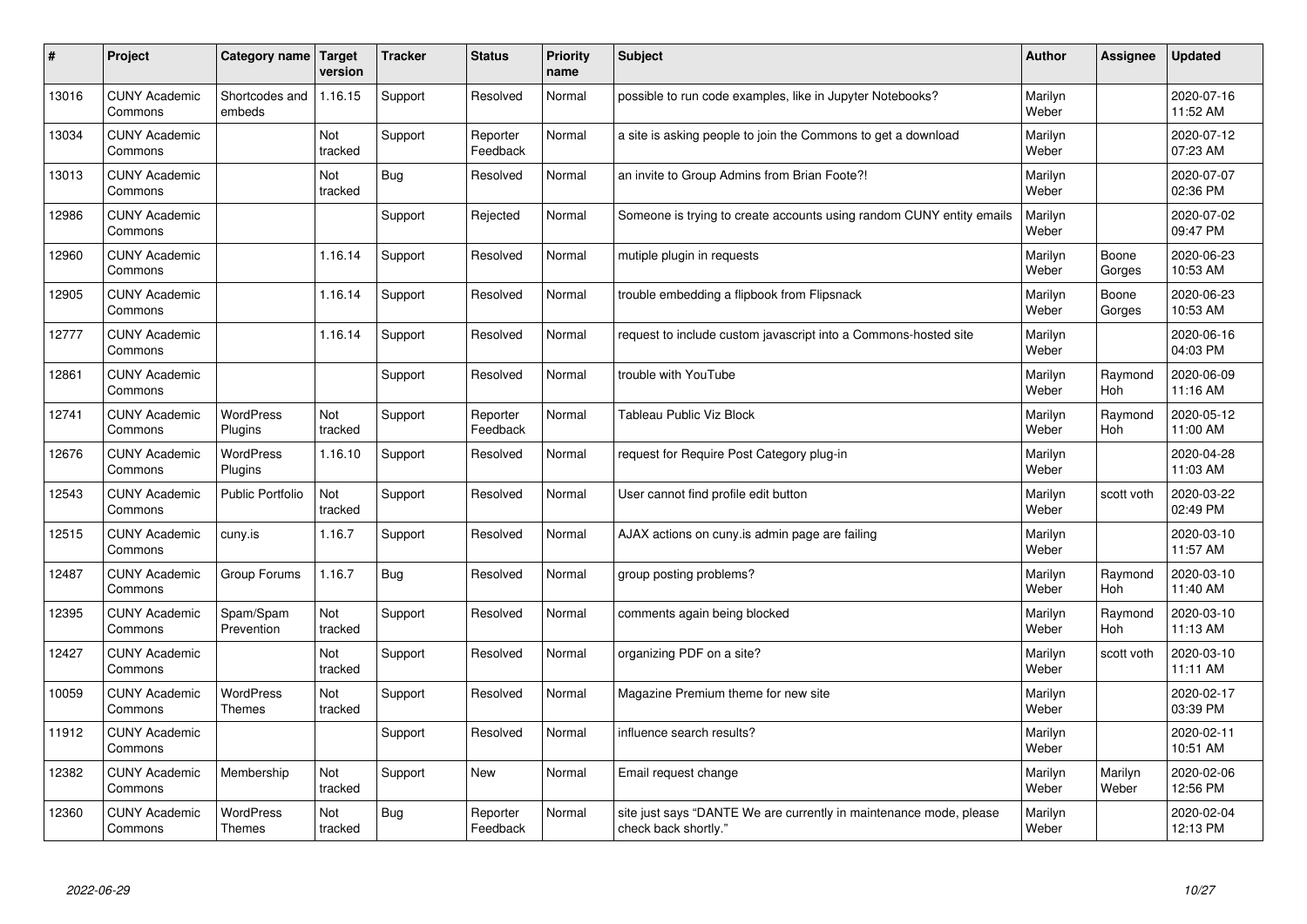| #     | Project                         | Category name   Target            | version        | <b>Tracker</b> | <b>Status</b>        | <b>Priority</b><br>name | <b>Subject</b>                                                                       | <b>Author</b>    | Assignee         | <b>Updated</b>         |
|-------|---------------------------------|-----------------------------------|----------------|----------------|----------------------|-------------------------|--------------------------------------------------------------------------------------|------------------|------------------|------------------------|
| 12352 | <b>CUNY Academic</b><br>Commons |                                   | Not<br>tracked | Support        | <b>New</b>           | Normal                  | 'posts list" page builder block option                                               | Marilyn<br>Weber |                  | 2020-02-03<br>01:29 PM |
| 12350 | <b>CUNY Academic</b><br>Commons | <b>Blogs</b><br>(BuddyPress)      | Not<br>tracked | Support        | Reporter<br>Feedback | Normal                  | URL creation problem                                                                 | Marilyn<br>Weber |                  | 2020-02-03<br>11:27 AM |
| 12346 | <b>CUNY Academic</b><br>Commons | Redmine                           |                | Support        | Resolved             | Normal                  | another Redmine request                                                              | Marilyn<br>Weber | Matt Gold        | 2020-01-30<br>08:20 PM |
| 12334 | <b>CUNY Academic</b><br>Commons |                                   |                | Support        | Resolved             | Normal                  | request for a Redmine account                                                        | Marilyn<br>Weber | <b>Matt Gold</b> | 2020-01-30<br>12:01 PM |
| 12302 | <b>CUNY Academic</b><br>Commons | <b>WordPress</b><br><b>Themes</b> | 1.16.4         | Support        | Resolved             | Normal                  | Pictorio theme request                                                               | Marilyn<br>Weber | Raymond<br>Hoh   | 2020-01-28<br>11:44 AM |
| 12205 | <b>CUNY Academic</b><br>Commons |                                   |                | Support        | Rejected             | Normal                  | possible update to the 2019 theme?                                                   | Marilyn<br>Weber |                  | 2020-01-14<br>12:08 PM |
| 12137 | <b>CUNY Academic</b><br>Commons | <b>WordPress</b><br><b>Themes</b> | Not<br>tracked | Support        | Resolved             | Normal                  | media player problem                                                                 | Marilyn<br>Weber |                  | 2019-12-12<br>08:52 PM |
| 12190 | <b>CUNY Academic</b><br>Commons | <b>Blogs</b><br>(BuddyPress)      | Not<br>tracked | Support        | Resolved             | Normal                  | Site avatar in directory is not what user expects                                    | Marilyn<br>Weber |                  | 2019-12-12<br>08:51 PM |
| 12156 | <b>CUNY Academic</b><br>Commons | <b>Blogs</b><br>(BuddyPress)      | Not<br>tracked | Support        | Resolved             | Normal                  | My Sites list (Commons Profile or Sites directory) doesn't match toolbar<br>dropdown | Marilyn<br>Weber |                  | 2019-12-11<br>10:20 AM |
| 12176 | <b>CUNY Academic</b><br>Commons |                                   | Not<br>tracked | Support        | Resolved             | Normal                  | Mp4s?                                                                                | Marilyn<br>Weber |                  | 2019-12-05<br>11:04 AM |
| 12165 | <b>CUNY Academic</b><br>Commons | <b>BuddyPress</b><br>(misc)       | Not<br>tracked | Support        | Resolved             | Normal                  | two reports of Profile problems                                                      | Marilyn<br>Weber | Boone<br>Gorges  | 2019-12-04<br>05:06 PM |
| 11977 | <b>CUNY Academic</b><br>Commons |                                   | Not<br>tracked | Support        | Resolved             | Normal                  | please remove me from many sites                                                     | Marilyn<br>Weber |                  | 2019-11-21<br>01:05 PM |
| 12038 | <b>CUNY Academic</b><br>Commons |                                   | 1.15.13        | Bug            | Resolved             | Normal                  | admin visibility problem at careerplan.commons.gc.cuny.edu                           | Marilyn<br>Weber |                  | 2019-11-12<br>10:20 AM |
| 11907 | <b>CUNY Academic</b><br>Commons | <b>Public Portfolio</b>           | 1.15.13        | Support        | Resolved             | Normal                  | more publications problems (in profile)                                              | Marilyn<br>Weber |                  | 2019-11-04<br>11:16 AM |
| 11915 | <b>CUNY Academic</b><br>Commons |                                   | Not<br>tracked | Support        | Resolved             | Normal                  | User not in list                                                                     | Marilyn<br>Weber |                  | 2019-10-28<br>10:13 AM |
| 11964 | <b>CUNY Academic</b><br>Commons | Layout                            | 1.15.12        | Bug            | Resolved             | Normal                  | https://commons.gc.cuny.edu/create/ not displaying correctly in Edge                 | Marilyn<br>Weber | Raymond<br>Hoh   | 2019-10-22<br>11:54 AM |
| 11961 | <b>CUNY Academic</b><br>Commons | Membership                        | Not<br>tracked | Support        | Resolved             | Normal                  | switch email for student user                                                        | Marilyn<br>Weber |                  | 2019-10-09<br>01:56 PM |
| 11832 | <b>CUNY Academic</b><br>Commons | <b>WordPress</b><br>Plugins       | 1.15.11        | Support        | Resolved             | Normal                  | Yoast SEO premium for sexgenlab.org                                                  | Marilyn<br>Weber |                  | 2019-10-08<br>11:22 AM |
| 11811 | <b>CUNY Academic</b><br>Commons |                                   | Not<br>tracked | Support        | Duplicate            | Normal                  | Content of Publications widget on profile page being erased on save                  | Marilyn<br>Weber |                  | 2019-10-08<br>11:16 AM |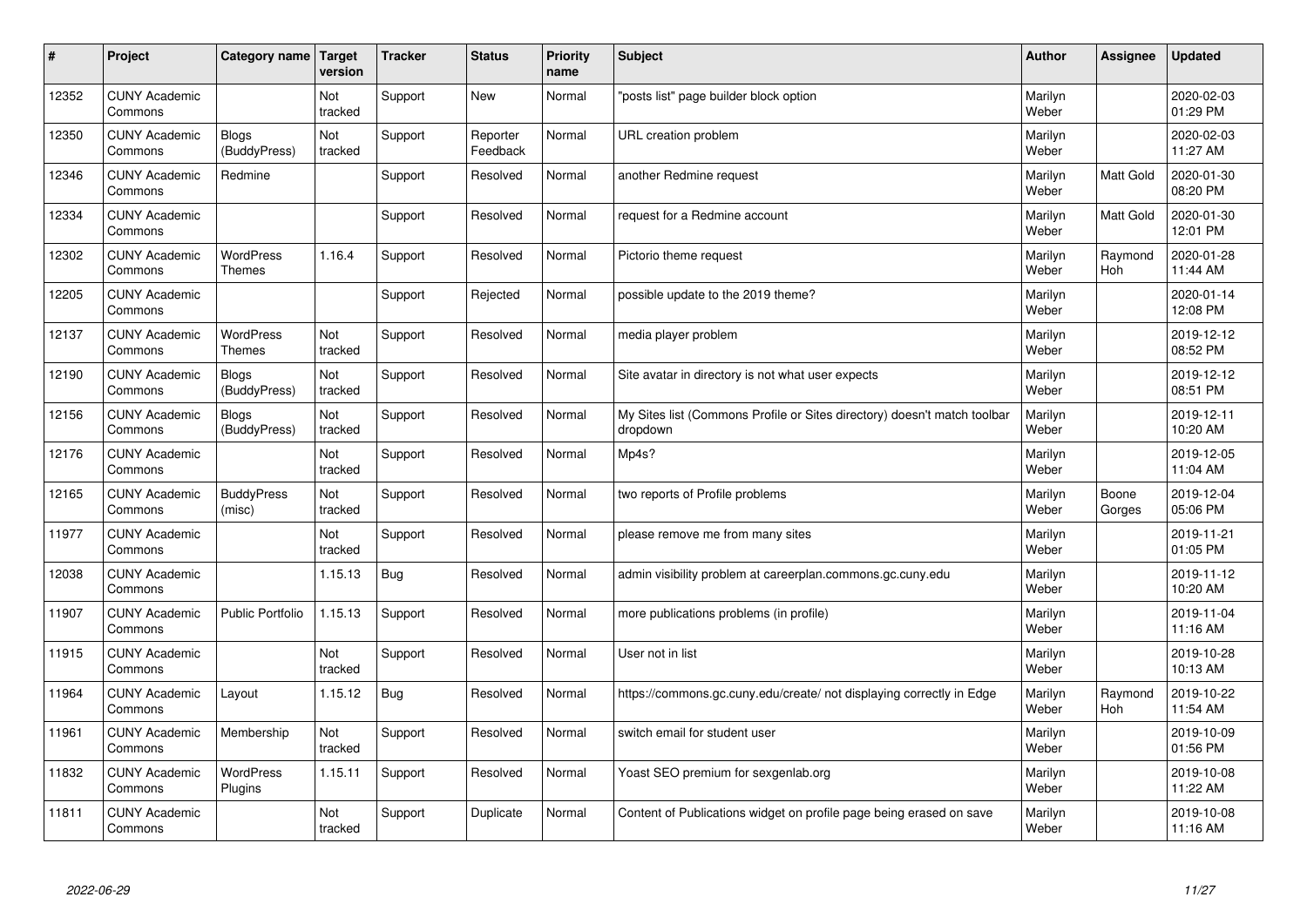| #     | Project                         | Category name                     | Target<br>version | <b>Tracker</b> | <b>Status</b>        | <b>Priority</b><br>name | <b>Subject</b>                                                                                        | <b>Author</b>    | <b>Assignee</b>  | <b>Updated</b>         |
|-------|---------------------------------|-----------------------------------|-------------------|----------------|----------------------|-------------------------|-------------------------------------------------------------------------------------------------------|------------------|------------------|------------------------|
| 11922 | <b>CUNY Academic</b><br>Commons | Membership                        | Not<br>tracked    | Support        | Resolved             | Normal                  | https://commons.gc.cuny.edu/members/cunyhealthequity/                                                 | Marilyn<br>Weber |                  | 2019-10-02<br>04:05 PM |
| 11865 | <b>CUNY Academic</b><br>Commons | Onboarding                        | 1.15.10           | <b>Bug</b>     | Resolved             | Normal                  | Site name not appearing in "Membership" lists of Invitation modal                                     | Marilyn<br>Weber | Boone<br>Gorges  | 2019-09-24<br>11:09 AM |
| 11519 | <b>CUNY Academic</b><br>Commons |                                   | Not<br>tracked    | Support        | Assigned             | Normal                  | comment option not appearing                                                                          | Marilyn<br>Weber |                  | 2019-09-24<br>10:28 AM |
| 11848 | <b>CUNY Academic</b><br>Commons |                                   | Not<br>tracked    | Support        | Hold                 | Normal                  | a Dean of Faculty wants to share a large file                                                         | Marilyn<br>Weber |                  | 2019-09-24<br>08:44 AM |
| 11896 | <b>CUNY Academic</b><br>Commons |                                   | Not<br>tracked    | Support        | Resolved             | Normal                  | https://thenurseswritingproject.commons.gc.cuny.edu                                                   | Marilyn<br>Weber |                  | 2019-09-24<br>08:09 AM |
| 11866 | <b>CUNY Academic</b><br>Commons | <b>WordPress</b><br><b>Themes</b> | 1.15.10           | Support        | Resolved             | Normal                  | problem with project widget and the 'skills' to generate tags                                         | Marilyn<br>Weber | Raymond<br>Hoh   | 2019-09-19<br>03:20 PM |
| 10273 | <b>CUNY Academic</b><br>Commons | Registration                      | Not<br>tracked    | Support        | Reporter<br>Feedback | Normal                  | users combining CF and campus address                                                                 | Marilyn<br>Weber |                  | 2019-09-18<br>10:58 AM |
| 11225 | <b>CUNY Academic</b><br>Commons |                                   | Not<br>tracked    | Support        | Resolved             | Normal                  | bulk upload?                                                                                          | Marilyn<br>Weber |                  | 2019-09-18<br>10:31 AM |
| 9134  | <b>CUNY Academic</b><br>Commons | Membership                        | Not<br>tracked    | Support        | Abandoned            | Normal                  | former user                                                                                           | Marilyn<br>Weber | <b>Matt Gold</b> | 2019-09-18<br>10:26 AM |
| 11813 | <b>CUNY Academic</b><br>Commons | <b>WordPress</b><br>Plugins       | 1.15.9            | Support        | Resolved             | Normal                  | Change Password Protected Message" plugin requests                                                    | Marilyn<br>Weber |                  | 2019-09-10<br>05:57 PM |
| 11787 | <b>CUNY Academic</b><br>Commons |                                   | Not<br>tracked    | Support        | Reporter<br>Feedback | Normal                  | automated comments notifications on ZenDesk                                                           | Marilyn<br>Weber |                  | 2019-08-26<br>06:18 PM |
| 11771 | <b>CUNY Academic</b><br>Commons |                                   | Not<br>tracked    | Support        | Reporter<br>Feedback | Normal                  | post displays in sections                                                                             | Marilyn<br>Weber |                  | 2019-08-20<br>10:34 AM |
| 11650 | <b>CUNY Academic</b><br>Commons |                                   | Not<br>tracked    | Support        | Resolved             | Normal                  | https://commons.gc.cuny.edu/groups/introduction-to-literary-studies-eng<br>ish-252-at-hunter-college/ | Marilyn<br>Weber |                  | 2019-07-18<br>02:28 PM |
| 11647 | <b>CUNY Academic</b><br>Commons |                                   | 1.15.6            | Support        | Resolved             | Normal                  | <b>Tribulant Newsletters update</b>                                                                   | Marilyn<br>Weber |                  | 2019-07-18<br>02:27 PM |
| 11634 | <b>CUNY Academic</b><br>Commons | <b>WordPress</b><br>(misc)        | Not<br>tracked    | Bug            | Rejected             | Normal                  | 'Insert Read More Tag" working oddly                                                                  | Marilyn<br>Weber | Raymond<br>Hoh   | 2019-07-15<br>11:48 PM |
| 11609 | <b>CUNY Academic</b><br>Commons |                                   | 1.15.5            | Support        | Resolved             | Normal                  | <b>Mixed Content flag</b>                                                                             | Marilyn<br>Weber |                  | 2019-06-27<br>06:54 PM |
| 11567 | <b>CUNY Academic</b><br>Commons | <b>Group Files</b>                | 1.15.4            | Bug            | Resolved             | Normal                  | Group files pagination doesn't work properly in folders                                               | Marilyn<br>Weber | Boone<br>Gorges  | 2019-06-25<br>04:22 PM |
| 10838 | <b>CUNY Academic</b><br>Commons |                                   | 1.15.3            | Support        | Rejected             | Normal                  | two plugin/theme requests from a digital fellow                                                       | Marilyn<br>Weber |                  | 2019-06-11<br>10:31 AM |
| 11516 | <b>CUNY Academic</b><br>Commons | Membership                        | Not<br>tracked    | Support        | Resolved             | Normal                  | request for email change                                                                              | Marilyn<br>Weber |                  | 2019-06-04<br>01:48 PM |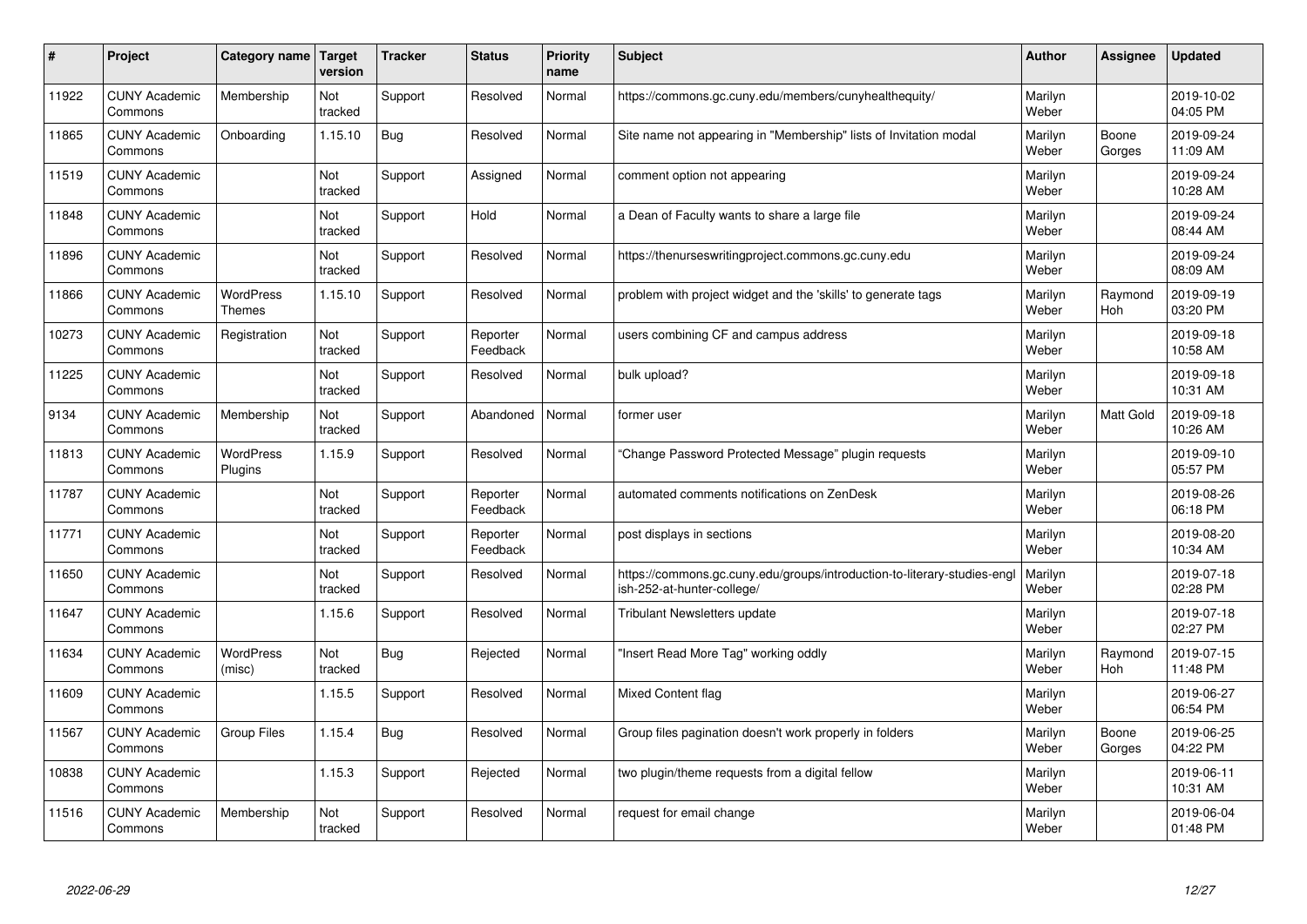| $\sharp$ | Project                         | Category name                     | Target<br>version | <b>Tracker</b> | <b>Status</b>        | <b>Priority</b><br>name | <b>Subject</b>                                               | <b>Author</b>    | Assignee              | <b>Updated</b>         |
|----------|---------------------------------|-----------------------------------|-------------------|----------------|----------------------|-------------------------|--------------------------------------------------------------|------------------|-----------------------|------------------------|
| 11509    | <b>CUNY Academic</b><br>Commons |                                   | Not<br>tracked    | Support        | Reporter<br>Feedback | Normal                  | deleted Page causing a Menu problem?                         | Marilyn<br>Weber |                       | 2019-06-04<br>09:54 AM |
| 11002    | <b>CUNY Academic</b><br>Commons |                                   | Not<br>tracked    | Support        | Resolved             | Normal                  | open link in a new tab not working                           | Marilyn<br>Weber |                       | 2019-06-03<br>07:57 PM |
| 11453    | <b>CUNY Academic</b><br>Commons | <b>WordPress</b><br>(misc)        | 1.15.2            | Bug            | Resolved             | Normal                  | 403 error on Firefox                                         | Marilyn<br>Weber | Raymond<br><b>Hoh</b> | 2019-05-28<br>11:46 AM |
| 11483    | <b>CUNY Academic</b><br>Commons |                                   | 1.15.2            | <b>Bug</b>     | Resolved             | Normal                  | 'Add New user" not working                                   | Marilyn<br>Weber |                       | 2019-05-21<br>02:26 PM |
| 11448    | <b>CUNY Academic</b><br>Commons | <b>BuddyPress</b><br>(misc)       | 1.15.1            | Support        | Resolved             | Normal                  | sole administrator listed on sites is not an admin at all?   | Marilyn<br>Weber | Raymond<br>Hoh        | 2019-05-14<br>11:15 AM |
| 11294    | <b>CUNY Academic</b><br>Commons | Account<br>settings               | Not<br>tracked    | Support        | Resolved             | Normal                  | student emgail change                                        | Marilyn<br>Weber | Matt Gold             | 2019-04-07<br>09:11 PM |
| 10986    | <b>CUNY Academic</b><br>Commons |                                   | Not<br>tracked    | Support        | Resolved             | Normal                  | PDF embedder provoking error                                 | Marilyn<br>Weber |                       | 2019-03-29<br>04:28 PM |
| 11267    | <b>CUNY Academic</b><br>Commons |                                   |                   | Support        | Rejected             | Normal                  | signing up with a nonCUNY signup code from the Register page | Marilyn<br>Weber |                       | 2019-03-26<br>03:00 PM |
| 11233    | <b>CUNY Academic</b><br>Commons |                                   | 1.14.9            | Support        | Resolved             | Normal                  | Hotjar?                                                      | Marilyn<br>Weber |                       | 2019-03-26<br>12:10 PM |
| 11029    | <b>CUNY Academic</b><br>Commons | Authentication                    | 1.14.9            | Support        | Resolved             | Normal                  | Sujatha Fernandes cannot edit her site                       | Marilyn<br>Weber | Raymond<br>Hoh        | 2019-03-26<br>12:10 PM |
| 11149    | <b>CUNY Academic</b><br>Commons |                                   | Not<br>tracked    | Support        | Reporter<br>Feedback | Normal                  | comments getting blocked                                     | Marilyn<br>Weber | Raymond<br>Hoh        | 2019-03-26<br>11:40 AM |
| 11147    | <b>CUNY Academic</b><br>Commons | Membership                        | Not<br>tracked    | Support        | Resolved             | Normal                  | employee email change                                        | Marilyn<br>Weber |                       | 2019-03-12<br>03:58 PM |
| 11217    | <b>CUNY Academic</b><br>Commons | Membership                        | Not<br>tracked    | Support        | Resolved             | Normal                  | Another email update                                         | Marilyn<br>Weber |                       | 2019-03-12<br>03:37 PM |
| 11211    | <b>CUNY Academic</b><br>Commons | <b>WordPress</b><br><b>Themes</b> | 1.14.8            | Support        | Resolved             | Normal                  | user needs to edit the HTML coding                           | Marilyn<br>Weber |                       | 2019-03-12<br>11:20 AM |
| 9518     | <b>CUNY Academic</b><br>Commons |                                   | Not<br>tracked    | Support        | Rejected             | Normal                  | problems with site on Internet Explorer                      | Marilyn<br>Weber | Raymond<br>Hoh        | 2019-03-11<br>11:18 PM |
| 11210    | <b>CUNY Academic</b><br>Commons | Membership                        | Not<br>tracked    | Support        | Resolved             | Normal                  | Please change the email                                      | Marilyn<br>Weber |                       | 2019-03-11<br>04:16 PM |
| 11205    | <b>CUNY Academic</b><br>Commons | WordPress<br>Plugins              | Not<br>tracked    | Support        | Resolved             | Normal                  | problems with Google calendar                                | Marilyn<br>Weber | Raymond<br>Hoh        | 2019-03-11<br>02:17 PM |
| 11198    | <b>CUNY Academic</b><br>Commons |                                   | Not<br>tracked    | Support        | Resolved             | Normal                  | former CUNY employee                                         | Marilyn<br>Weber |                       | 2019-03-07<br>02:21 PM |
| 11091    | <b>CUNY Academic</b><br>Commons | <b>BuddyPress</b><br>Docs         | 1.14.7            | Support        | Resolved             | Normal                  | word limit for comments on a group doc?                      | Marilyn<br>Weber |                       | 2019-02-26<br>02:04 PM |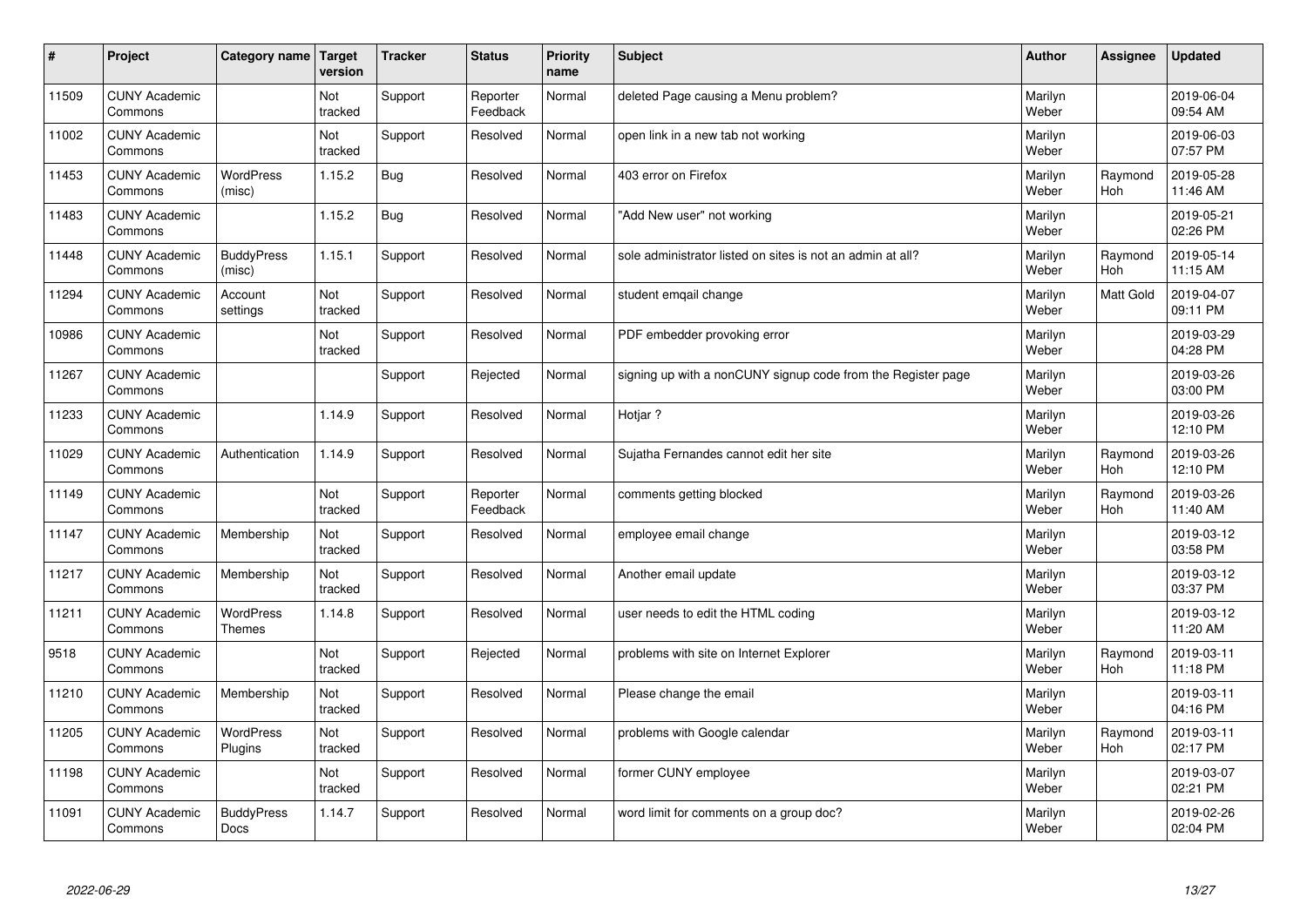| $\sharp$ | Project                         | Category name              | Target<br>version | <b>Tracker</b> | <b>Status</b> | <b>Priority</b><br>name | <b>Subject</b>                                       | <b>Author</b>    | Assignee  | <b>Updated</b>         |
|----------|---------------------------------|----------------------------|-------------------|----------------|---------------|-------------------------|------------------------------------------------------|------------------|-----------|------------------------|
| 11127    | <b>CUNY Academic</b><br>Commons | Membership                 | Not<br>tracked    | Support        | Resolved      | Normal                  | user with new campus affiliation                     | Marilyn<br>Weber |           | 2019-02-19<br>02:09 PM |
| 8481     | <b>CUNY Academic</b><br>Commons | Membership                 | Not<br>tracked    | Support        | Resolved      | Normal                  | admin of http://swipanalytic.org/organizers/         | Marilyn<br>Weber |           | 2019-02-19<br>01:58 PM |
| 11088    | <b>CUNY Academic</b><br>Commons | Group Blogs                | Not<br>tracked    | <b>Bug</b>     | Resolved      | Normal                  | no notification for comments                         | Marilyn<br>Weber |           | 2019-02-15<br>03:30 PM |
| 10941    | <b>CUNY Academic</b><br>Commons | Membership                 | Not<br>tracked    | Support        | Resolved      | Normal                  | update user email                                    | Marilyn<br>Weber |           | 2019-02-13<br>02:24 PM |
| 11031    | <b>CUNY Academic</b><br>Commons |                            | Not<br>tracked    | Support        | Resolved      | Normal                  | new group with seemingly old topics                  | Marilyn<br>Weber |           | 2019-02-11<br>12:17 PM |
| 11017    | <b>CUNY Academic</b><br>Commons |                            | Not<br>tracked    | Support        | Resolved      | Normal                  | site didn't save?                                    | Marilyn<br>Weber |           | 2019-01-25<br>03:47 PM |
| 11006    | <b>CUNY Academic</b><br>Commons | Groups (misc)              | 1.14.6            | Support        | Resolved      | Normal                  | removing members from a group isn't working          | Marilyn<br>Weber |           | 2019-01-24<br>03:18 PM |
| 11003    | <b>CUNY Academic</b><br>Commons |                            | Not<br>tracked    | Support        | Resolved      | Normal                  | user email change                                    | Marilyn<br>Weber |           | 2019-01-24<br>02:50 PM |
| 10932    | <b>CUNY Academic</b><br>Commons |                            |                   | Support        | Resolved      | Normal                  | add me as admin to meenaalexander.com                | Marilyn<br>Weber | Matt Gold | 2019-01-09<br>02:12 PM |
| 10910    | <b>CUNY Academic</b><br>Commons | Membership                 | Not<br>tracked    | Support        | Resolved      | Normal                  | request to be an admin to a prof's site              | Marilyn<br>Weber |           | 2019-01-04<br>10:45 AM |
| 10850    | <b>CUNY Academic</b><br>Commons |                            |                   | Support        | Rejected      | Normal                  | Gravity form being resent                            | Marilyn<br>Weber |           | 2018-12-20<br>10:18 PM |
| 10820    | <b>CUNY Academic</b><br>Commons |                            | Not<br>tracked    | Support        | Resolved      | Normal                  | retrieve deleted pages/posts                         | Marilyn<br>Weber |           | 2018-12-13<br>06:33 PM |
| 10810    | <b>CUNY Academic</b><br>Commons | <b>WordPress</b><br>(misc) | 1.14.2            | Bug            | Resolved      | Normal                  | Sites set as public are becoming private             | Marilyn<br>Weber |           | 2018-12-11<br>10:15 AM |
| 10571    | <b>CUNY Academic</b><br>Commons |                            | Not<br>tracked    | Support        | Abandoned     | Normal                  | newsletter queue problem                             | Marilyn<br>Weber |           | 2018-12-10<br>03:58 PM |
| 10440    | <b>CUNY Academic</b><br>Commons |                            | Not<br>tracked    | Support        | Resolved      | Normal                  | Acert post problem                                   | Marilyn<br>Weber |           | 2018-12-10<br>03:57 PM |
| 10298    | <b>CUNY Academic</b><br>Commons |                            | Not<br>tracked    | Support        | Resolved      | Normal                  | RSS feed to itunes problem                           | Marilyn<br>Weber |           | 2018-12-10<br>03:57 PM |
| 10257    | <b>CUNY Academic</b><br>Commons | Membership                 | Not<br>tracked    | Support        | Resolved      | Normal                  | change the email from @login.cuny.edu to campu email | Marilyn<br>Weber |           | 2018-12-10<br>03:55 PM |
| 10133    | <b>CUNY Academic</b><br>Commons | WordPress<br>(misc)        | Not<br>tracked    | Support        | Resolved      | Normal                  | two Commons sites to be migrated elsewhere           | Marilyn<br>Weber |           | 2018-12-10<br>03:54 PM |
| 9889     | <b>CUNY Academic</b><br>Commons |                            | Not<br>tracked    | Support        | Resolved      | Normal                  | remove comments from activity feed?                  | Marilyn<br>Weber |           | 2018-12-10<br>03:53 PM |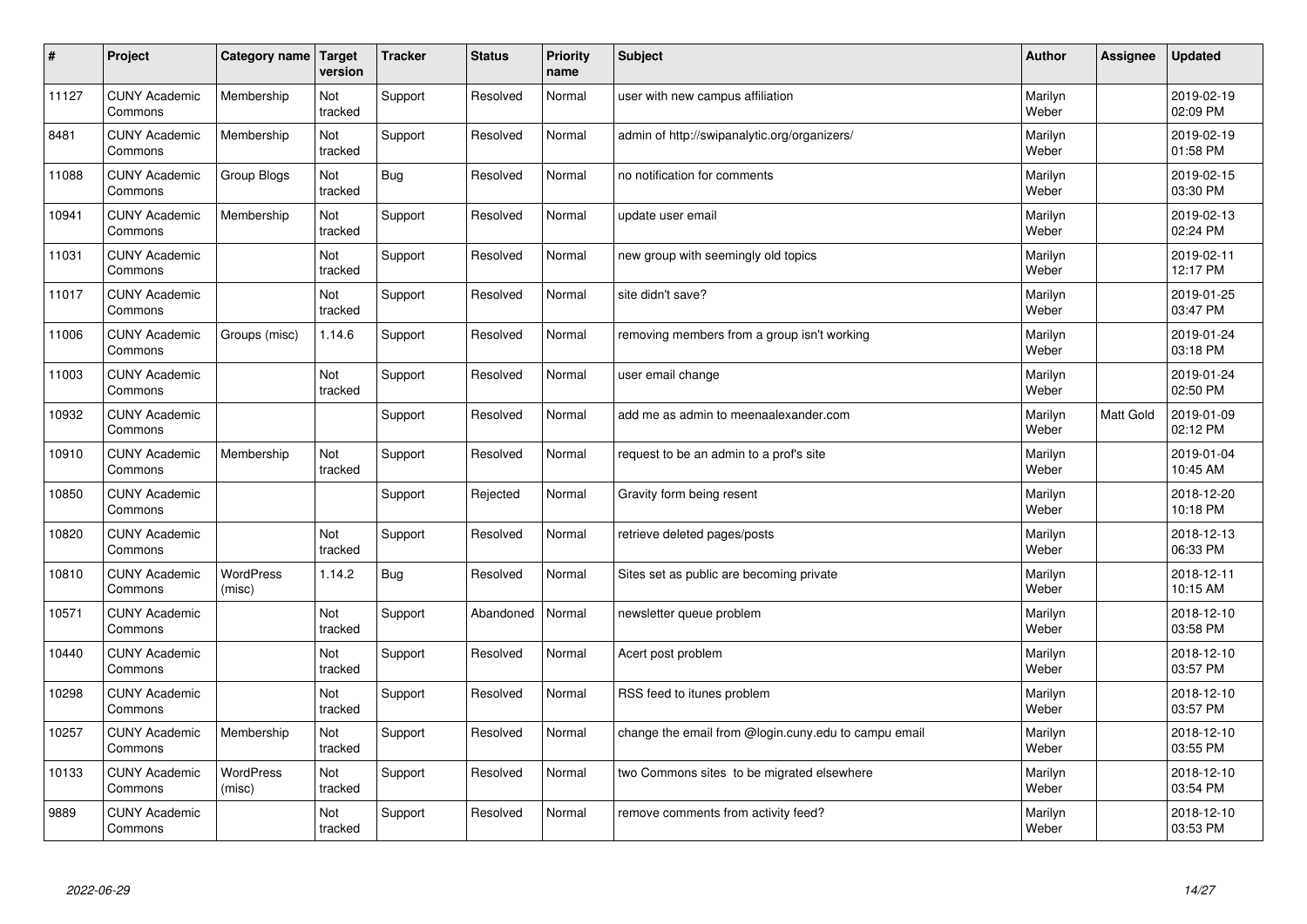| $\vert$ # | Project                         | <b>Category name</b>        | Target<br>version | <b>Tracker</b> | <b>Status</b>        | <b>Priority</b><br>name | <b>Subject</b>                                      | <b>Author</b>    | Assignee         | <b>Updated</b>         |
|-----------|---------------------------------|-----------------------------|-------------------|----------------|----------------------|-------------------------|-----------------------------------------------------|------------------|------------------|------------------------|
| 9779      | <b>CUNY Academic</b><br>Commons | Membership                  | Not<br>tracked    | Support        | Resolved             | Normal                  | user not sure if she is registered.                 | Marilyn<br>Weber |                  | 2018-12-10<br>03:53 PM |
| 9726      | <b>CUNY Academic</b><br>Commons | <b>WordPress</b><br>Plugins | Not<br>tracked    | Support        | Abandoned            | Normal                  | technical error on Contact page                     | Marilyn<br>Weber |                  | 2018-12-10<br>03:53 PM |
| 8978      | <b>CUNY Academic</b><br>Commons | Groups (misc)               | Not<br>tracked    | Support        | Resolved             | Normal                  | removing old groups                                 | Marilyn<br>Weber |                  | 2018-12-10<br>03:52 PM |
| 10772     | <b>CUNY Academic</b><br>Commons | Groups (misc)               | 1.14.2            | Bug            | Resolved             | Normal                  | can't create groups                                 | Marilyn<br>Weber |                  | 2018-12-04<br>10:42 AM |
| 10657     | <b>CUNY Academic</b><br>Commons |                             | Not<br>tracked    | Support        | Reporter<br>Feedback | Normal                  | child theme problems                                | Marilyn<br>Weber |                  | 2018-11-08<br>01:19 PM |
| 10606     | <b>CUNY Academic</b><br>Commons | cdev.gc.cuny.ed<br>u.       | Not<br>tracked    | Support        | Resolved             | Normal                  | problems with testing environment                   | Marilyn<br>Weber |                  | 2018-11-02<br>10:27 AM |
| 9886      | <b>CUNY Academic</b><br>Commons | cuny.is                     | Not<br>tracked    | Support        | Resolved             | Normal                  | cuny.is SSL                                         | Marilyn<br>Weber |                  | 2018-10-26<br>02:07 PM |
| 10407     | <b>CUNY Academic</b><br>Commons |                             | Not<br>tracked    | Support        | Resolved             | Normal                  | toolbar problem                                     | Marilyn<br>Weber | Boone<br>Gorges  | 2018-10-23<br>10:52 AM |
| 10537     | <b>CUNY Academic</b><br>Commons |                             | Not<br>tracked    | Bug            | Resolved             | Normal                  | jpegs not showing                                   | Marilyn<br>Weber |                  | 2018-10-23<br>10:51 AM |
| 10562     | <b>CUNY Academic</b><br>Commons |                             |                   | Bug            | Rejected             | Normal                  | Commons is down                                     | Marilyn<br>Weber |                  | 2018-10-23<br>10:49 AM |
| 10387     | <b>CUNY Academic</b><br>Commons | Membership                  | Not<br>tracked    | Support        | Resolved             | Normal                  | remove user page                                    | Marilyn<br>Weber |                  | 2018-09-28<br>02:26 PM |
| 5992      | <b>CUNY Academic</b><br>Commons | Email<br>Notifications      | Future<br>release | Feature        | <b>New</b>           | Normal                  | Changing the From line of autogenerated blog emails | Marilyn<br>Weber |                  | 2018-09-27<br>05:19 PM |
| 10361     | <b>CUNY Academic</b><br>Commons | Group Forums                | 1.13.10           | Bug            | Resolved             | Normal                  | forum post pending oddity                           | Marilyn<br>Weber |                  | 2018-09-25<br>10:45 AM |
| 10266     | <b>CUNY Academic</b><br>Commons |                             |                   | Support        | Resolved             | Normal                  | GC email change requested                           | Marilyn<br>Weber | Matt Gold        | 2018-08-30<br>03:07 PM |
| 10260     | <b>CUNY Academic</b><br>Commons |                             |                   | <b>Bug</b>     | Rejected             | Normal                  | bad activation email                                | Marilyn<br>Weber |                  | 2018-08-30<br>01:25 PM |
| 10176     | <b>CUNY Academic</b><br>Commons | Documentation               | Not<br>tracked    | Bug            | Resolved             | Normal                  | domain mapping requests                             | Marilyn<br>Weber | scott voth       | 2018-08-29<br>05:30 PM |
| 10240     | <b>CUNY Academic</b><br>Commons | WordPress<br>Plugins        | 1.13.8            | Support        | Resolved             | Normal                  | require-featured-image plug-in request              | Marilyn<br>Weber |                  | 2018-08-29<br>05:15 PM |
| 10239     | <b>CUNY Academic</b><br>Commons |                             | Not<br>tracked    | Support        | Resolved             | Normal                  | musicroombooking.commons.gc.cuny.edu                | Marilyn<br>Weber |                  | 2018-08-29<br>03:06 PM |
| 10256     | <b>CUNY Academic</b><br>Commons |                             |                   | Support        | Resolved             | Normal                  | email change requested                              | Marilyn<br>Weber | <b>Matt Gold</b> | 2018-08-29<br>02:52 PM |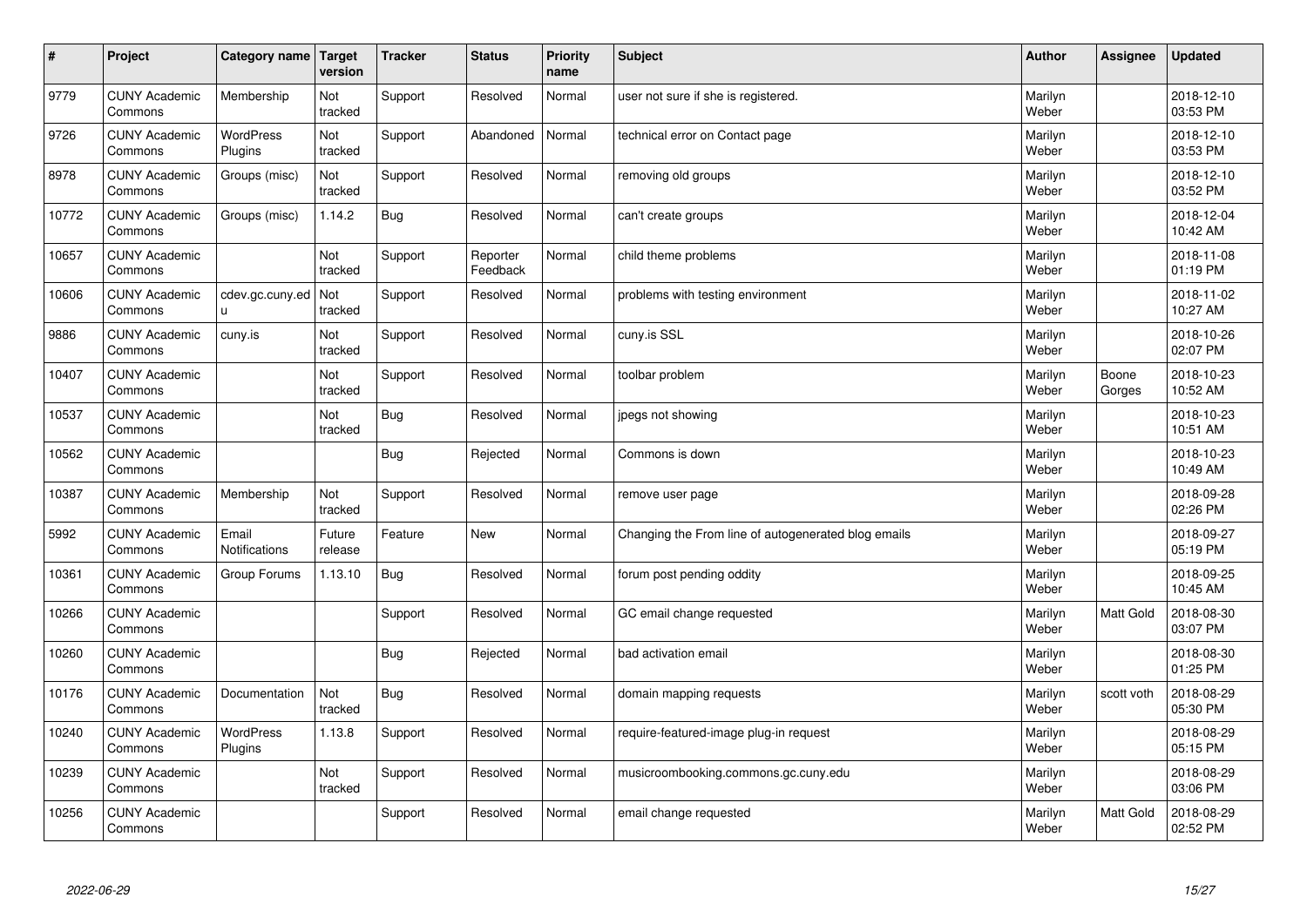| #     | Project                         | Category name   Target      | version           | <b>Tracker</b> | <b>Status</b> | <b>Priority</b><br>name | <b>Subject</b>                                          | <b>Author</b>    | Assignee         | <b>Updated</b>         |
|-------|---------------------------------|-----------------------------|-------------------|----------------|---------------|-------------------------|---------------------------------------------------------|------------------|------------------|------------------------|
| 10227 | <b>CUNY Academic</b><br>Commons |                             |                   | Support        | Resolved      | Normal                  | user incorrectly entered her email address              | Marilyn<br>Weber | Matt Gold        | 2018-08-26<br>08:55 PM |
| 10101 | <b>CUNY Academic</b><br>Commons |                             | 1.13.7            | Bug            | Resolved      | Normal                  | URL changes within Manage section of groups             | Marilyn<br>Weber |                  | 2018-08-03<br>01:54 PM |
| 10066 | <b>CUNY Academic</b><br>Commons | Membership                  | Not<br>tracked    | Support        | Resolved      | Normal                  | add me as an admin to https://pkms.commons.gc.cuny.edu/ | Marilyn<br>Weber |                  | 2018-07-26<br>11:54 AM |
| 10035 | <b>CUNY Academic</b><br>Commons |                             | Not<br>tracked    | Bug            | Resolved      | Normal                  | Reconnecting user to site                               | Marilyn<br>Weber |                  | 2018-07-23<br>11:55 AM |
| 9996  | <b>CUNY Academic</b><br>Commons | Membership                  | Not<br>tracked    | Support        | Rejected      | Normal                  | user email change request                               | Marilyn<br>Weber |                  | 2018-07-16<br>10:49 AM |
| 10006 | <b>CUNY Academic</b><br>Commons | Membership                  | Not<br>tracked    | Support        | Resolved      | Normal                  | another email change request                            | Marilyn<br>Weber |                  | 2018-07-13<br>12:36 PM |
| 9992  | <b>CUNY Academic</b><br>Commons |                             | 1.13.6            | <b>Bug</b>     | Resolved      | Normal                  | ACERT website down again                                | Marilyn<br>Weber |                  | 2018-07-10<br>12:15 PM |
| 9965  | <b>CUNY Academic</b><br>Commons | <b>WordPress</b><br>Plugins | 1.13.4            | Support        | Resolved      | Normal                  | plug-in request for OneTone Companion                   | Marilyn<br>Weber | Raymond<br>Hoh   | 2018-06-26<br>12:00 PM |
| 9949  | <b>CUNY Academic</b><br>Commons |                             | 1.13.4            | Support        | Resolved      | Normal                  | raise storage space limit?                              | Marilyn<br>Weber | Boone<br>Gorges  | 2018-06-26<br>12:00 PM |
| 9955  | <b>CUNY Academic</b><br>Commons | <b>WordPress</b><br>Plugins | 1.13.4            | Support        | Rejected      | Normal                  | docx converter plugin?                                  | Marilyn<br>Weber |                  | 2018-06-26<br>11:39 AM |
| 9927  | <b>CUNY Academic</b><br>Commons | Membership                  | Not<br>tracked    | Support        | Resolved      | Normal                  | wrong email used                                        | Marilyn<br>Weber | <b>Matt Gold</b> | 2018-06-14<br>10:21 AM |
| 9928  | <b>CUNY Academic</b><br>Commons | Account<br>settings         |                   | Support        | Resolved      | Normal                  | email change request from former student                | Marilyn<br>Weber | <b>Matt Gold</b> | 2018-06-14<br>10:20 AM |
| 9919  | <b>CUNY Academic</b><br>Commons |                             | Not<br>tracked    | Bug            | Resolved      | Normal                  | admin of https://sphcurriculum.commons.gc.cuny.edu      | Marilyn<br>Weber |                  | 2018-06-12<br>09:37 PM |
| 9888  | <b>CUNY Academic</b><br>Commons | <b>WordPress</b><br>Plugins | 1.13.3            | Support        | Resolved      | Normal                  | Business directory Plug-in request                      | Marilyn<br>Weber |                  | 2018-06-12<br>11:52 AM |
| 9885  | <b>CUNY Academic</b><br>Commons |                             |                   | Support        | Rejected      | Normal                  | Publications field problem                              | Marilyn<br>Weber |                  | 2018-06-06<br>01:18 PM |
| 9835  | <b>CUNY Academic</b><br>Commons | Group Forums                | Future<br>release | Bug            | Assigned      | Normal                  | add a "like" function?                                  | Marilyn<br>Weber | Erik<br>Trainer  | 2018-06-05<br>01:49 PM |
| 9834  | <b>CUNY Academic</b><br>Commons |                             |                   | Support        | Duplicate     | Normal                  | add a "like" function                                   | Marilyn<br>Weber |                  | 2018-05-25<br>10:38 AM |
| 9823  | <b>CUNY Academic</b><br>Commons | Account<br>settings         | Not<br>tracked    | Support        | Resolved      | Normal                  | email change                                            | Marilyn<br>Weber | Matt Gold        | 2018-05-23<br>01:58 PM |
| 9787  | <b>CUNY Academic</b><br>Commons | Registration                |                   | Support        | Resolved      | Normal                  | email change request                                    | Marilyn<br>Weber | <b>Matt Gold</b> | 2018-05-16<br>09:55 PM |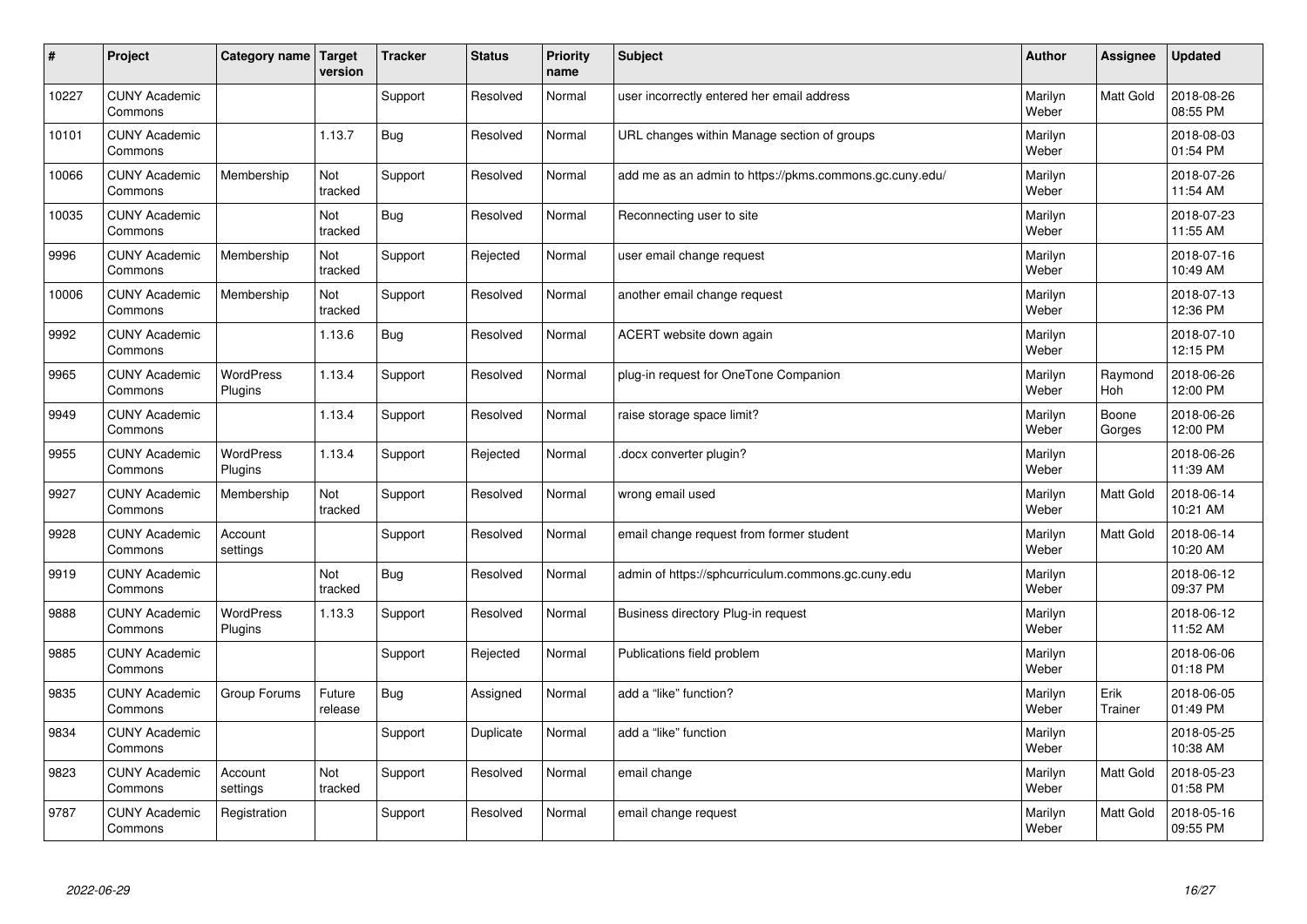| $\vert$ # | Project                         | Category name                     | Target<br>version | <b>Tracker</b> | <b>Status</b>        | <b>Priority</b><br>name | <b>Subject</b>                                    | <b>Author</b>    | Assignee        | <b>Updated</b>         |
|-----------|---------------------------------|-----------------------------------|-------------------|----------------|----------------------|-------------------------|---------------------------------------------------|------------------|-----------------|------------------------|
| 8607      | <b>CUNY Academic</b><br>Commons |                                   | Not<br>tracked    | Support        | <b>New</b>           | Normal                  | Paypal?                                           | Marilyn<br>Weber | Matt Gold       | 2018-05-15<br>01:37 PM |
| 9780      | <b>CUNY Academic</b><br>Commons |                                   | Not<br>tracked    | Support        | Resolved             | Normal                  | remove the phone number on this profile?          | Marilyn<br>Weber |                 | 2018-05-15<br>10:35 AM |
| 9767      | <b>CUNY Academic</b><br>Commons | Registration                      | Not<br>tracked    | Support        | Resolved             | Normal                  | user deleted account but now needs one            | Marilyn<br>Weber |                 | 2018-05-11<br>02:39 PM |
| 8941      | <b>CUNY Academic</b><br>Commons | <b>WordPress</b><br><b>Themes</b> | 1.13.1            | Support        | Resolved             | Normal                  | Theme request: ColorNews                          | Marilyn<br>Weber |                 | 2018-05-08<br>10:42 AM |
| 9725      | <b>CUNY Academic</b><br>Commons |                                   | Not<br>tracked    | Support        | Resolved             | Normal                  | problems with deleting a site                     | Marilyn<br>Weber |                 | 2018-05-07<br>10:24 PM |
| 8446      | <b>CUNY Academic</b><br>Commons | <b>WordPress</b><br>Plugins       | 1.11.14           | Support        | Resolved             | Normal                  | request for multiple accordion menu plugins       | Marilyn<br>Weber |                 | 2018-05-07<br>09:57 PM |
| 9684      | <b>CUNY Academic</b><br>Commons |                                   |                   | Support        | Rejected             | Normal                  | SEO cleanup for newlaborforum.cuny.edu            | Marilyn<br>Weber |                 | 2018-04-30<br>10:29 AM |
| 9659      | <b>CUNY Academic</b><br>Commons | Account<br>settings               |                   | Support        | Resolved             | Normal                  | user email change                                 | Marilyn<br>Weber | Matt Gold       | 2018-04-24<br>12:08 PM |
| 9587      | <b>CUNY Academic</b><br>Commons |                                   |                   | Support        | Rejected             | Normal                  | possible request for the "PDF Poster" plugin      | Marilyn<br>Weber |                 | 2018-04-24<br>10:52 AM |
| 9604      | <b>CUNY Academic</b><br>Commons |                                   | Not<br>tracked    | Support        | Resolved             | Normal                  | I (Marilyn) can only log into cdev as teststudent | Marilyn<br>Weber |                 | 2018-04-21<br>10:20 AM |
| 9535      | <b>CUNY Academic</b><br>Commons |                                   | Not<br>tracked    | Support        | Resolved             | Normal                  | admin for https://video.commons.gc.cuny.edu/?     | Marilyn<br>Weber | Matt Gold       | 2018-04-13<br>05:06 PM |
| 9500      | <b>CUNY Academic</b><br>Commons | <b>WordPress</b><br>Plugins       | 1.12.12           | Support        | Resolved             | Normal                  | PowerPoint in the media library?                  | Marilyn<br>Weber | Raymond<br>Hoh  | 2018-04-12<br>02:28 PM |
| 9207      | <b>CUNY Academic</b><br>Commons |                                   | Future<br>release | Support        | Reporter<br>Feedback | Normal                  | display dashboards made in Tableau?               | Marilyn<br>Weber | Boone<br>Gorges | 2018-04-10<br>10:42 AM |
| 9275      | <b>CUNY Academic</b><br>Commons |                                   |                   | Support        | Rejected             | Normal                  | soft chalk page?                                  | Marilyn<br>Weber | Boone<br>Gorges | 2018-04-09<br>10:37 AM |
| 9541      | <b>CUNY Academic</b><br>Commons | <b>WordPress</b><br>(misc)        | Not<br>tracked    | Support        | Resolved             | Normal                  | repeating header banner                           | Marilyn<br>Weber | Raymond<br>Hoh  | 2018-04-06<br>12:33 PM |
| 9499      | <b>CUNY Academic</b><br>Commons | <b>WordPress</b><br>(misc)        | Not<br>tracked    | Support        | Resolved             | Normal                  | tiny question - preventing dates on posts?        | Marilyn<br>Weber | Raymond<br>Hoh  | 2018-04-04<br>03:55 PM |
| 9477      | <b>CUNY Academic</b><br>Commons | Account<br>settings               |                   | Support        | Resolved             | Normal                  | email change request                              | Marilyn<br>Weber | Matt Gold       | 2018-03-24<br>08:53 AM |
| 9470      | <b>CUNY Academic</b><br>Commons |                                   |                   | <b>Bug</b>     | Resolved             | Normal                  | Users not appearing via "Add New"                 | Marilyn<br>Weber |                 | 2018-03-22<br>07:44 PM |
| 9224      | <b>CUNY Academic</b><br>Commons | <b>Group Files</b>                | 1.13              | Feature        | Resolved             | Normal                  | attachments to forum posts clutter up Files area  | Marilyn<br>Weber | Boone<br>Gorges | 2018-03-22<br>03:34 PM |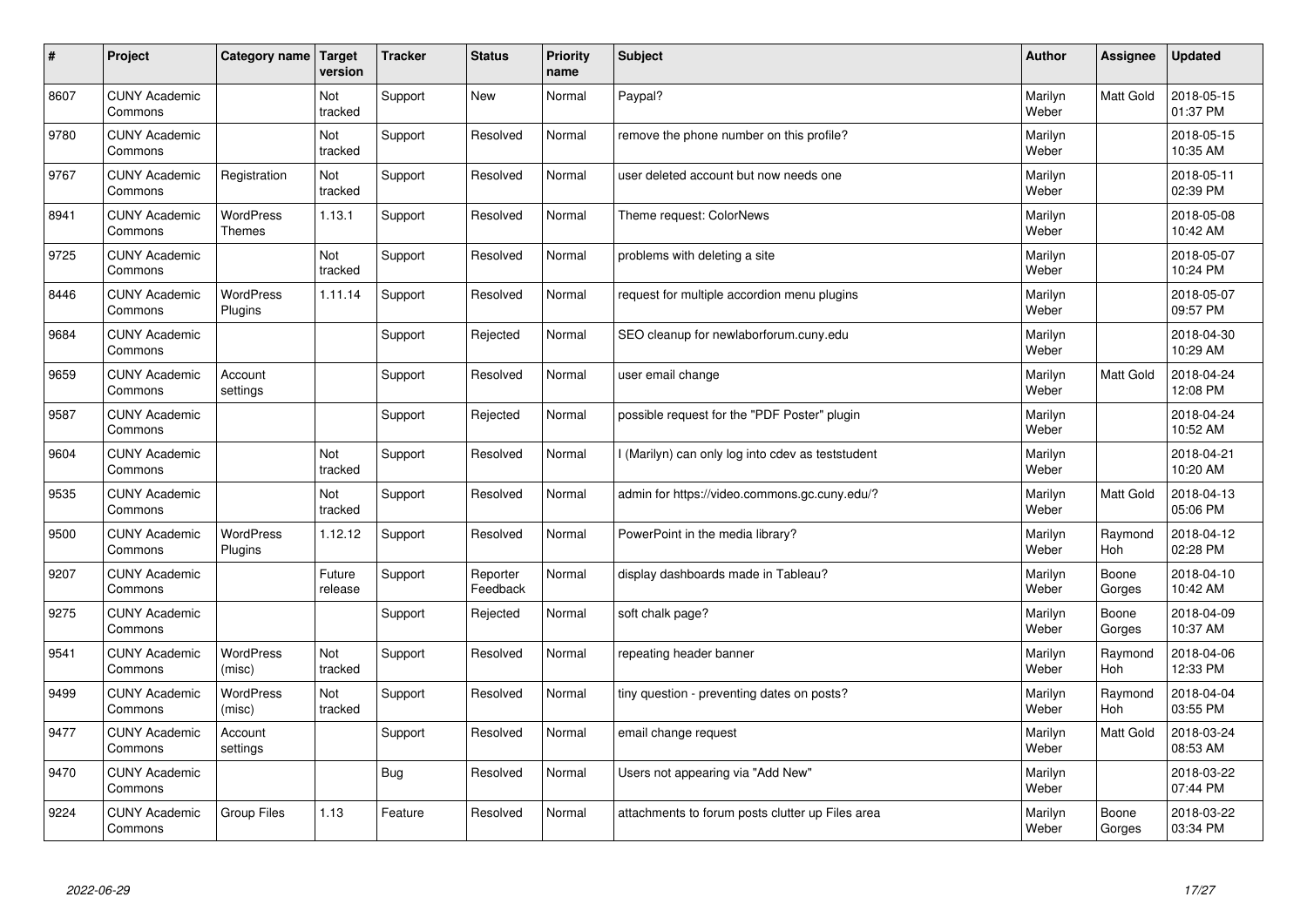| #    | Project                         | Category name                     | Target<br>version | <b>Tracker</b> | <b>Status</b> | <b>Priority</b><br>name | <b>Subject</b>                                      | <b>Author</b>    | Assignee         | <b>Updated</b>         |
|------|---------------------------------|-----------------------------------|-------------------|----------------|---------------|-------------------------|-----------------------------------------------------|------------------|------------------|------------------------|
| 9335 | <b>CUNY Academic</b><br>Commons | <b>WordPress</b><br><b>Themes</b> | 1.12.10           | Bug            | Resolved      | Normal                  | clone http://digitalscholarship.ccny.cuny.edu site? | Marilyn<br>Weber | Boone<br>Gorges  | 2018-03-14<br>12:43 PM |
| 9355 | <b>CUNY Academic</b><br>Commons |                                   | Not<br>tracked    | Support        | Resolved      | Normal                  | 14gb of video?                                      | Marilyn<br>Weber |                  | 2018-03-13<br>11:56 AM |
| 9340 | <b>CUNY Academic</b><br>Commons | <b>WordPress</b><br>Plugins       | 1.12.10           | Bug            | Resolved      | Normal                  | change the web preview?                             | Marilyn<br>Weber | Raymond<br>Hoh   | 2018-03-13<br>11:50 AM |
| 9330 | <b>CUNY Academic</b><br>Commons | <b>WordPress</b><br>Plugins       | 1.12.10           | <b>Bug</b>     | Resolved      | Normal                  | part 2 of problems with the Leaflet plug -in        | Marilyn<br>Weber |                  | 2018-03-04<br>05:58 PM |
| 9282 | <b>CUNY Academic</b><br>Commons | Group Forums                      | 1.12.9            | Bug            | Resolved      | Normal                  | "Forum ID is missing" error?                        | Marilyn<br>Weber |                  | 2018-02-27<br>10:32 AM |
| 9223 | <b>CUNY Academic</b><br>Commons |                                   | Not<br>tracked    | Support        | Resolved      | Normal                  | moving wordpress sites                              | Marilyn<br>Weber |                  | 2018-02-18<br>08:44 PM |
| 9162 | <b>CUNY Academic</b><br>Commons | Registration                      | Not<br>tracked    | Support        | Resolved      | Normal                  | email change due to user error                      | Marilyn<br>Weber | <b>Matt Gold</b> | 2018-02-13<br>11:11 AM |
| 9192 | <b>CUNY Academic</b><br>Commons | WordPress<br>Plugins              | 1.12.8            | Bug            | Resolved      | Normal                  | problems with the Leaflet plug -in                  | Marilyn<br>Weber | Boone<br>Gorges  | 2018-02-13<br>11:07 AM |
| 9154 | <b>CUNY Academic</b><br>Commons | Events                            | 1.12.8            | Bug            | Resolved      | Normal                  | problem with group calendar                         | Marilyn<br>Weber | Raymond<br>Hoh   | 2018-02-13<br>10:49 AM |
| 9163 | <b>CUNY Academic</b><br>Commons | Layout                            | 1.12.8            | Support        | Resolved      | Normal                  | Mobile responsiveness issues                        | Marilyn<br>Weber | Raymond<br>Hoh   | 2018-02-13<br>10:49 AM |
| 9131 | <b>CUNY Academic</b><br>Commons |                                   |                   | Support        | Resolved      | Normal                  | webrecorder.io via Firefox                          | Marilyn<br>Weber |                  | 2018-01-29<br>11:11 AM |
| 9133 | <b>CUNY Academic</b><br>Commons |                                   |                   | Support        | Duplicate     | Normal                  | webrecorder.io                                      | Marilyn<br>Weber |                  | 2018-01-29<br>10:34 AM |
| 9130 | <b>CUNY Academic</b><br>Commons | Homepage<br>Slides                | Not<br>tracked    | Bug            | Resolved      | Normal                  | too many redirects                                  | Marilyn<br>Weber |                  | 2018-01-29<br>10:27 AM |
| 9087 | <b>CUNY Academic</b><br>Commons | WordPress<br>Plugins              | 1.12.7            | Support        | Resolved      | Normal                  | request for WP Social Sharing                       | Marilyn<br>Weber |                  | 2018-01-23<br>11:17 AM |
| 9078 | <b>CUNY Academic</b><br>Commons | <b>WordPress</b><br>Plugins       | 1.12.7            | Support        | Resolved      | Normal                  | arcgis web maps?                                    | Marilyn<br>Weber | Raymond<br>Hoh   | 2018-01-23<br>11:11 AM |
| 5991 | <b>CUNY Academic</b><br>Commons | Email<br><b>Notifications</b>     | Future<br>release | Support        | Resolved      | Normal                  | change format of autogenerated blog emails          | Marilyn<br>Weber | Paige<br>Dupont  | 2018-01-12<br>02:55 PM |
| 9062 | <b>CUNY Academic</b><br>Commons |                                   | Not<br>tracked    | Bug            | Resolved      | Normal                  | re-add me as admin of https://commons.gc.cuny.edu/  | Marilyn<br>Weber |                  | 2018-01-08<br>12:03 PM |
| 9026 | <b>CUNY Academic</b><br>Commons | <b>WordPress</b><br>Plugins       | 1.12.6            | Support        | Resolved      | Normal                  | plugin request from Carlos Guevara                  | Marilyn<br>Weber |                  | 2018-01-03<br>09:33 AM |
| 9033 | <b>CUNY Academic</b><br>Commons |                                   |                   | Support        | Rejected      | Normal                  | Site search terms                                   | Marilyn<br>Weber |                  | 2017-12-22<br>01:10 PM |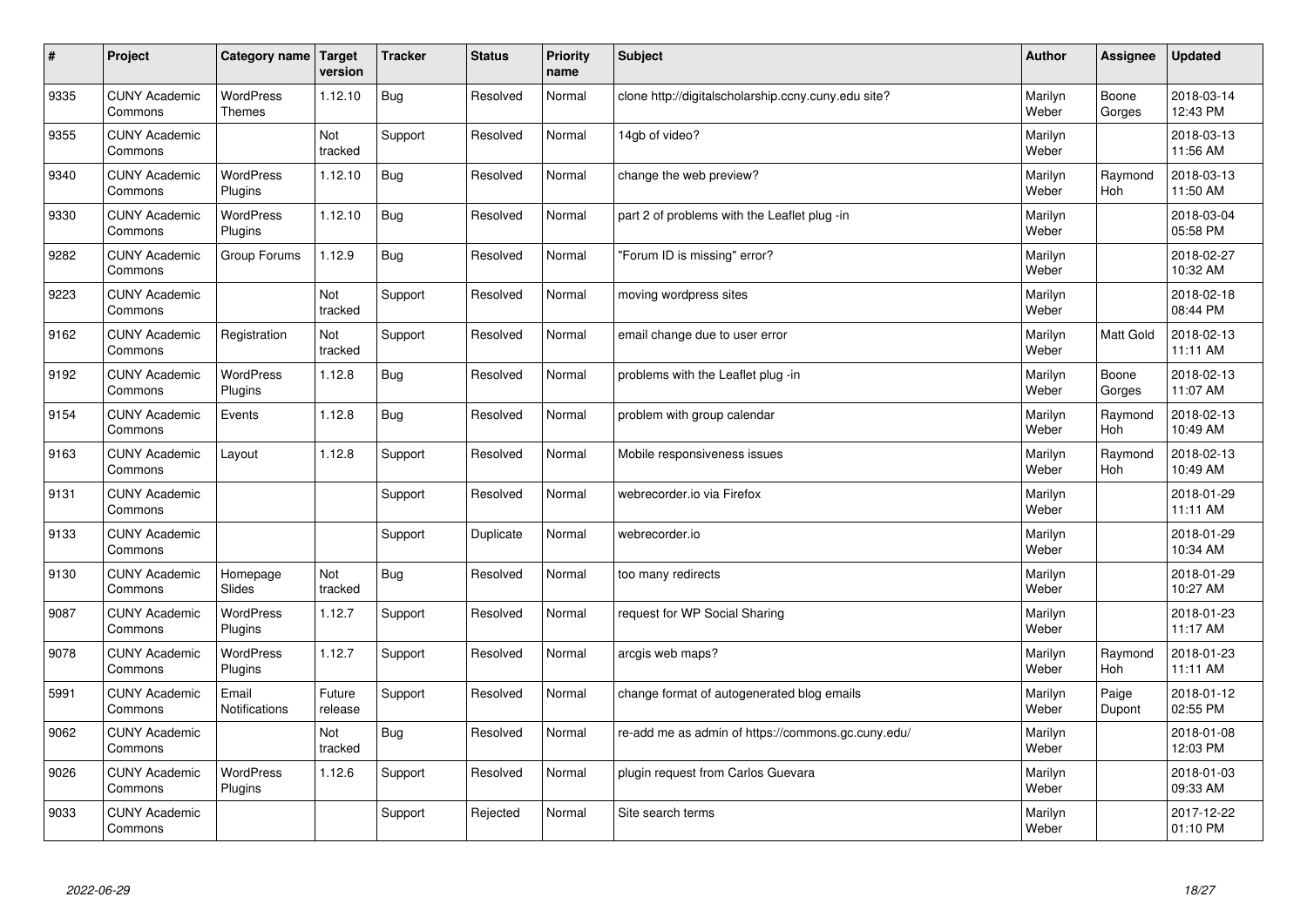| $\pmb{\sharp}$ | Project                         | Category name               | Target<br>version     | <b>Tracker</b> | <b>Status</b> | <b>Priority</b><br>name | <b>Subject</b>                                 | <b>Author</b>    | Assignee         | <b>Updated</b>         |
|----------------|---------------------------------|-----------------------------|-----------------------|----------------|---------------|-------------------------|------------------------------------------------|------------------|------------------|------------------------|
| 9004           | <b>CUNY Academic</b><br>Commons | Membership                  | Not<br>tracked        | Support        | Resolved      | Normal                  | email change request                           | Marilyn<br>Weber |                  | 2017-12-14<br>12:27 PM |
| 8893           | <b>CUNY Academic</b><br>Commons | <b>Social Paper</b>         | 1.12.1                | Support        | Resolved      | Normal                  | Social paper won't connect to group?           | Marilyn<br>Weber |                  | 2017-12-11<br>01:16 PM |
| 8924           | <b>CUNY Academic</b><br>Commons | <b>WordPress</b><br>Plugins | 1.12.4                | <b>Bug</b>     | Resolved      | Normal                  | auto-remove feature on http://pcp.gc.cuny.edu  | Marilyn<br>Weber | Matt Gold        | 2017-12-04<br>10:18 AM |
| 8937           | <b>CUNY Academic</b><br>Commons |                             | <b>Not</b><br>tracked | <b>Bug</b>     | Resolved      | Normal                  | videos gone                                    | Marilyn<br>Weber |                  | 2017-12-01<br>11:27 AM |
| 8908           | <b>CUNY Academic</b><br>Commons | <b>WordPress</b><br>Plugins | 1.12.2                | Support        | Resolved      | Normal                  | Plugin request from Steve Brier                | Marilyn<br>Weber |                  | 2017-11-27<br>11:39 AM |
| 5684           | <b>CUNY Academic</b><br>Commons | <b>Group Files</b>          | Not<br>tracked        | <b>Bug</b>     | Resolved      | Normal                  | Making Group files appear as Blog entries      | Marilyn<br>Weber | Boone<br>Gorges  | 2017-11-20<br>03:28 PM |
| 7328           | <b>CUNY Academic</b><br>Commons | WordPress<br>Plugins        | Not<br>tracked        | <b>Bug</b>     | Resolved      | Normal                  | technical issue with the Events Manager plugin | Marilyn<br>Weber | Raymond<br>Hoh   | 2017-11-15<br>06:19 PM |
| 5968           | <b>CUNY Academic</b><br>Commons | Membership                  | Not<br>tracked        | Bug            | Resolved      | Normal                  | Deleting account without knowing password      | Marilyn<br>Weber | Matt Gold        | 2017-11-15<br>06:19 PM |
| 5772           | <b>CUNY Academic</b><br>Commons | Membership                  | Not<br>tracked        | Support        | Resolved      | Normal                  | User email change and forgotten password       | Marilyn<br>Weber | Matt Gold        | 2017-11-15<br>06:18 PM |
| 7619           | <b>CUNY Academic</b><br>Commons | Membership                  | Not<br>tracked        | Support        | Resolved      | Normal                  | outside users for a site that isn't a class?   | Marilyn<br>Weber | Matt Gold        | 2017-11-15<br>06:18 PM |
| 6866           | <b>CUNY Academic</b><br>Commons |                             | Not<br>tracked        | Support        | Resolved      | Normal                  | User would like to have her account deleted    | Marilyn<br>Weber | Matt Gold        | 2017-11-15<br>05:49 PM |
| 5319           | <b>CUNY Academic</b><br>Commons |                             | Not<br>tracked        | Bug            | Resolved      | Normal                  | <b>Broken URL</b>                              | Marilyn<br>Weber | Marilyn<br>Weber | 2017-11-15<br>05:46 PM |
| 5875           | <b>CUNY Academic</b><br>Commons | WordPress<br>Plugins        | Not<br>tracked        | <b>Bug</b>     | Resolved      | Normal                  | Events Calendar garbled in IE                  | Marilyn<br>Weber | Marilyn<br>Weber | 2017-11-15<br>05:45 PM |
| 7226           | <b>CUNY Academic</b><br>Commons | Registration                | Not<br>tracked        | <b>Bug</b>     | Abandoned     | Normal                  | Community college student cannot register?     | Marilyn<br>Weber |                  | 2017-11-15<br>01:55 PM |
| 6106           | <b>CUNY Academic</b><br>Commons | Server                      | Not<br>tracked        | <b>Bug</b>     | Resolved      | Normal                  | 504 error                                      | Marilyn<br>Weber |                  | 2017-11-15<br>01:55 PM |
| 7770           | <b>CUNY Academic</b><br>Commons | WordPress<br>Plugins        | Not<br>tracked        | <b>Bug</b>     | Abandoned     | Normal                  | Timeline.js problem                            | Marilyn<br>Weber |                  | 2017-11-15<br>01:43 PM |
| 7836           | <b>CUNY Academic</b><br>Commons | Social Paper                | Not<br>tracked        | Support        | Resolved      | Normal                  | missing Social Paper                           | Marilyn<br>Weber |                  | 2017-11-15<br>01:31 PM |
| 8098           | <b>CUNY Academic</b><br>Commons | Public Portfolio            | Not<br>tracked        | Bug            | Abandoned     | Normal                  | Widget in profile not working                  | Marilyn<br>Weber |                  | 2017-11-15<br>01:28 PM |
| 8259           | <b>CUNY Academic</b><br>Commons |                             | Not<br>tracked        | Bug            | Resolved      | Normal                  | missing dashboard                              | Marilyn<br>Weber |                  | 2017-11-15<br>01:28 PM |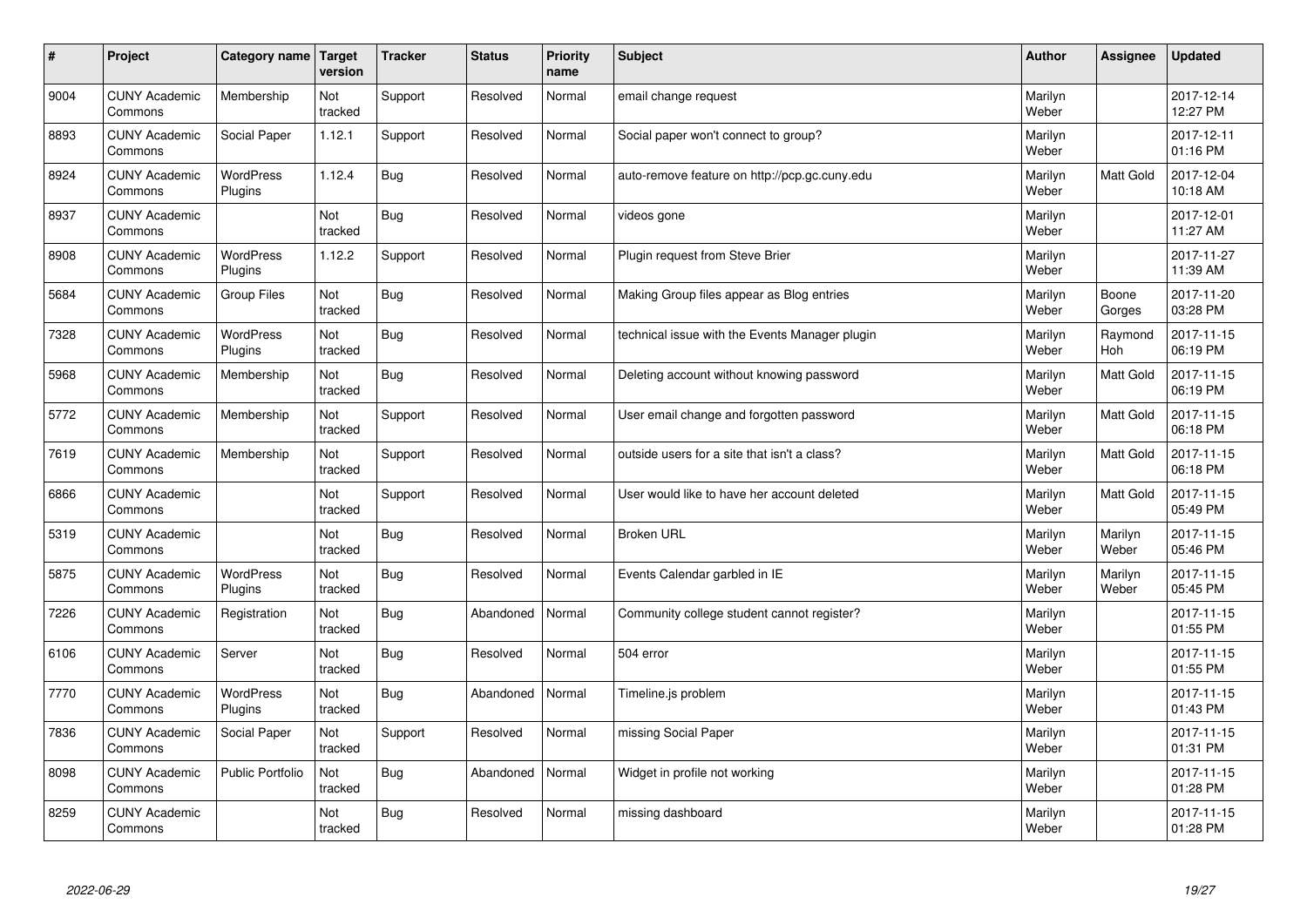| $\sharp$ | Project                         | Category name   Target      | version        | <b>Tracker</b>     | <b>Status</b> | <b>Priority</b><br>name | <b>Subject</b>                                                              | <b>Author</b>    | Assignee        | <b>Updated</b>         |
|----------|---------------------------------|-----------------------------|----------------|--------------------|---------------|-------------------------|-----------------------------------------------------------------------------|------------------|-----------------|------------------------|
| 8308     | <b>CUNY Academic</b><br>Commons | <b>WordPress</b><br>Plugins | Not<br>tracked | Support            | Resolved      | Normal                  | WP Migration plugin                                                         | Marilyn<br>Weber |                 | 2017-11-15<br>01:27 PM |
| 8566     | <b>CUNY Academic</b><br>Commons | Membership                  | Not<br>tracked | Support            | Resolved      | Normal                  | user email change                                                           | Marilyn<br>Weber |                 | 2017-11-15<br>01:27 PM |
| 8661     | <b>CUNY Academic</b><br>Commons | Group Blogs                 | Not<br>tracked | Bug                | Resolved      | Normal                  | new group, old site, can't link?                                            | Marilyn<br>Weber |                 | 2017-11-15<br>01:26 PM |
| 7724     | <b>CUNY Academic</b><br>Commons |                             | Not<br>tracked | Support            | Abandoned     | Normal                  | User name confusion                                                         | Marilyn<br>Weber | Boone<br>Gorges | 2017-11-15<br>11:12 AM |
| 7613     | <b>CUNY Academic</b><br>Commons | Registration                | Not<br>tracked | Support            | Resolved      | Normal                  | non-matriculated students                                                   | Marilyn<br>Weber | Boone<br>Gorges | 2017-11-15<br>11:03 AM |
| 7700     | <b>CUNY Academic</b><br>Commons |                             | Not<br>tracked | Support            | Abandoned     | Normal                  | slow loading Page on site                                                   | Marilyn<br>Weber | Boone<br>Gorges | 2017-11-15<br>11:02 AM |
| 8906     | <b>CUNY Academic</b><br>Commons | Redmine                     | Not<br>tracked | Support            | Resolved      | Normal                  | Redmine access?                                                             | Marilyn<br>Weber | Matt Gold       | 2017-11-13<br>06:02 PM |
| 8882     | <b>CUNY Academic</b><br>Commons |                             | Not<br>tracked | Support            | Resolved      | Normal                  | question about search engines                                               | Marilyn<br>Weber |                 | 2017-11-01<br>03:26 PM |
| 8873     | <b>CUNY Academic</b><br>Commons |                             | Not<br>tracked | Support            | Resolved      | Normal                  | maximum file upload size?                                                   | Marilyn<br>Weber |                 | 2017-10-30<br>11:23 AM |
| 6860     | <b>CUNY Academic</b><br>Commons | User<br>Onboarding          | 1.12           | Bug                | Resolved      | Normal                  | Invitation to join a group is appearing as an invitiation to join the site! | Marilyn<br>Weber | Boone<br>Gorges | 2017-10-30<br>10:03 AM |
| 8855     | <b>CUNY Academic</b><br>Commons |                             | Not<br>tracked | Support            | Resolved      | Normal                  | another email change request                                                | Marilyn<br>Weber |                 | 2017-10-25<br>10:55 AM |
| 8848     | <b>CUNY Academic</b><br>Commons |                             | Not<br>tracked | Support            | Resolved      | Normal                  | email change request                                                        | Marilyn<br>Weber |                 | 2017-10-24<br>11:19 AM |
| 8459     | <b>CUNY Academic</b><br>Commons |                             | Not<br>tracked | Documentatio<br>n. | Resolved      | Normal                  | comprehensive list of plugins?                                              | Marilyn<br>Weber |                 | 2017-10-11<br>11:24 AM |
| 8464     | <b>CUNY Academic</b><br>Commons |                             | Not<br>tracked | Support            | Resolved      | Normal                  | WP UI                                                                       | Marilyn<br>Weber |                 | 2017-10-11<br>11:23 AM |
| 8768     | <b>CUNY Academic</b><br>Commons |                             | Not<br>tracked | Support            | Resolved      | Normal                  | unsafe redirect?                                                            | Marilyn<br>Weber |                 | 2017-10-06<br>12:14 PM |
| 8729     | <b>CUNY Academic</b><br>Commons |                             | Not<br>tracked | Support            | Resolved      | Normal                  | email change                                                                | Marilyn<br>Weber |                 | 2017-09-25<br>02:14 PM |
| 8726     | <b>CUNY Academic</b><br>Commons |                             |                | Support            | Resolved      | Normal                  | Redirect problem                                                            | Marilyn<br>Weber |                 | 2017-09-21<br>12:14 PM |
| 8721     | <b>CUNY Academic</b><br>Commons | <b>WordPress</b><br>Plugins | 1.11.13        | <b>Bug</b>         | Resolved      | Normal                  | more problems with Events calendar                                          | Marilyn<br>Weber |                 | 2017-09-21<br>10:35 AM |
| 8693     | <b>CUNY Academic</b><br>Commons | <b>WordPress</b><br>Plugins |                | Support            | Resolved      | Normal                  | Existing blog wants to replace Mailpoet with Newsletters                    | Marilyn<br>Weber |                 | 2017-09-12<br>02:24 PM |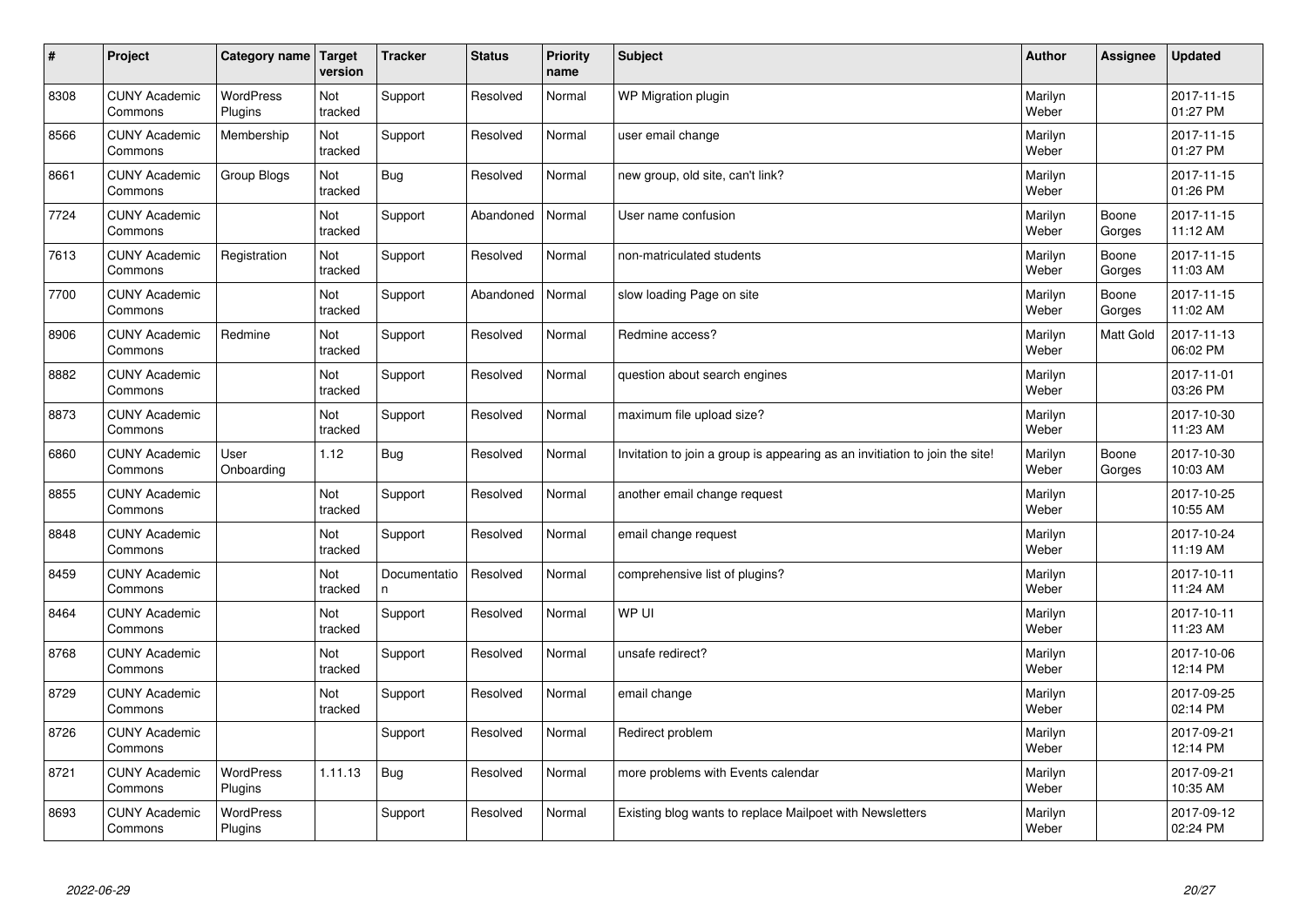| #    | Project                         | Category name   Target      | version        | <b>Tracker</b> | <b>Status</b> | <b>Priority</b><br>name | <b>Subject</b>                                              | <b>Author</b>    | Assignee        | <b>Updated</b>         |
|------|---------------------------------|-----------------------------|----------------|----------------|---------------|-------------------------|-------------------------------------------------------------|------------------|-----------------|------------------------|
| 8471 | <b>CUNY Academic</b><br>Commons |                             | Not<br>tracked | Support        | Resolved      | Normal                  | admin at https://commons.gc.cuny.edu/                       | Marilyn<br>Weber |                 | 2017-09-06<br>01:50 PM |
| 8638 | <b>CUNY Academic</b><br>Commons | Group Blogs                 | 1.11.11        | Bug            | Resolved      | Normal                  | members not syncing from group to site                      | Marilyn<br>Weber |                 | 2017-09-01<br>03:50 PM |
| 8576 | <b>CUNY Academic</b><br>Commons | <b>WordPress</b><br>Plugins | 1.11.11        | Support        | Resolved      | Normal                  | Digital Measures plugin request                             | Marilyn<br>Weber |                 | 2017-09-01<br>03:44 PM |
| 8630 | <b>CUNY Academic</b><br>Commons | Membership                  | Not<br>tracked | Support        | Resolved      | Normal                  | Change in email/campus                                      | Marilyn<br>Weber |                 | 2017-08-30<br>03:48 PM |
| 8577 | <b>CUNY Academic</b><br>Commons | Membership                  | Not<br>tracked | Support        | Resolved      | Normal                  | another user email change                                   | Marilyn<br>Weber |                 | 2017-08-25<br>10:23 AM |
| 8553 | <b>CUNY Academic</b><br>Commons |                             | Not<br>tracked | Support        | Resolved      | Normal                  | storage limits?                                             | Marilyn<br>Weber |                 | 2017-08-18<br>04:36 PM |
| 8552 | <b>CUNY Academic</b><br>Commons | <b>WordPress</b><br>Plugins | 1.11.10        | Bug            | Resolved      | Normal                  | Events Calendar problem                                     | Marilyn<br>Weber |                 | 2017-08-18<br>04:36 PM |
| 6857 | <b>CUNY Academic</b><br>Commons | Blogs<br>(BuddyPress)       | Not<br>tracked | Support        | Resolved      | Normal                  | Committee on Religion website                               | Marilyn<br>Weber | Boone<br>Gorges | 2017-08-17<br>10:24 AM |
| 8529 | <b>CUNY Academic</b><br>Commons |                             | Not<br>tracked | Support        | Resolved      | Normal                  | Iframe regiest?                                             | Marilyn<br>Weber |                 | 2017-08-16<br>04:40 PM |
| 8531 | <b>CUNY Academic</b><br>Commons | Membership                  | Not<br>tracked | Support        | Resolved      | Normal                  | admin of https://admissions.commons.gc.cuny.edu             | Marilyn<br>Weber |                 | 2017-08-15<br>04:20 PM |
| 8429 | <b>CUNY Academic</b><br>Commons | Membership                  | Not<br>tracked | Support        | Resolved      | Normal                  | Please make me an admin of https://arc.commons.gc.cuny.edu  | Marilyn<br>Weber | Boone<br>Gorges | 2017-07-24<br>03:33 PM |
| 8401 | <b>CUNY Academic</b><br>Commons | Membership                  | Not<br>tracked | Support        | Resolved      | Normal                  | add me as an admin                                          | Marilyn<br>Weber | Boone<br>Gorges | 2017-07-11<br>11:40 AM |
| 8379 | <b>CUNY Academic</b><br>Commons |                             | Not<br>tracked | Support        | Resolved      | Normal                  | request for site build help                                 | Marilyn<br>Weber |                 | 2017-07-01<br>10:48 AM |
| 8289 | <b>CUNY Academic</b><br>Commons |                             | Not<br>tracked | Support        | Resolved      | Normal                  | removing my access to sites                                 | Marilyn<br>Weber | Luke<br>Waltzer | 2017-06-19<br>12:40 PM |
| 8222 | <b>CUNY Academic</b><br>Commons | Membership                  | Not<br>tracked | Support        | Resolved      | Normal                  | Admin for iletc.commons.gc.cuny.edu                         | Marilyn<br>Weber | Boone<br>Gorges | 2017-06-08<br>10:06 AM |
| 8200 | <b>CUNY Academic</b><br>Commons | Groups (misc)               | Not<br>tracked | Bug            | Resolved      | Normal                  | Announcements has disappeared                               | Marilyn<br>Weber | Boone<br>Gorges | 2017-05-26<br>04:04 PM |
| 8195 | <b>CUNY Academic</b><br>Commons |                             |                | Support        | Rejected      | Normal                  | possible to make the Profile pic semi-hidden?               | Marilyn<br>Weber |                 | 2017-05-24<br>11:00 PM |
| 8131 | <b>CUNY Academic</b><br>Commons | <b>WordPress</b><br>Plugins | 1.11           | <b>Bug</b>     | Resolved      | Normal                  | Newsletters plug-in                                         | Marilyn<br>Weber | Boone<br>Gorges | 2017-05-11<br>09:42 PM |
| 8120 | <b>CUNY Academic</b><br>Commons | Membership                  | Not<br>tracked | Support        | Resolved      | Normal                  | add me as an admin to https://nyslavery.commons.gc.cuny.edu | Marilyn<br>Weber |                 | 2017-05-10<br>02:19 PM |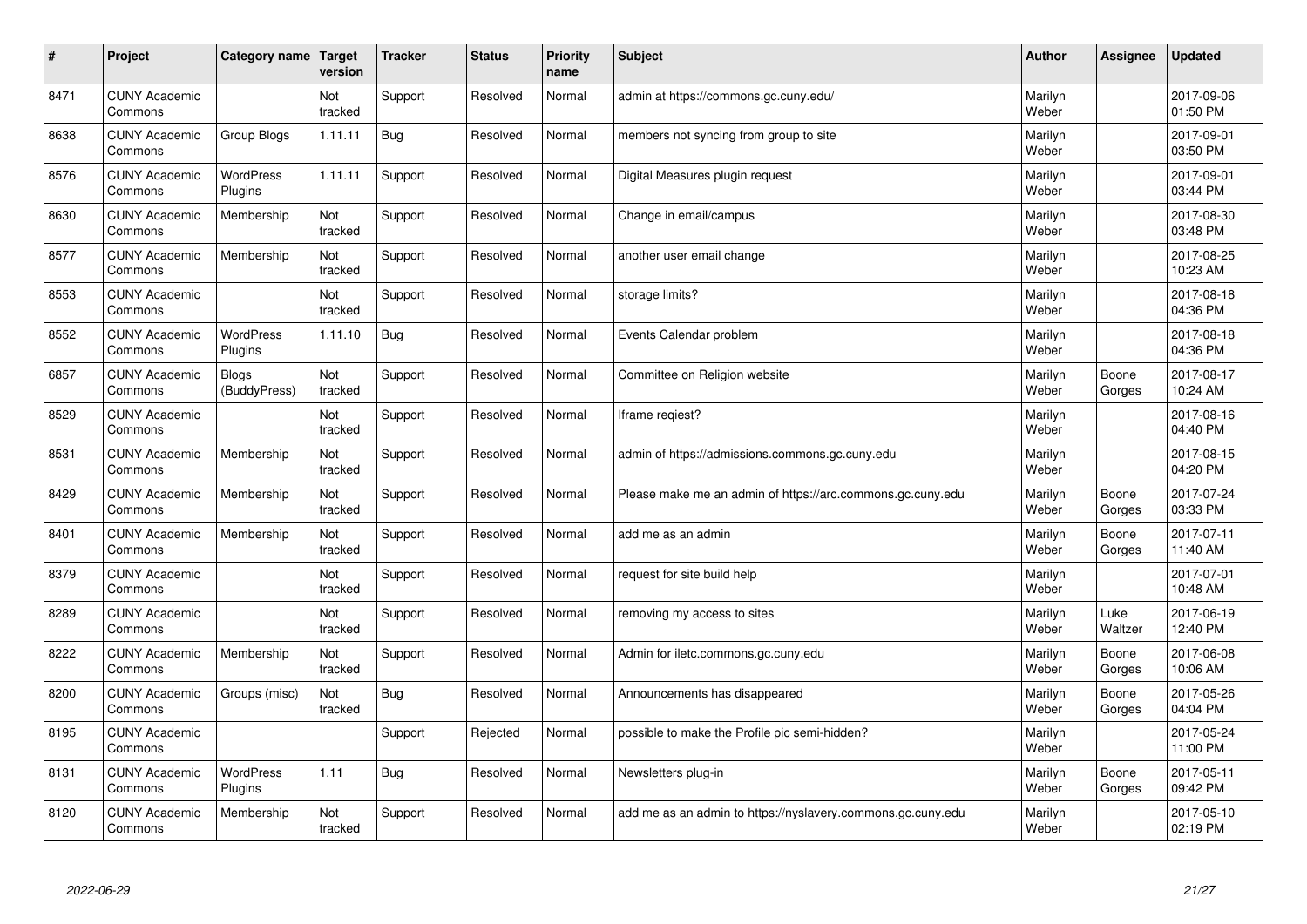| $\sharp$ | Project                         | Category name   Target        | version        | <b>Tracker</b> | <b>Status</b> | <b>Priority</b><br>name | <b>Subject</b>                                  | <b>Author</b>    | Assignee        | <b>Updated</b>         |
|----------|---------------------------------|-------------------------------|----------------|----------------|---------------|-------------------------|-------------------------------------------------|------------------|-----------------|------------------------|
| 8071     | <b>CUNY Academic</b><br>Commons | <b>WordPress</b><br>Plugins   | Not<br>tracked | Support        | Rejected      | Normal                  | Anthologize                                     | Marilyn<br>Weber |                 | 2017-05-10<br>10:15 AM |
| 7376     | <b>CUNY Academic</b><br>Commons | Email<br><b>Notifications</b> |                | Bug            | Rejected      | Normal                  | automatic forwarding of blog posts not working  | Marilyn<br>Weber | Boone<br>Gorges | 2017-05-01<br>10:36 PM |
| 7972     | <b>CUNY Academic</b><br>Commons |                               | Not<br>tracked | Support        | Resolved      | Normal                  | expand the memory limit for videos?             | Marilyn<br>Weber |                 | 2017-04-20<br>10:07 AM |
| 7668     | <b>CUNY Academic</b><br>Commons | <b>WordPress</b><br>Plugins   |                | Support        | Rejected      | Normal                  | Iframes question                                | Marilyn<br>Weber |                 | 2017-04-11<br>09:29 PM |
| 7922     | <b>CUNY Academic</b><br>Commons | Membership                    | Not<br>tracked | Support        | Resolved      | Normal                  | add me as an admin to the MALs alumni site?     | Marilyn<br>Weber |                 | 2017-04-06<br>05:19 PM |
| 7767     | <b>CUNY Academic</b><br>Commons |                               | Not<br>tracked | Bug            | Resolved      | Normal                  | Site loading problems                           | Marilyn<br>Weber |                 | 2017-03-21<br>09:57 PM |
| 7803     | <b>CUNY Academic</b><br>Commons |                               |                | Bug            | Resolved      | Normal                  | user email change                               | Marilyn<br>Weber |                 | 2017-03-16<br>11:58 AM |
| 7785     | <b>CUNY Academic</b><br>Commons |                               | Not<br>tracked | Support        | Resolved      | Normal                  | ftp access or files?                            | Marilyn<br>Weber | Boone<br>Gorges | 2017-03-13<br>02:34 PM |
| 7771     | <b>CUNY Academic</b><br>Commons | Membership                    | Not<br>tracked | Support        | Resolved      | Normal                  | User would like to be uncoupled from sites      | Marilyn<br>Weber | Boone<br>Gorges | 2017-03-09<br>12:38 PM |
| 7775     | <b>CUNY Academic</b><br>Commons | Membership                    | Not<br>tracked | Support        | Resolved      | Normal                  | Email change                                    | Marilyn<br>Weber |                 | 2017-03-08<br>10:09 PM |
| 7745     | <b>CUNY Academic</b><br>Commons | WordPress<br>Plugins          | 1.10.13        | Support        | Resolved      | Normal                  | Featured Video Plus plugin requested            | Marilyn<br>Weber |                 | 2017-03-03<br>01:51 PM |
| 7608     | <b>CUNY Academic</b><br>Commons | Registration                  | Not<br>tracked | Feature        | Resolved      | Normal                  | create an account                               | Marilyn<br>Weber |                 | 2017-02-15<br>10:45 PM |
| 7607     | <b>CUNY Academic</b><br>Commons | WordPress<br>(misc)           | Not<br>tracked | Feature        | Resolved      | Normal                  | mp4 files                                       | Marilyn<br>Weber |                 | 2017-02-15<br>07:37 PM |
| 7685     | <b>CUNY Academic</b><br>Commons | Password<br>Reset             | Not<br>tracked | Support        | Resolved      | Normal                  | temporary password                              | Marilyn<br>Weber | Boone<br>Gorges | 2017-02-15<br>07:36 PM |
| 7678     | <b>CUNY Academic</b><br>Commons | Groups (misc)                 | Not<br>tracked | Support        | Resolved      | Normal                  | add admin to student group                      | Marilyn<br>Weber | Boone<br>Gorges | 2017-02-15<br>11:58 AM |
| 7486     | <b>CUNY Academic</b><br>Commons | Membership                    | Not<br>tracked | Support        | Resolved      | Normal                  | changed email address                           | Marilyn<br>Weber |                 | 2017-01-24<br>10:00 PM |
| 7460     | <b>CUNY Academic</b><br>Commons | WordPress<br><b>Themes</b>    | 1.10.8         | Support        | Resolved      | Normal                  | install Independent Publisher theme?            | Marilyn<br>Weber | Boone<br>Gorges | 2017-01-21<br>09:34 PM |
| 7349     | <b>CUNY Academic</b><br>Commons | Membership                    | Not<br>tracked | Bug            | Resolved      | Normal                  | <b>LACUNY</b> Institute website                 | Marilyn<br>Weber | Boone<br>Gorges | 2017-01-11<br>04:26 PM |
| 7223     | <b>CUNY Academic</b><br>Commons | Membership                    | Not<br>tracked | Bug            | Resolved      | Normal                  | User with two profiles would like to merge them | Marilyn<br>Weber | Boone<br>Gorges | 2017-01-10<br>02:07 PM |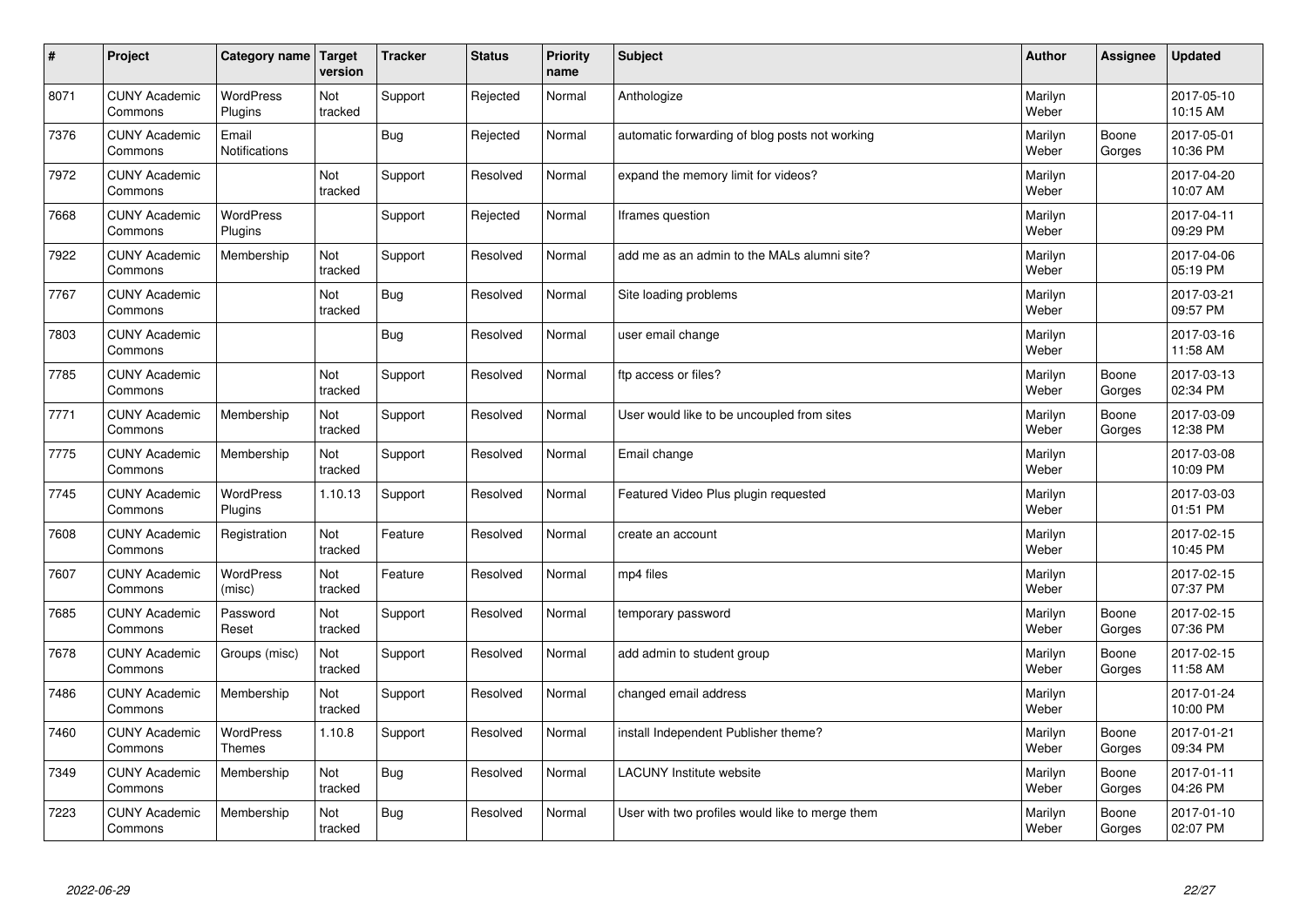| $\sharp$ | Project                         | <b>Category name</b>          | Target<br>version | <b>Tracker</b> | <b>Status</b> | <b>Priority</b><br>name | <b>Subject</b>                                    | <b>Author</b>    | Assignee         | <b>Updated</b>         |
|----------|---------------------------------|-------------------------------|-------------------|----------------|---------------|-------------------------|---------------------------------------------------|------------------|------------------|------------------------|
| 7337     | <b>CUNY Academic</b><br>Commons | Membership                    | Not<br>tracked    | Bug            | Resolved      | Normal                  | User with new email                               | Marilyn<br>Weber |                  | 2017-01-06<br>11:05 AM |
| 7310     | <b>CUNY Academic</b><br>Commons |                               | 1.10.7            | Bug            | Resolved      | Normal                  | Friendship request mystery.                       | Marilyn<br>Weber | Boone<br>Gorges  | 2017-01-05<br>03:12 PM |
| 5629     | <b>CUNY Academic</b><br>Commons | <b>Public Portfolio</b>       | 1.10.4            | Support        | Resolved      | Normal                  | Title field in profile can't be edited            | Marilyn<br>Weber |                  | 2016-12-13<br>11:19 AM |
| 6812     | <b>CUNY Academic</b><br>Commons |                               | Not<br>tracked    | Support        | Resolved      | Normal                  | User cannot change email                          | Marilyn<br>Weber | <b>Matt Gold</b> | 2016-12-01<br>06:24 PM |
| 6899     | <b>CUNY Academic</b><br>Commons | Account<br>settings           | Not<br>tracked    | Support        | Resolved      | Normal                  | New user has misspelled her own name              | Marilyn<br>Weber | Boone<br>Gorges  | 2016-12-01<br>05:10 PM |
| 6893     | <b>CUNY Academic</b><br>Commons | Group Forums                  |                   | <b>Bug</b>     | Resolved      | Normal                  | Forum for CUNY Academic Commons Team is gone      | Marilyn<br>Weber | Boone<br>Gorges  | 2016-12-01<br>08:08 AM |
| 6175     | <b>CUNY Academic</b><br>Commons | Account<br>settings           |                   | Support        | Resolved      | Normal                  | Email address (user cannot access old)            | Marilyn<br>Weber | <b>Matt Gold</b> | 2016-11-29<br>06:31 PM |
| 6851     | <b>CUNY Academic</b><br>Commons | Redmine                       | Not<br>tracked    | Support        | Resolved      | Normal                  | How do I help users join Redmine?                 | Marilyn<br>Weber | <b>Matt Gold</b> | 2016-11-28<br>10:16 AM |
| 6818     | <b>CUNY Academic</b><br>Commons | Email<br><b>Notifications</b> | 1.10.3            | Support        | Resolved      | Normal                  | No more email notifications?                      | Marilyn<br>Weber |                  | 2016-11-22<br>02:51 PM |
| 6815     | <b>CUNY Academic</b><br>Commons | Password<br>Reset             | Not<br>tracked    | Support        | Resolved      | Normal                  | password reset requested                          | Marilyn<br>Weber | Matt Gold        | 2016-11-22<br>10:30 AM |
| 5448     | <b>CUNY Academic</b><br>Commons | Email<br>Notifications        | 1.10.2            | <b>Bug</b>     | Rejected      | Normal                  | garbled CAC activity digests                      | Marilyn<br>Weber | Raymond<br>Hoh   | 2016-11-20<br>02:38 AM |
| 6656     | <b>CUNY Academic</b><br>Commons | Support                       | Not<br>tracked    | Support        | Resolved      | Normal                  | Remove user profile                               | Marilyn<br>Weber | <b>Matt Gold</b> | 2016-11-10<br>02:18 PM |
| 6626     | <b>CUNY Academic</b><br>Commons | <b>Group Files</b>            | 1.10.1            | Bug            | Resolved      | Normal                  | Files from non-member showing up in private group | Marilyn<br>Weber | Boone<br>Gorges  | 2016-11-07<br>03:54 PM |
| 6575     | <b>CUNY Academic</b><br>Commons | Groups (misc)                 |                   | Bug            | Rejected      | Normal                  | No papers link for the group "social paper"       | Marilyn<br>Weber |                  | 2016-11-02<br>10:39 PM |
| 5199     | <b>CUNY Academic</b><br>Commons | Social Paper                  | Future<br>release | Feature        | <b>New</b>    | Normal                  | add tables to the SP editor                       | Marilyn<br>Weber |                  | 2016-10-24<br>11:27 AM |
| 6338     | <b>CUNY Academic</b><br>Commons |                               |                   | <b>Bug</b>     | Rejected      | Normal                  | Multiple email notifications for each blog post   | Marilyn<br>Weber | Boone<br>Gorges  | 2016-10-18<br>08:45 PM |
| 6313     | <b>CUNY Academic</b><br>Commons | Groups (misc)                 |                   | Bug            | Duplicate     | Normal                  | group member no longer in group, can't rejoin.    | Marilyn<br>Weber |                  | 2016-10-14<br>09:27 PM |
| 6025     | <b>CUNY Academic</b><br>Commons | Search                        | Not<br>tracked    | <b>Bug</b>     | Resolved      | Normal                  | Search function not working                       | Marilyn<br>Weber | Boone<br>Gorges  | 2016-10-12<br>09:41 AM |
| 6118     | <b>CUNY Academic</b><br>Commons | cuny.is                       |                   | Feature        | Resolved      | Normal                  | Cuny. Is request from Javier Otero Peña           | Marilyn<br>Weber | Sarah<br>Morgano | 2016-10-04<br>07:02 PM |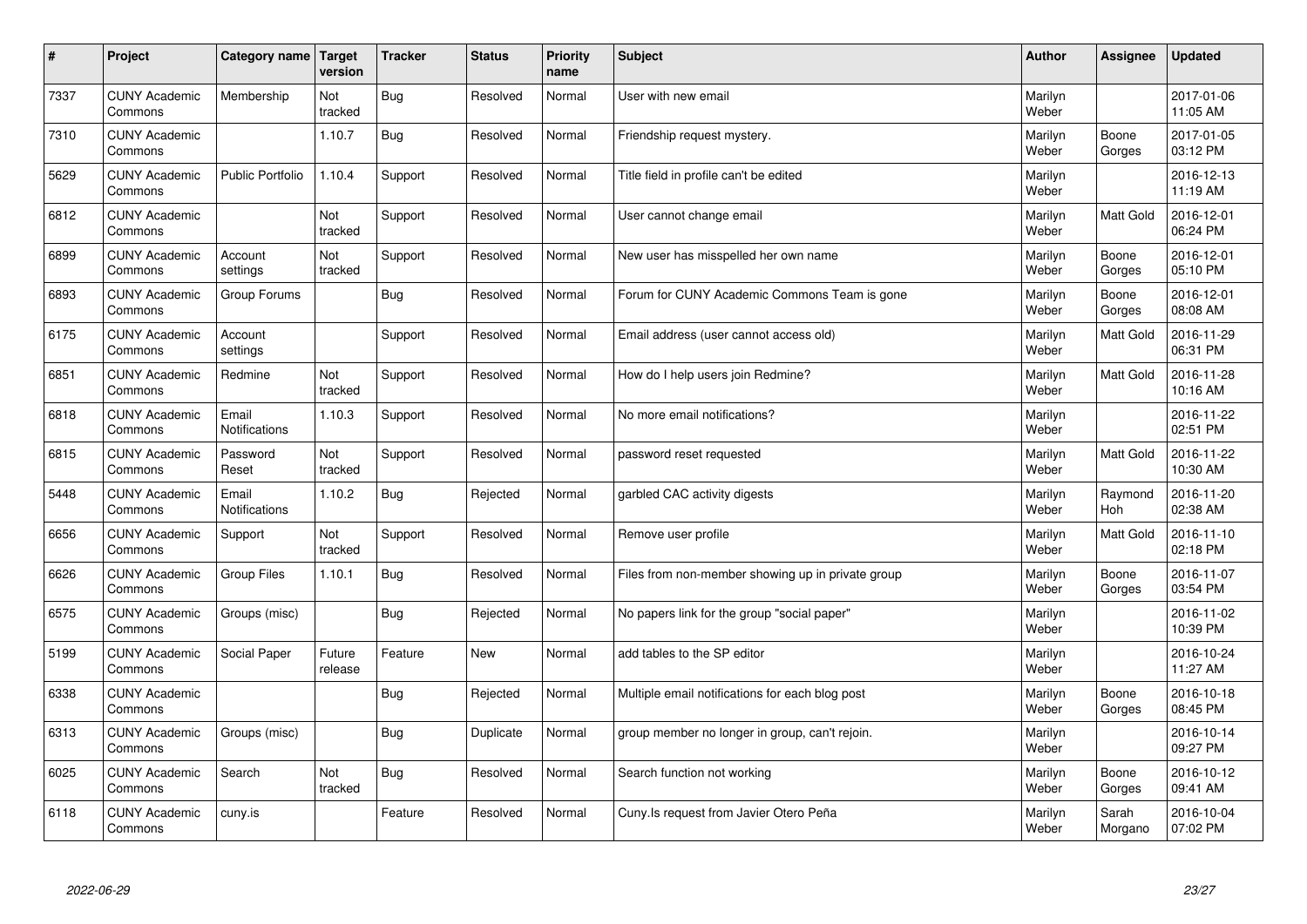| $\sharp$ | Project                         | Category name   Target      | version           | <b>Tracker</b> | <b>Status</b> | <b>Priority</b><br>name | <b>Subject</b>                                          | <b>Author</b>    | Assignee            | <b>Updated</b>         |
|----------|---------------------------------|-----------------------------|-------------------|----------------|---------------|-------------------------|---------------------------------------------------------|------------------|---------------------|------------------------|
| 6091     | <b>CUNY Academic</b><br>Commons | Group<br>Invitations        | Not<br>tracked    | <b>Bug</b>     | Resolved      | Normal                  | User cannot re-join a group                             | Marilyn<br>Weber | Boone<br>Gorges     | 2016-09-28<br>01:47 PM |
| 5988     | <b>CUNY Academic</b><br>Commons | Support                     |                   | Support        | Rejected      | Normal                  | Forbidden error when trying to join                     | Marilyn<br>Weber | Boone<br>Gorges     | 2016-09-08<br>01:42 PM |
| 5985     | <b>CUNY Academic</b><br>Commons | Support                     | Not<br>tracked    | Support        | Resolved      | Normal                  | change user's email address (she cannot access old)     | Marilyn<br>Weber | Boone<br>Gorges     | 2016-09-07<br>01:43 PM |
| 5969     | <b>CUNY Academic</b><br>Commons | Registration                | 1.9.27            | <b>Bug</b>     | Resolved      | Normal                  | Queens students unable to join                          | Marilyn<br>Weber | Boone<br>Gorges     | 2016-09-04<br>09:41 PM |
| 5753     | <b>CUNY Academic</b><br>Commons | <b>WordPress</b><br>(misc)  | Not<br>tracked    | Support        | Resolved      | Normal                  | merging blogs and groups                                | Marilyn<br>Weber | Boone<br>Gorges     | 2016-08-29<br>03:09 PM |
| 5844     | <b>CUNY Academic</b><br>Commons |                             | Not<br>tracked    | Support        | Resolved      | Normal                  | edit Host Files on Windows 10 problems                  | Marilyn<br>Weber |                     | 2016-07-27<br>09:08 AM |
| 5799     | <b>CUNY Academic</b><br>Commons | Blogs<br>(BuddyPress)       | Not<br>tracked    | Feature        | Resolved      | Normal                  | removing one's own access to sites?                     | Marilyn<br>Weber | Boone<br>Gorges     | 2016-07-26<br>01:55 PM |
| 5834     | <b>CUNY Academic</b><br>Commons |                             |                   | Bug            | Resolved      | Normal                  | My access to cdev                                       | Marilyn<br>Weber | Boone<br>Gorges     | 2016-07-25<br>03:12 PM |
| 5667     | <b>CUNY Academic</b><br>Commons | <b>Public Portfolio</b>     | 1.9.18            | <b>Bug</b>     | Resolved      | Normal                  | publication section on my public portfolio won't update | Marilyn<br>Weber | Boone<br>Gorges     | 2016-06-12<br>10:19 AM |
| 5657     | <b>CUNY Academic</b><br>Commons | WordPress<br>Plugins        | 1.9.18            | Feature        | Resolved      | Normal                  | Plugin Request - Instagram Feed WD                      | Marilyn<br>Weber | Boone<br>Gorges     | 2016-06-08<br>12:36 PM |
| 5630     | <b>CUNY Academic</b><br>Commons | WordPress<br><b>Themes</b>  | 1.9.17            | Feature        | Resolved      | Normal                  | Bavota magazine Pro theme                               | Marilyn<br>Weber | Boone<br>Gorges     | 2016-06-02<br>12:09 AM |
| 5621     | <b>CUNY Academic</b><br>Commons | <b>WordPress</b><br>Plugins | 1.9.17            | Feature        | Resolved      | Normal                  | Taxonomy plugin request                                 | Marilyn<br>Weber | Boone<br>Gorges     | 2016-06-01<br>11:28 PM |
| 5345     | <b>CUNY Academic</b><br>Commons | Social Paper                | 1.9.17            | Feature        | Rejected      | Normal                  | Plus symbol problem in SP                               | Marilyn<br>Weber | Christian<br>Wach   | 2016-05-27<br>04:26 AM |
| 5522     | <b>CUNY Academic</b><br>Commons | WordPress<br>Plugins        | 1.9.15            | Feature        | Resolved      | Normal                  | plugin request                                          | Marilyn<br>Weber | Boone<br>Gorges     | 2016-05-09<br>10:36 AM |
| 5436     | <b>CUNY Academic</b><br>Commons |                             | Not<br>tracked    | <b>Bug</b>     | Resolved      | Normal                  | Trying to change email settings for                     | Marilyn<br>Weber | Boone<br>Gorges     | 2016-04-21<br>10:12 PM |
| 5397     | <b>CUNY Academic</b><br>Commons | Social Paper                | Future<br>release | Feature        | <b>New</b>    | Normal                  | frustrating to have to enable/disable in SP             | Marilyn<br>Weber | Samantha<br>Raddatz | 2016-04-20<br>03:39 PM |
| 5346     | <b>CUNY Academic</b><br>Commons | Toolbar                     | 1.9.11            | Bug            | Resolved      | Normal                  | possible dynamic HTML code bug?                         | Marilyn<br>Weber | Boone<br>Gorges     | 2016-03-22<br>10:53 AM |
| 5302     | <b>CUNY Academic</b><br>Commons | WordPress<br>Plugins        | 1.9.10            | Feature        | Resolved      | Normal                  | request for WP Gallery Custom Links plug-in             | Marilyn<br>Weber | Boone<br>Gorges     | 2016-03-11<br>09:20 PM |
| 3138     | <b>CUNY Academic</b><br>Commons | Documentation               | Not<br>tracked    | Bug            | Resolved      | Normal                  | Codex documentation                                     | Marilyn<br>Weber | scott voth          | 2016-03-04<br>08:49 AM |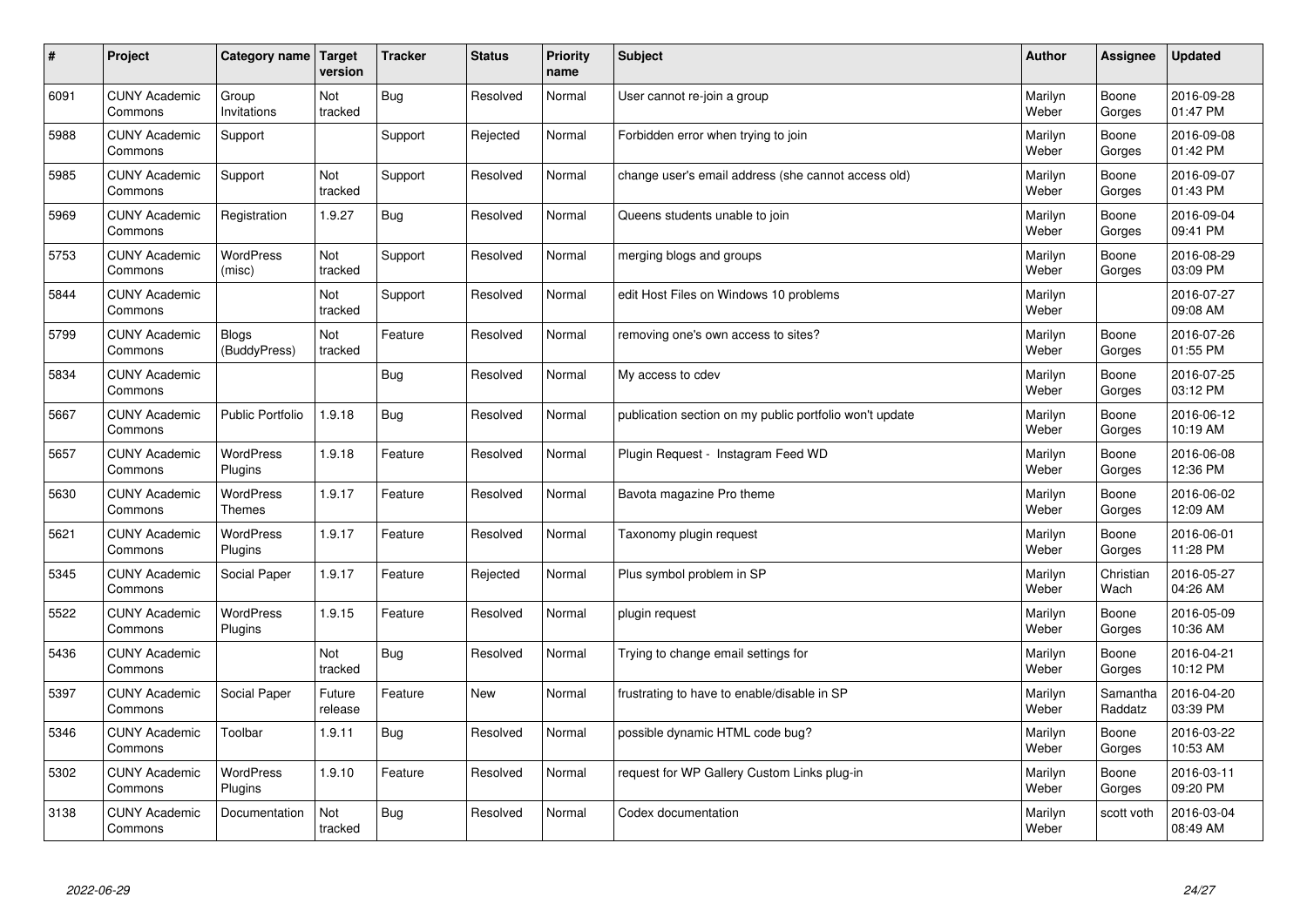| $\sharp$ | Project                         | Category name   Target            | version           | <b>Tracker</b> | <b>Status</b> | <b>Priority</b><br>name | <b>Subject</b>                                                  | <b>Author</b>    | <b>Assignee</b>    | <b>Updated</b>         |
|----------|---------------------------------|-----------------------------------|-------------------|----------------|---------------|-------------------------|-----------------------------------------------------------------|------------------|--------------------|------------------------|
| 5282     | <b>CUNY Academic</b><br>Commons | Social Paper                      | Future<br>release | <b>Bug</b>     | <b>New</b>    | Normal                  | Replying via email directs to paper but not individual comment. | Marilyn<br>Weber | Raymond<br>Hoh     | 2016-03-02<br>01:48 PM |
| 4965     | <b>CUNY Academic</b><br>Commons | <b>WordPress</b><br><b>Themes</b> | Not<br>tracked    | Feature        | Resolved      | Normal                  | Theme requested                                                 | Marilyn<br>Weber | Boone<br>Gorges    | 2016-02-24<br>09:46 PM |
| 5184     | <b>CUNY Academic</b><br>Commons | Social Paper                      |                   | Bug            | Rejected      | Normal                  | Problem linking SP to a group                                   | Marilyn<br>Weber | Boone<br>Gorges    | 2016-02-21<br>12:27 PM |
| 5205     | <b>CUNY Academic</b><br>Commons | Social Paper                      | Future<br>release | Feature        | <b>New</b>    | Normal                  | Social Paper folders                                            | Marilyn<br>Weber |                    | 2016-02-11<br>10:24 PM |
| 5176     | <b>CUNY Academic</b><br>Commons | <b>Public Portfolio</b>           | 1.9.6             | <b>Bug</b>     | Resolved      | Normal                  | Widgets in Profile not saving                                   | Marilyn<br>Weber | Boone<br>Gorges    | 2016-02-01<br>11:07 AM |
| 5177     | <b>CUNY Academic</b><br>Commons | Toolbar                           | 1.9.6             | Bug            | Resolved      | Normal                  | No "My Papers" tab                                              | Marilyn<br>Weber | Raymond<br>Hoh     | 2016-01-29<br>08:37 AM |
| 3037     | <b>CUNY Academic</b><br>Commons | <b>Ground Control</b>             | Not<br>tracked    | Publicity      | Resolved      | Normal                  | Ground Control                                                  | Marilyn<br>Weber | scott voth         | 2016-01-26<br>05:23 PM |
| 3039     | <b>CUNY Academic</b><br>Commons | <b>Ground Control</b>             | Not<br>tracked    | Publicity      | Resolved      | Normal                  | Ground Control                                                  | Marilyn<br>Weber | Sarah<br>Morgano   | 2016-01-26<br>05:19 PM |
| 3040     | <b>CUNY Academic</b><br>Commons | <b>Ground Control</b>             | Not<br>tracked    | Publicity      | Resolved      | Normal                  | <b>Ground Control</b>                                           | Marilyn<br>Weber | Micki<br>Kaufman   | 2016-01-26<br>05:16 PM |
| 3038     | <b>CUNY Academic</b><br>Commons | <b>Ground Control</b>             | Not<br>tracked    | Publicity      | Resolved      | Normal                  | Ground Control                                                  | Marilyn<br>Weber | Matt Gold          | 2016-01-26<br>05:10 PM |
| 3041     | <b>CUNY Academic</b><br>Commons | <b>Ground Control</b>             | Not<br>tracked    | Publicity      | Resolved      | Normal                  | Ground Control                                                  | Marilyn<br>Weber | <b>Chris Stein</b> | 2016-01-26<br>04:52 PM |
| 4577     | <b>CUNY Academic</b><br>Commons | Registration                      | Not<br>tracked    | Bug            | Resolved      | Normal                  | New users are not getting their email verification              | Marilyn<br>Weber | Boone<br>Gorges    | 2016-01-26<br>03:30 PM |
| 5059     | <b>CUNY Academic</b><br>Commons |                                   | Not<br>tracked    | Bug            | Resolved      | Normal                  | Instagram embed?                                                | Marilyn<br>Weber |                    | 2016-01-26<br>12:05 AM |
| 5083     | <b>CUNY Academic</b><br>Commons | WordPress<br>Plugins              | 1.9.5             | Support        | Rejected      | Normal                  | creating a shortcode for the iframe code of the google form     | Marilyn<br>Weber | Marilyn<br>Weber   | 2016-01-12<br>04:25 PM |
| 4831     | <b>CUNY Academic</b><br>Commons | <b>Public Portfolio</b>           | 1.9.4             | Bug            | Resolved      | Normal                  | User cannot update profile                                      | Marilyn<br>Weber | Boone<br>Gorges    | 2016-01-11<br>10:46 PM |
| 4997     | <b>CUNY Academic</b><br>Commons | WordPress<br>Plugins              | 1.9.4             | Feature        | Resolved      | Normal                  | ability to embed maps from StoryMapJS?                          | Marilyn<br>Weber | Boone<br>Gorges    | 2016-01-07<br>12:34 PM |
| 5072     | <b>CUNY Academic</b><br>Commons |                                   |                   | Feature        | Duplicate     | Normal                  | redirect shortcode handler                                      | Marilyn<br>Weber | Boone<br>Gorges    | 2016-01-07<br>12:34 PM |
| 5037     | <b>CUNY Academic</b><br>Commons | Registration                      | Not<br>tracked    | Support        | Resolved      | Normal                  | Another Forgotten password for user with new email address      | Marilyn<br>Weber | Boone<br>Gorges    | 2015-12-22<br>05:24 PM |
| 5036     | <b>CUNY Academic</b><br>Commons | <b>WordPress</b><br>Plugins       | 1.9.1.1           | Feature        | Resolved      | Normal                  | Embeds request                                                  | Marilyn<br>Weber | Boone<br>Gorges    | 2015-12-18<br>10:12 PM |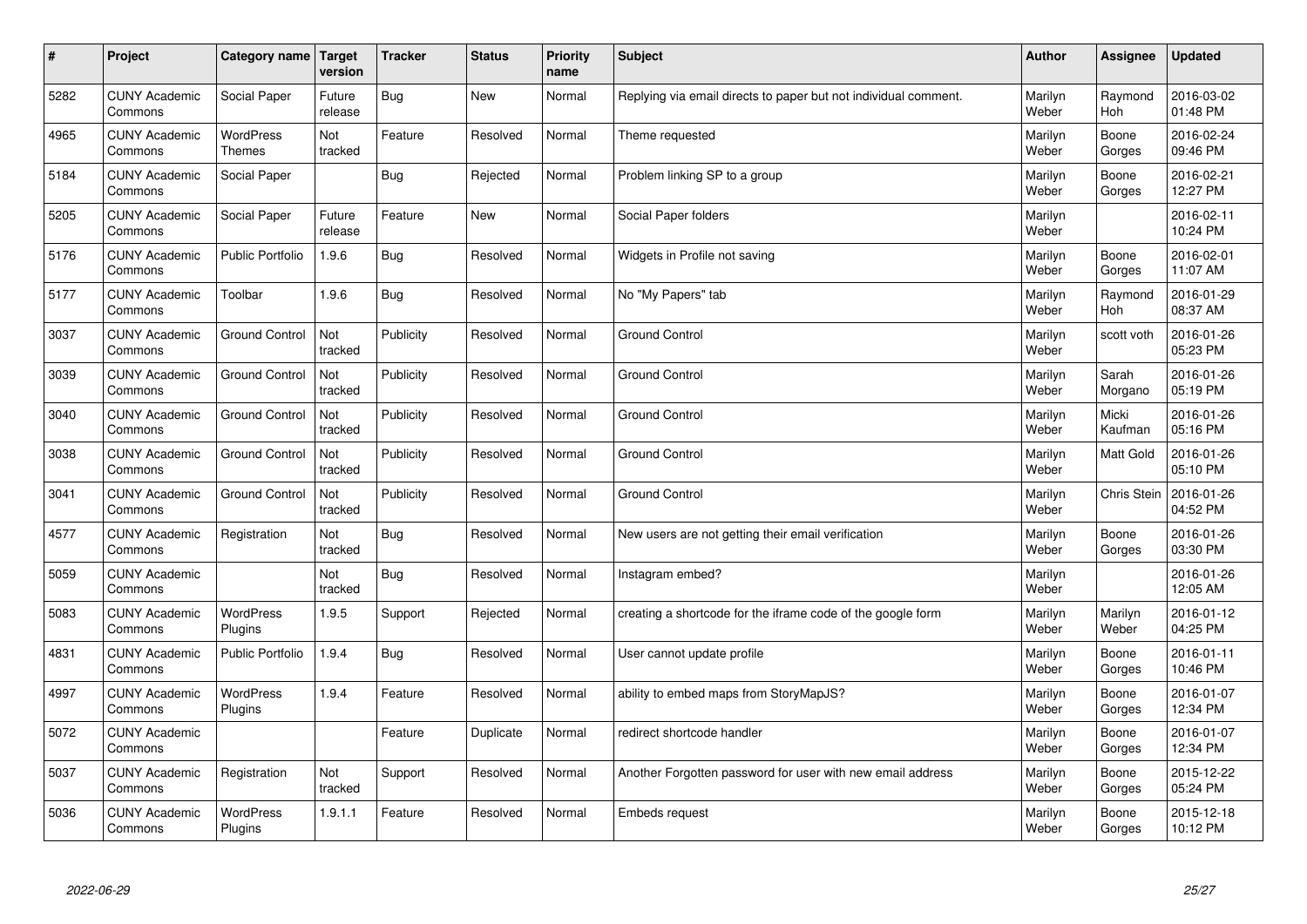| $\sharp$ | Project                         | Category name   Target            | version        | <b>Tracker</b> | <b>Status</b> | <b>Priority</b><br>name | <b>Subject</b>                                        | <b>Author</b>    | Assignee            | <b>Updated</b>         |
|----------|---------------------------------|-----------------------------------|----------------|----------------|---------------|-------------------------|-------------------------------------------------------|------------------|---------------------|------------------------|
| 5019     | <b>CUNY Academic</b><br>Commons | Registration                      | Not<br>tracked | Support        | Resolved      | Normal                  | Forgotten password for user with new email address    | Marilyn<br>Weber | Marilyn<br>Weber    | 2015-12-11<br>04:18 PM |
| 4881     | <b>CUNY Academic</b><br>Commons | ZenDesk                           | Not<br>tracked | Bug            | Resolved      | Normal                  | ZenDesk emails not being sent                         | Marilyn<br>Weber |                     | 2015-12-07<br>01:34 AM |
| 4834     | <b>CUNY Academic</b><br>Commons | <b>Blogs</b><br>(BuddyPress)      |                | Bug            | Resolved      | Normal                  | Admin invite problem                                  | Marilyn<br>Weber | Boone<br>Gorges     | 2015-11-13<br>12:25 PM |
| 4340     | <b>CUNY Academic</b><br>Commons | WordPress -<br>Media              | 1.8.14         | Feature        | Resolved      | Normal                  | embedding a video                                     | Marilyn<br>Weber | Daniel<br>Jones     | 2015-10-20<br>12:01 AM |
| 4542     | <b>CUNY Academic</b><br>Commons | <b>WordPress</b><br>Plugins       | 1.8.10         | Bug            | Resolved      | Normal                  | Emailing group users problem                          | Marilyn<br>Weber | Boone<br>Gorges     | 2015-09-11<br>11:16 AM |
| 4496     | <b>CUNY Academic</b><br>Commons | cuny.is                           | 1.8.9          | Bug            | Resolved      | Normal                  | Quick links broken?                                   | Marilyn<br>Weber | Boone<br>Gorges     | 2015-08-28<br>10:39 AM |
| 4102     | <b>CUNY Academic</b><br>Commons | User<br>Experience                | 1.8.1          | Design/UX      | Resolved      | Normal                  | Username rules                                        | Marilyn<br>Weber | Samantha<br>Raddatz | 2015-06-01<br>01:23 PM |
| 4012     | <b>CUNY Academic</b><br>Commons |                                   | 1.7.20         | Bug            | Resolved      | Normal                  | Two users reporting same Forbidden 403 error message. | Marilyn<br>Weber |                     | 2015-05-01<br>08:13 PM |
| 4013     | <b>CUNY Academic</b><br>Commons |                                   |                | <b>Bug</b>     | Duplicate     | Normal                  | Math question?                                        | Marilyn<br>Weber |                     | 2015-04-22<br>04:05 PM |
| 3036     | <b>CUNY Academic</b><br>Commons | <b>Ground Control</b>             | Not<br>tracked | Publicity      | Deferred      | Normal                  | <b>Ground Control</b>                                 | Marilyn<br>Weber | Dominic<br>Giglio   | 2015-03-21<br>09:10 PM |
| 3035     | <b>CUNY Academic</b><br>Commons | <b>Ground Control</b>             | Not<br>tracked | Publicity      | Deferred      | Normal                  | Ground Control article                                | Marilyn<br>Weber | Marilyn<br>Weber    | 2015-03-21<br>08:54 PM |
| 3674     | <b>CUNY Academic</b><br>Commons |                                   |                | Bug            | Rejected      | Normal                  | CBox pagination issue with the Wiki                   | Marilyn<br>Weber |                     | 2014-11-20<br>05:03 PM |
| 3673     | <b>CUNY Academic</b><br>Commons |                                   |                | <b>Bug</b>     | Rejected      | Normal                  | CBox pagination issue with the Wiki                   | Marilyn<br>Weber |                     | 2014-11-20<br>04:08 PM |
| 3620     | <b>CUNY Academic</b><br>Commons | Groups (misc)                     | Not<br>tracked | Bug            | Resolved      | Normal                  | admins of The Group for Group Admins                  | Marilyn<br>Weber |                     | 2014-11-03<br>08:38 AM |
| 3592     | <b>CUNY Academic</b><br>Commons | <b>WordPress</b><br>(Permissions) | Not<br>tracked | Publicity      | Resolved      | Normal                  | Oops - Announcing 1.6!                                | Marilyn<br>Weber | Boone<br>Gorges     | 2014-10-22<br>03:03 PM |
| 3466     | <b>CUNY Academic</b><br>Commons | Membership                        | 1.6.16         | Feature        | Resolved      | Normal                  | restricting undergrad registration                    | Marilyn<br>Weber | Boone<br>Gorges     | 2014-09-18<br>12:02 AM |
| 3197     | <b>CUNY Academic</b><br>Commons | Groups (misc)                     | 1.6.4          | Bug            | Resolved      | Normal                  | trying to set up a hidden group blog with no RSS feed | Marilyn<br>Weber | Boone<br>Gorges     | 2014-05-21<br>09:39 PM |
| 3093     | <b>CUNY Academic</b><br>Commons | WordPress<br>Plugins              |                | Bug            | Rejected      | Normal                  | Custom Google Maps                                    | Marilyn<br>Weber | Boone<br>Gorges     | 2014-05-02<br>10:52 AM |
| 3136     | <b>CUNY Academic</b><br>Commons | <b>WordPress</b><br>Plugins       |                | Bug            | Rejected      | Normal                  | The Easy Rotator                                      | Marilyn<br>Weber | Boone<br>Gorges     | 2014-04-01<br>10:26 PM |